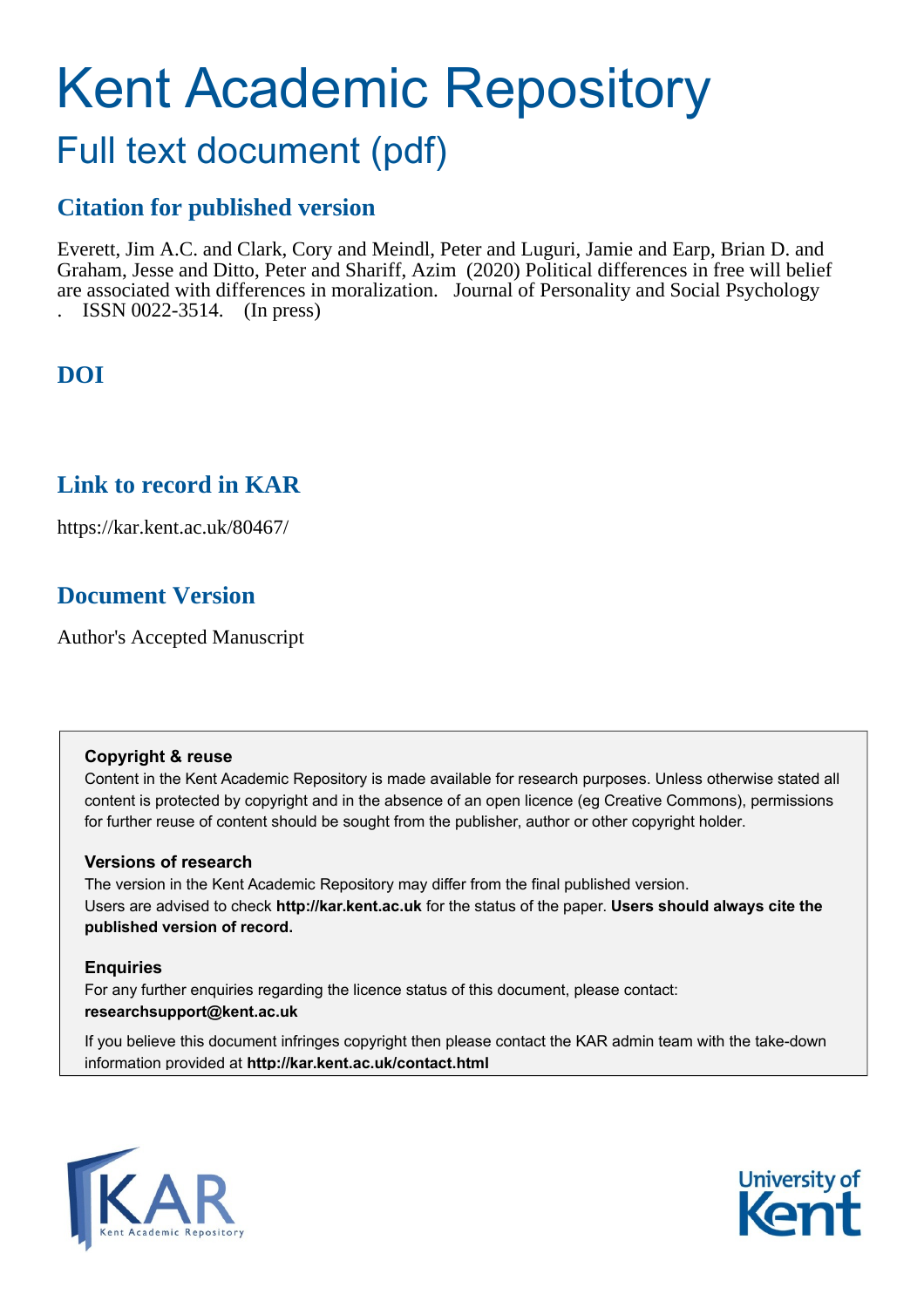## **Political differences in free will belief are associated with differences in moralization**

Jim Albert Charlton Everett\*1, Cory J. Clark\*2, Peter Meindl3, Jamie B. Luguri4, Brian D. Earp, 5, Jesse Graham<sub>6</sub>, Peter H. Dittoz, & Azim F. Shariff<sub>8</sub>

> School of Psychology, University of Kent Department of Psychology, Durham University. Department of Psychology, Calvin College. The Law School, University of Chicago. Department of Psychology, Yale University. Department of Management, University of Utah. Department of Psychological Science, University of California, Irvine. 8 Department of Psychology, University of British Columbia.

Manuscript Forthcoming in the *Journal of Personality and Social Psychology: Personality Processes and Individual Differences*

#### **Abstract**

In fourteen studies, we tested whether political conservatives' stronger free will beliefs were linked to stronger and broader tendencies to moralize, and thus a greater motivation to assign blame*.* In Study 1 (meta-analysis of five studies, *n*=308,499) we show that conservatives have stronger tendencies to moralize than liberals, even for moralization measures containing zero political content (e.g., moral badness ratings of faces and personality traits). In Study 2, we show that conservatives report higher free will belief, and this is statistically mediated by the belief that people should be held morally responsible for their bad behavior (*n*=14,707). In Study 3, we show that political conservatism is associated with higher attributions of free will for specific events. Turning to experimental manipulations to test our hypotheses, we show that: when conservatives and liberals see an action as equally wrong there is no difference in free will attributions (Study 4); when conservatives see an action as less wrong than liberals, they attribute less free will (Study 5); and specific perceptions of wrongness account for the relation between political ideology and free will attributions (Study 6a and 6b). Finally, we show that political conservatives and liberals even differentially attribute free will for the *same* action depending on *who* performed it (Studies 7a-d). These results are consistent with our theory that political differences in free will belief are at least partly explicable by conservatives' tendency to moralize, which strengthens motivation to justify blame with stronger belief in free will and personal accountability.

free will; morality; blame; motivated cognition; political psychology

#### **Author Note**

\* Indicates shared first-authorship. Correspondence can be directed at either:

Jim A.C. Everett at Keynes College, Canterbury, Kent or [j.a.c.everett@kent.ac.uk](mailto:j.a.c.everett@kent.ac.uk) or Cory J. Clark at Department of Psychology, Durham or [cory.j.clark@durham.ac.uk](mailto:cory.j.clark@durham.ac.uk)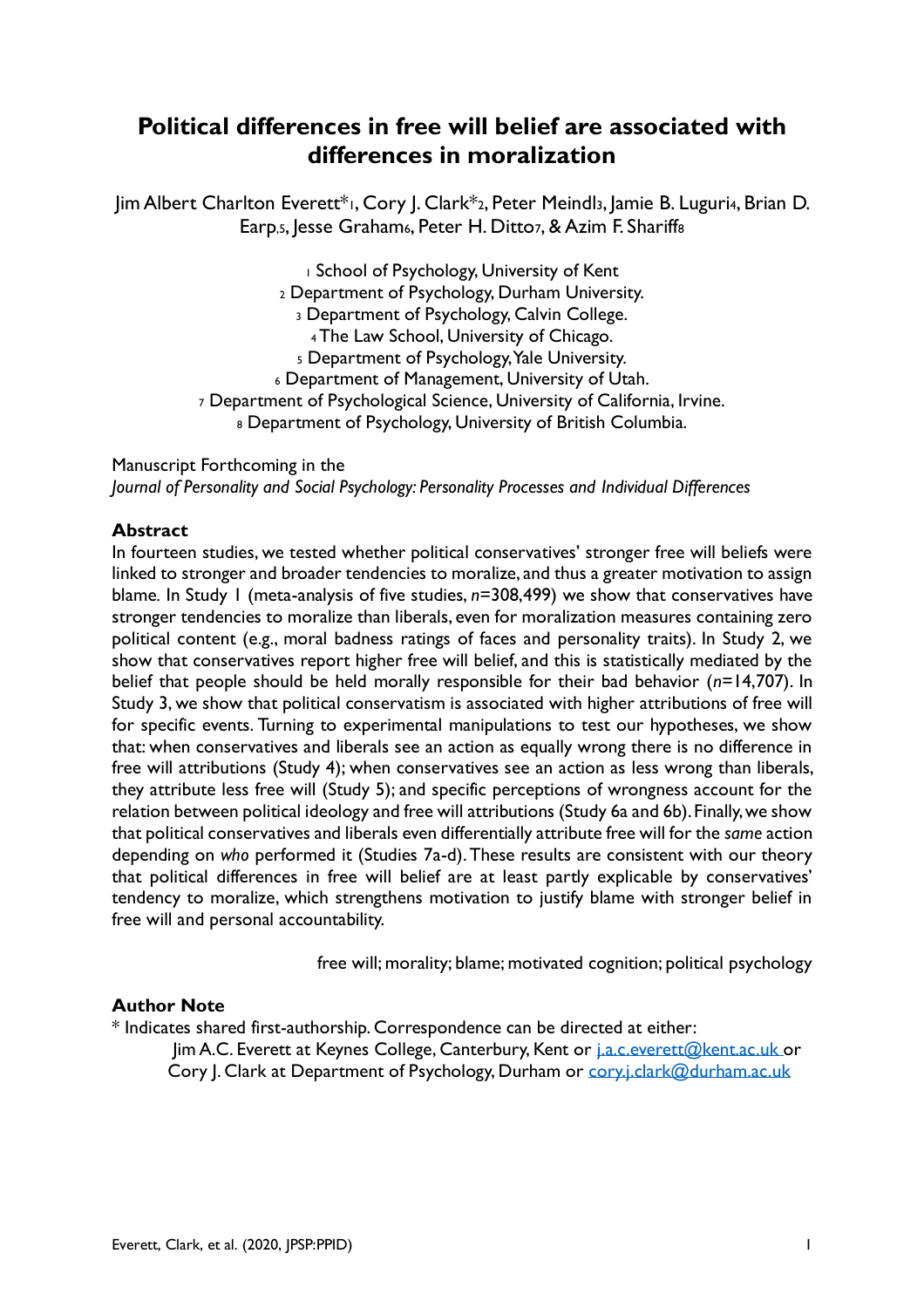"We must reject the idea that every time a law's broken, society is guilty rather than the lawbreaker. It is time to restore the American precept that each individual is accountable for his actions."

#### Ronald Reagan (1968)

Liberals and conservatives characteristically view the relationship between the individual and society in different terms. Whereas liberal (i.e., left-wing) ideology has often focused on the role of social institutions and other external forces in shaping individual behavior, conservative (i.e., right wing) thinking tends to emphasize the importance of personal responsibility (Eidelman et al., 2012; Jost et al., 2008; Skitka et al., 2002; Skitka & Tetlock, 1992, 1993). According to the conservative view, individuals should take responsibility for the course of their own lives and refrain from expecting others to solve their problems. In addition to being explicitly championed by prominent conservative leaders (Cameron, 2010; Reagan, 1968; Thatcher, 1981), a focus on personal responsibility seems to pervade the thinking of everyday conservatives as well (Carey & Paulhus, 2013). Research has shown that conservatives are more likely than liberals to make dispositional attributions of responsibility in a number of key areas, including poverty (Zucker & Weiner, 1993), unemployment (Feather, 1985), obesity (Crandall, 1994), and even intelligence (Skitka et al., 2002).

In addition to judging that others are more responsible for their actions, recent research by Carey and Paulhus (2013) has suggested that conservatives also believe that others have more *free will*. Political conservatism is not merely associated with thinking that others are more responsible for their specific actions, but also with thinking that they have more *autonomous control* over their behavior in general. Across three studies, Carey and Paulhus (2013) found that belief in free will was associated with traditional conservative attitudes as well as with an increased importance attached to the three 'conservative' moral foundations (loyalty, authority, sanctity). Why might this be so?

We suggest that the relationship between political orientation and free will belief might be parsimoniously explained by motivated social cognition. This hypothesis is derived from two areas of research. First, recent research has demonstrated that free will beliefs are motivated by desires to punish others (Clark et al., 2014) and to justify holding them morally responsible (Clark, Baumeister, & Ditto, 2017), which recently has been replicated and confirmed in meta-analyses (Clark, Winegard, & Shariff, 2019). Second, political conservatives have a tendency to moralize a wider scope of actions than their liberal counterparts (Graham et al., 2009, 2011, 2013). Combining these two areas of research, we suggest that conservatives report greater belief in free will and attribute more free will to people than do liberals because conservatives recognize a wider spectrum of transgressions for which moral responsibility must be assigned and moral blame attributed.

#### **Motivated Beliefs in Free Will**

What do we mean by "free will?" In this paper, we draw on an understanding of free will that has both been articulated by philosophers and seems to track the intuitions of laypeople. In line with previous empirical work in this area, we use the term "free will" to refer to an autonomous choice of action that a person performs in the absence of substantial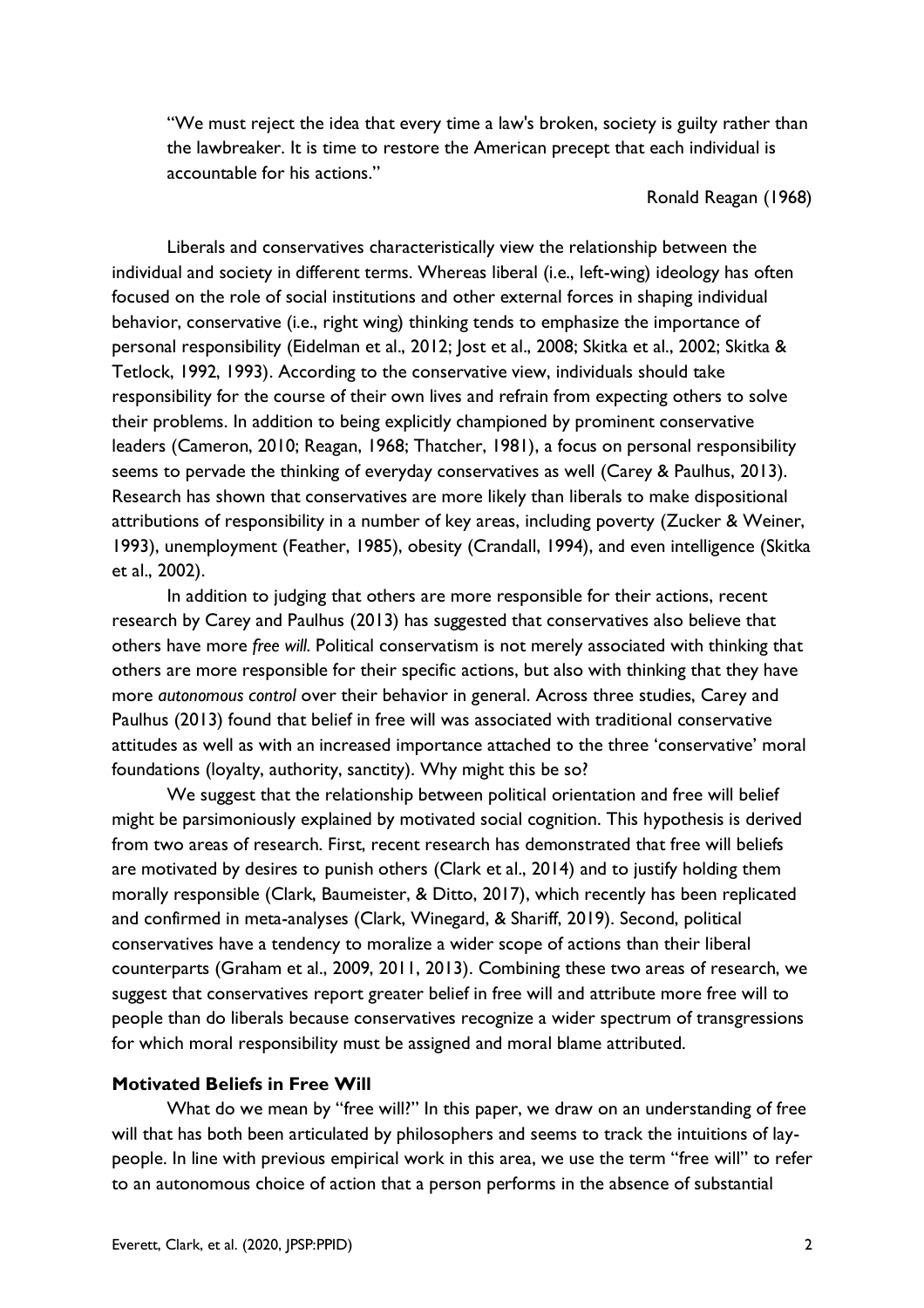internal and external constraints (Baumeister & Monroe, 2014; Paulhus & Carey, 2011), where this ability to choose renders one morally responsible for their actions (Nichols, 2007; Nichols & Knobe, 2007). Free will, in other words, can be understood as responsibility-making autonomy. Note that the concept of free will is distinct from the concept of attributions in social psychology (e.g., Skitka et al., 2002; Zucker & Weiner, 1993), and this can broadly be related to the philosophical distinction between reasons and causes. Attributions are *reasons*, and help answer the question of what the reason is for why a person performed a given action. In social psychology, work on attribution has focused on two main kinds of reasons: dispositional attributions (the person did it because of the kind of person they are); and situational attributions (the person did it because of the situation they were placed in). In contrast, the concept of free will relates to *causes*, which can partially include reasons but also ultimate level causal factors (e.g., it was determined by genes). To illustrate: it is perfectly plausible to say that someone stole something because they are a selfish person (a dispositional attribution), but that because their selfishness was genetically determined (an attribution of free will), they did not have free and thus were not personally responsible.

Assuming this definition of free will of responsibility-making autonomy, what would it mean for belief in free will to be "motivated," as we suggested? Motivated social cognition refers to the well-documented tendency for desired conclusions to organize judgment processes in a top-down fashion that favors evidence for the conclusions people prefer (Ditto et al., 2009). When reasoning about the world, people often act more like intuitive lawyers than intuitive scientists, such that their *desired* beliefs influence their *actual* beliefs (Baumeister & Newman, 1994; Haidt, 2001, 2012). In moral reasoning, desires to blame and to hold individuals morally responsible compel people to produce rational explanations that would justify their moral judgments (Alicke, 2000; Clark et al., 2015). Indeed, a growing body of research has demonstrated that the desire to hold individuals morally accountable for their immoral behaviors can lead to motivated judgments that such immoral behaviors are intended, under the agent's control, and freely chosen (Alicke, 1992, 2000; Alicke, Rose, & Bloom, 2011; Clark et al., 2014; Clark, Bauman, Kamble, & Knowles, 2017; Clark, Winegard, & Baumeister, 2019; Cushman, Knobe, & Sinnott-Armstrong, 2008; Hamlin & Baron, 2014; Knobe, 2003; Knobe & Fraser, 2008; Leslie, Knobe, & Cohen, 2006; Phillips & Knobe, 2009).

But how might belief in free will, specifically, be seen as a form of motivated social cognition? Across five studies, Clark et al. (2014) used a range of methods – experimental, correlational, and archival – to test the hypothesis that a key motivation underlying belief in human free will is the desire to hold others morally responsible for their behavior. For example, telling students that a fellow classmate had cheated on a recent exam increased belief in free will on a standard measure of global free will belief; and countries with higher homicide rates were also found to express higher levels of free will belief. Clark et al (2014) concluded that free will belief is not an abstract, invariant phenomenon, but is rather linked, at least in part, to a motivated desire to hold others morally responsible for their wrongful behaviors, the strength of which varies across time and situation.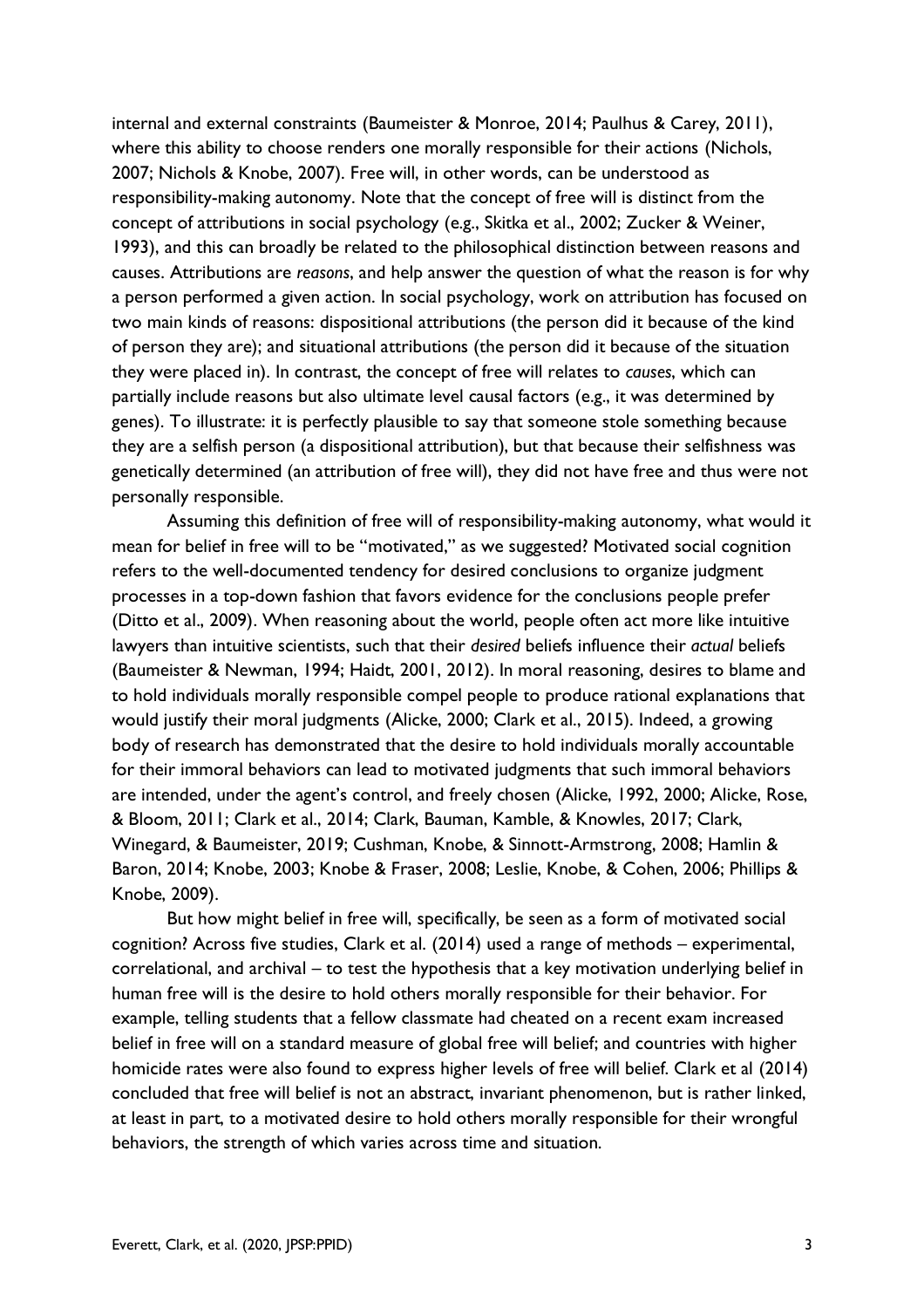The focus on wrongful behaviors may have a straightforward explanation. Put simply, across a broad range of psychological phenomena, "bad is stronger than good" (Baumeister et al., 2001, p. 1), meaning that people tend to notice, and give greater weight to, negative actions and outcomes than positive ones. For example, research has repeatedly shown a *praise-blame asymmetry* in judgments of intentional action: people are more inclined to say that a behavior with negative side-effects was performed intentionally than an identical action with positive side-effects (Knobe, 2003; Pettit & Knobe, 2009). Motivated judgments of others' behavior are most pronounced in – and perhaps even driven by – cases in which the behavior is seen as harmful (Alicke et al., 2008). All else being equal, the desire to blame another for bad behavior is more potent than the desire to praise another for their good behavior (Clark, Shniderman, Baumeister, Luguri, & Ditto, 2018). As Baumeister et al. (2001) note, while a general explanation for this effect is hard to come by given its inherent generality across a broad range of psychological phenomena, it is likely that a tendency to pay greater attention to bad actions and outcomes than good ones will have been evolutionarily adaptive because survival often requires more urgent attention to possible bad outcomes (e.g., a predator behind you) than possible good outcomes (e.g., a berry bush behind you).

#### **Political Differences in Morality**

What could explain a greater belief in free will among conservatives compared to liberals? It is possible that this difference simply reflects a fundamental underlying political difference in perceptions of how much freedom and control people have over their behavior and life outcomes. But given the work of Clark et al. (2014) on free will belief being driven by a desire to blame, we predicted that conservatives' greater endorsement of belief in free will might be due—at least in part—to conservatives' stronger tendency to moralize. According to a large body of research, political conservatives and liberals differ in many more ways than their preferred political candidates (Amodio et al., 2007; Jost et al., 2009), including at the cognitive level. Most importantly for the purposes of this paper, a growing body of evidence has demonstrated that political orientations are associated with differences in judgments in the moral domain, both in terms of what constitutes a moral issue in the first place as well as how wrong a particular action/behavior is.

The social intuitionist approach suggests that moral judgment is largely a motivated phenomenon: moral judgment is triggered by quick moral intuitions, and moral reasoning largely serves as a post-hoc rationalization of these intuitive judgments (Haidt, 2001). Moral Foundations Theory (Graham et al., 2011, 2013) is rooted in work on motivated cognition and the social intuitionist approach to morality (Baumeister & Newman, 1994; Ditto et al., 2009; Haidt, 2001, 2012) and posits that conservatives have a broader moral domain than do liberals. In other words, liberals are less inclined to perceive a variety of actions as morally relevant than conservatives (Graham et al., 2009) – a finding demonstrated by analyzing data drawn from participants from 11 different world regions (Graham et al., 2011), and from life narrative interviews with politically engaged adults (McAdams et al., 2008). Similarly, we note, political conservatism is associated with more punitiveness in general (e.g., Carroll et al., 1987; Sargent, 2004). So while liberals can and do find *some* actions more morally wrong than conservatives (Frimer et al., 2017), the available evidence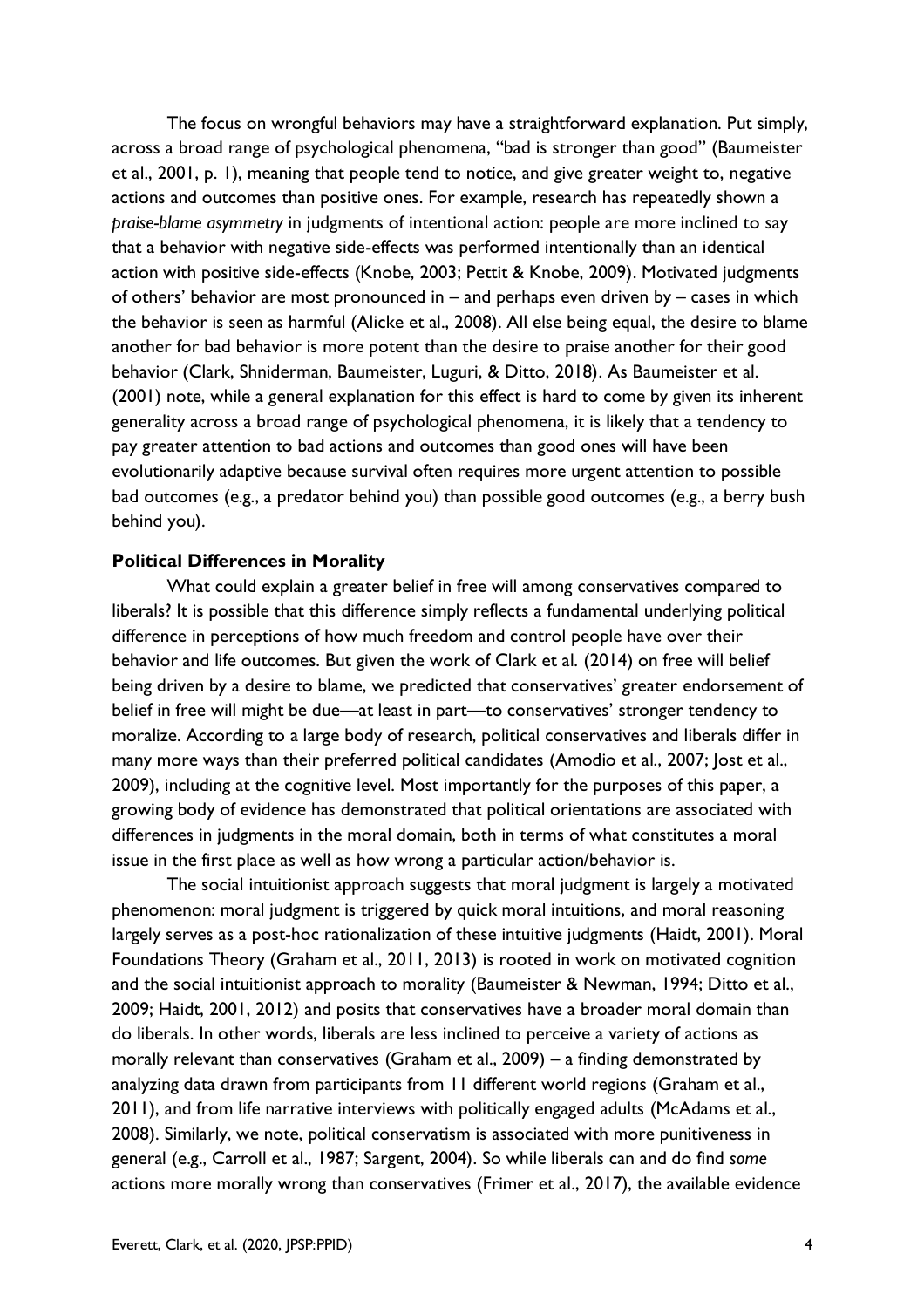does suggest that conservatives tend to view a broader range of actions as having moral significance, and therefore as more suitable for moral judgment and blame. We demonstrate this ourselves in Study 1 of the manuscript, using a meta-analysis of five new studies with a combined *n* of 308,499, establishing the conservative tendency to moralize. **Practical Significance**

If our hypothesis is correct, this could help explain a variety of political disagreements between liberals and conservatives regarding the degree to which various groups (e.g., the unemployed, the homeless, prisoners, women with unwanted pregnancies, etc.) are responsible for their plights, and thus how they should be treated by governmental policies. Moreover, our hypothesized results might help explain *why* these kinds of disagreements seem so intractable. If policy differences result from affect-based moral intuitions about responsibility—and liberals and conservatives have different moral intuitions—it may be difficult or impossible for liberals and conservatives to agree on the "correct" policy solutions. And these disagreements should not be expected to be solved by collecting more and better data.

#### **The Present Research**

We conducted a series of 14 studies to explore this motivated cognition account whereby conservatives ascribe more free will because they have a broader moral domain, and thus more often perceive actions as appropriately subject to moral judgment. In other words, we predicted that because liberals think that a narrower range of phenomena constitute moral issues, they have a narrower range of actions for which judgments of blame and attributions of free will are deemed to be appropriate. If this prediction is correct, 1) higher tendencies to blame should account for conservatives' stronger belief in free will, and 2) political liberals and conservatives should differ in attributions of free will only when there are corresponding differences in the extent to which they perceive actions to be morally wrong. In short, we should find that conservatives believe more in free will and ascribe more free will generally (Studies 1-3), but in instances where differences in perceived moral wrongness can be removed or reversed, differences in free will ascriptions should similarly be absent or in the opposite direction, respectively (Studies 4-7). Experimental materials, pre-registrations, data, analysis code, and results can be seen at the Open Science Framework: https://osf.io/ny82c/

#### **Meta-analysis of Studies 1a-1e**

This opening meta-analysis was conducted to establish the relationship between more conservative political ideology and moralization. We combined data from five studies drawn from a variety of populations with a total *n* of 308,499. Each study included a measure of political ideology and one or more measures of moralization.

<sup>1</sup> While aspects of our argument are adjacent to Moral Foundations Theory (MFT), we do not depend on the specifics of MFT and will avoid these arguments in this paper. We believe the findings from MFT support our assertion that conservatives moralize more than liberals, but we do not rely exclusively on MFT to make this point. We establish this ourselves in Study 1. Moreover, we take no stance on the *kinds* or *categories* of moral intuitions that liberals or conservatives might have, nor whether these kinds or categories can all fit under a "harm" umbrella or whether they reflect distinct moral modules.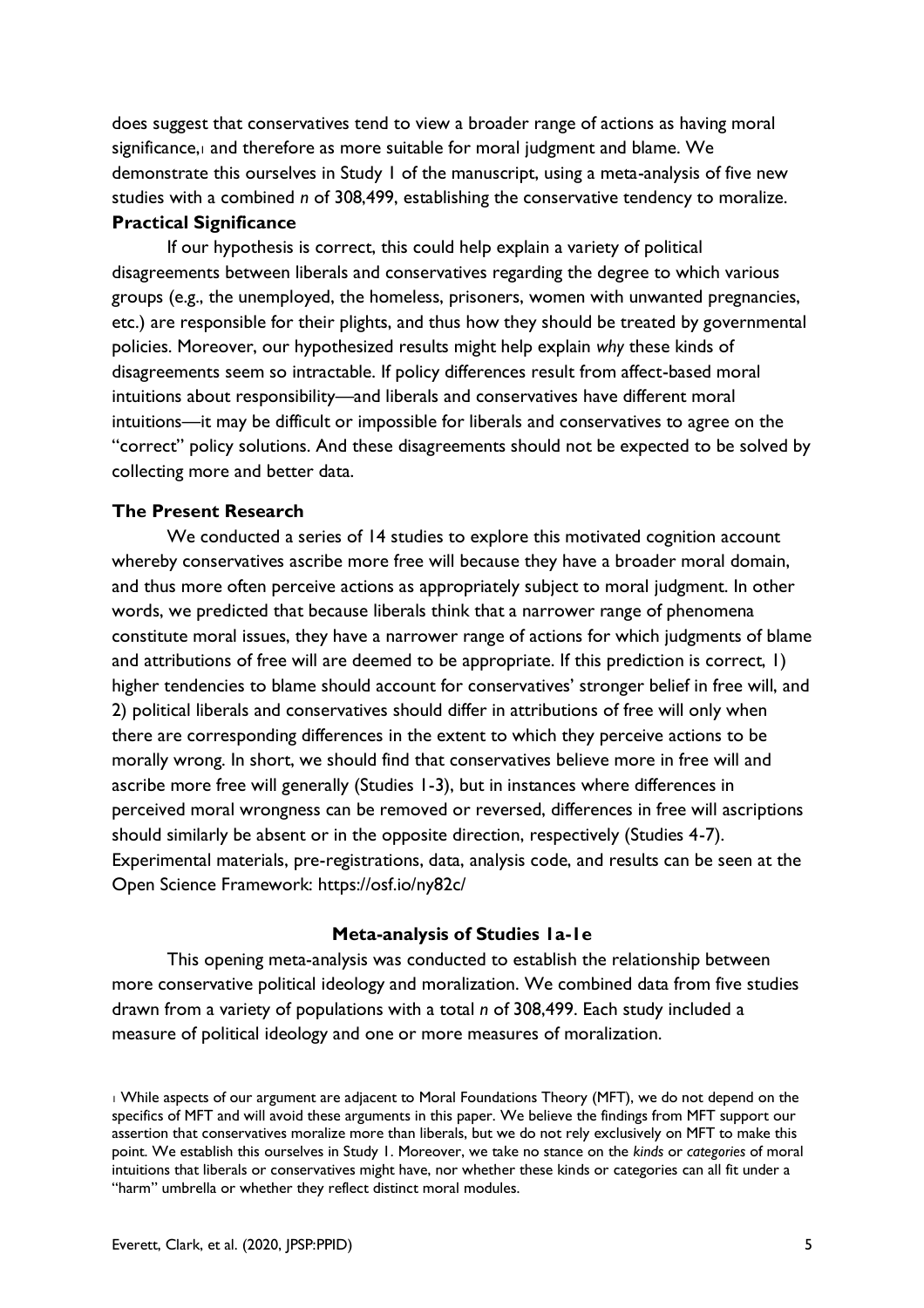#### **Studies 1a-1e Methods**

Table 1 contains summary details (sample information, ideology and moralization measures) for Studies 1a-1e and full details of all study methods are available at the OSF.

**Ethics Statement.** Studies 1a and 1c received ethical approval from the University of Southern California's Institutional Review Board ("Morality Studies"; UP-07-00393). Studies 1d and 1e were covered by a separate application from the same institution ("Reading, Thoughts, and Behavior"; UP-12-00388). In Study 1b, we conducted secondary data analysis of a publicly available dataset provided by the "Measuring Morality" project based at Duke University.

**Participants.** Studies 1a and 1c were conducted on *yourmorals.org*, a survey website on which participants (mostly from the U.S., but some from across the globe) complete surveys in exchange for response feedback. For Study 1b, data were drawn from the *Measuring Morality Survey* from a nationally representative panel of adult participants maintained by *Knowledge Network*s. Studies 1d and 1e were conducted on Amazon Mechanical Turk (Mturk) with U.S. participants. Mturk is not perfectly representative of the U.S. as a whole, but it is diverse with respect to age, sex, race, education, SES, and ideology – more so than student samples are (Paolacci & Chandler, 2014).

**Ideology.** Ideology was self-reported on 7-point scales in all studies. In Studies 1a, 1c, and 1d, the poles were "Very liberal" to "Very conservative." In Study 1b, these were "Extremely liberal" to "Extremely conservative." In Study 1e, participants self-reported their political ideology on economic issues, social issues, foreign policy issues, and overall on the same scale as Study 1b, which were combined into an index of ideology.

**Moralization.** Full details of each moralization measure are available at the OSF. Some of the moralization measures can be criticized for containing politically relevant items (e.g., religious items), and so the meta-analysis was conducted twice, once with all moralization measures, and once with the politically irrelevant measures only. The measures that were excluded in the politically irrelevant version of the meta-analysis have an asterisk by their name in the descriptions below and in Table 1.

In Study 1a, moralization was measured using The Moral Foundations Questionnaire\* (MFQ; Graham et al., 2009). Study 1b included three moralization measures: (1) The Moralization of Everyday Life Scale (MELS; Lovett et al., 2012), (2) The Moral Foundations Sacredness Scale\* (MFSS; Graham & Haidt, 2012), and (3) The Ethical Values Assessment\* (EVA; Padilla-Walker & Jensen, 2016).

In Study 1c, moralization was measured by having participants evaluate how important it was for a person to possess various characteristics in order to be a morally good person. Participants completed a random subset of 45-47 characteristics from a list of 92. This list was created by combining previous studies that attempted to create representative lists of moralized characteristics (Aquino & Reed II, 2002; Cawley et al., 2000; Lapsley & Lasky, 2001; K. D. Smith et al., 2007; Walker & Pitts, 1998) and conducting a large scale pretest in which 4,565 yourmorals.org participants were asked to report a) their most important moral values and b) behaviors for which they most often morally judged people.

Study 1d measured moralization by having participants view 16 pictures of faces and rate how morally bad the depicted person probably was. The 16 pictures were taken from a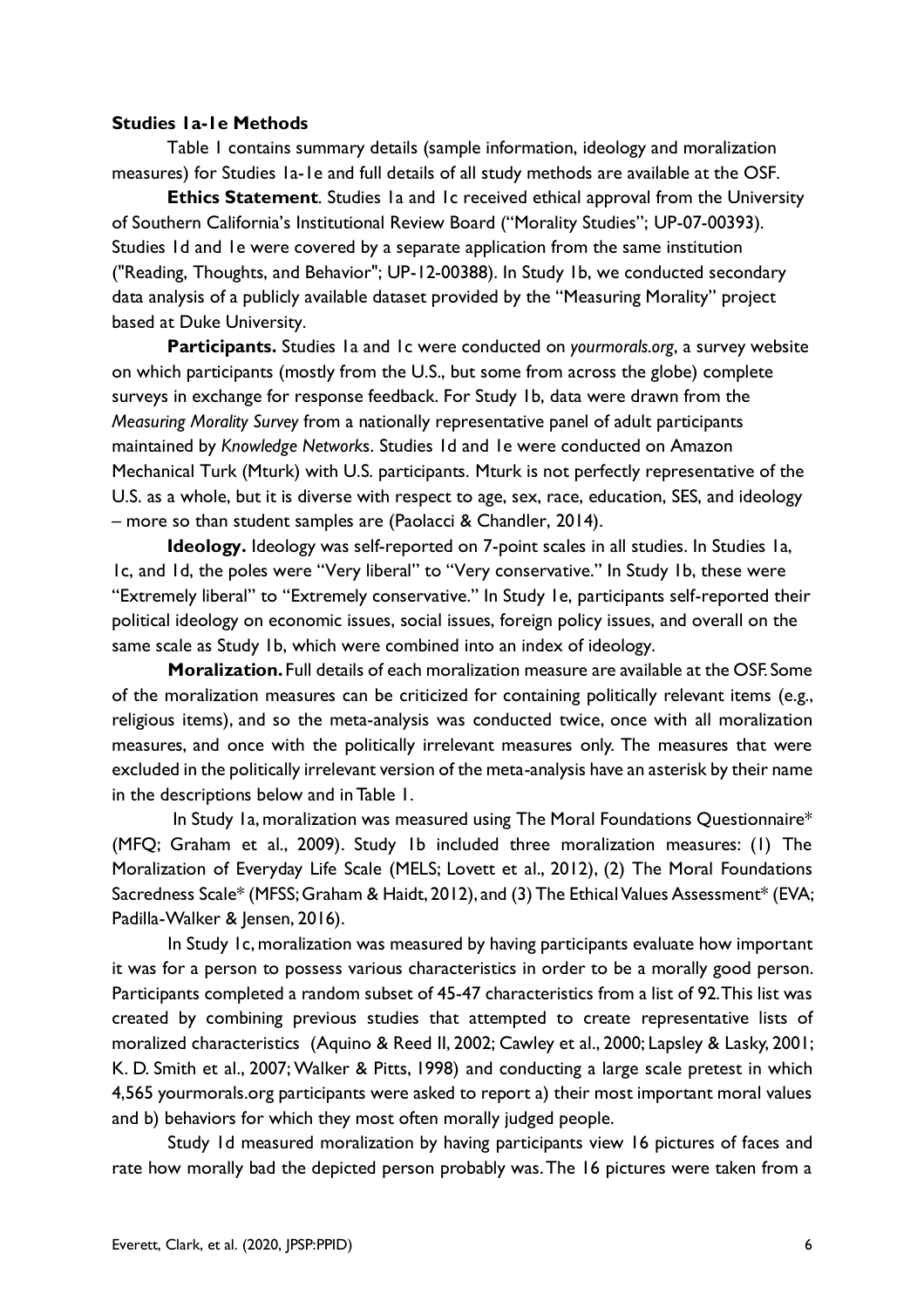larger set of pictures shown to effectively capture four main quadrants of social perception (e.g. Harris & Fiske, 2006): Warmth/Incompetence; Coldness/Incompetence; Coldness/Competence; Warmth/Competence. Study 1e measured moralization by having participants rate how morally bad 30 personality traits are. These 30 traits were the individual personality facets from the NEO PI-R (Costa & McCrae, 1992a, 1992b).

#### **Meta-analysis Methods**

We employed many of the suggested procedures outlined by Goh, Hall, and Rosenthal (2016) to conduct our meta-analysis. Because the studies were drawn from different populations and used different measures of moralization, we report random effects (Goh et al., 2016; see also Hedges & Vevea, 1998).We included one effect size for each study (i.e., the effect sizes for the three moralization measures in Study 1b were averaged; Card, 2012), thus five *r* effect sizes (the correlations between more conservative ideology and higher moralization) were included. We conducted one-sample *t*-tests of the effect sizes first with all moralization measures and then with the potentially politically confounded ones removed.

#### **Results**

As can be seen in summary Table 1, more conservative political ideology was positively and significantly related to greater moralization in every single study (*p*s < .027), including those containing zero political content. The meta-analysis revealed a small to medium effect size overall,  $r = .27$ ,  $p = .003$ ; which remained small to medium and significant with the politically irrelevant measures only,  $r = .24$ ,  $p = .012$ .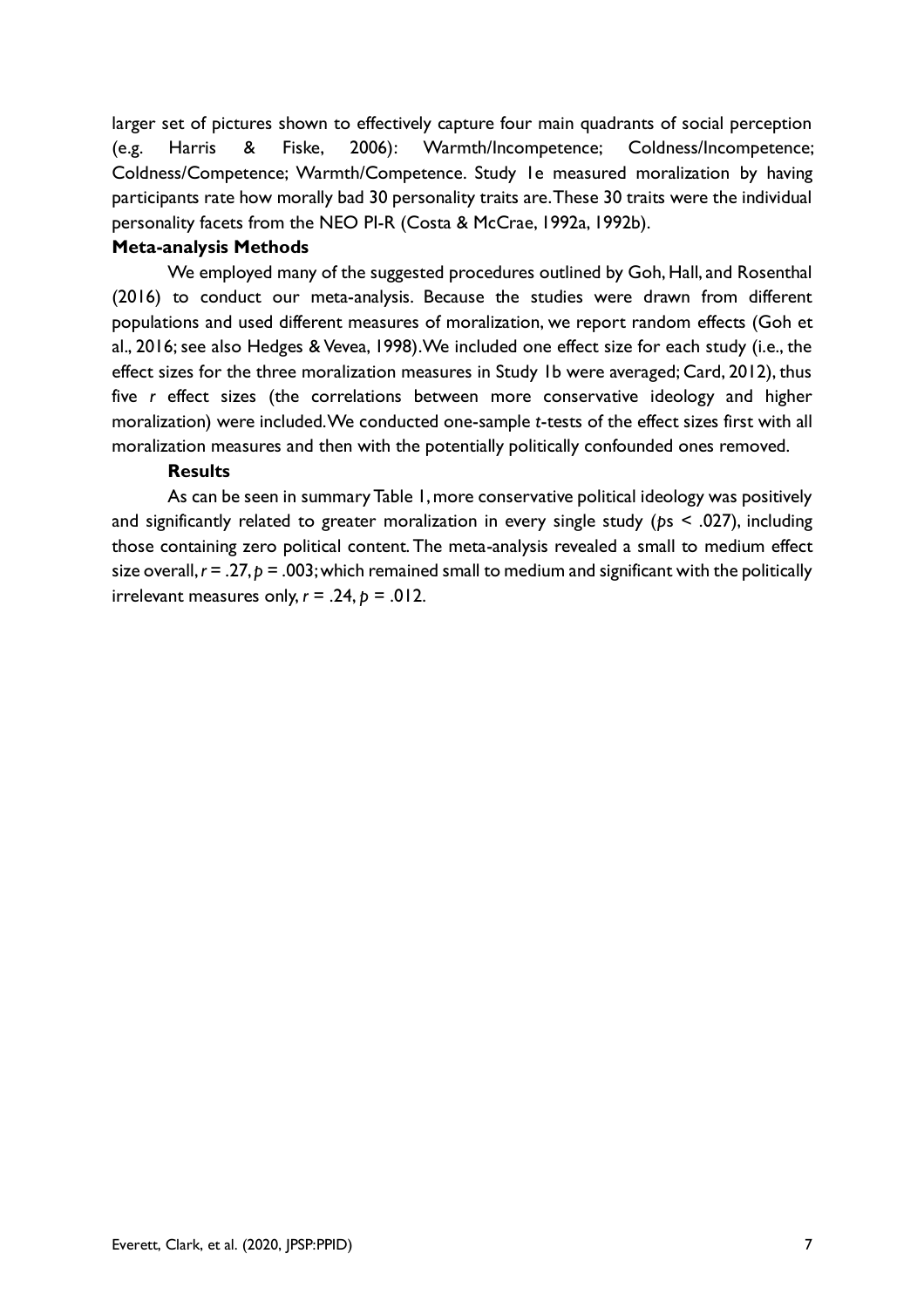#### Table 1

#### *Moralization meta-analysis summary and results*

|                 | <b>Study</b>             | <b>Sample</b>                 | n       | $\boldsymbol{M}$<br>age | $\%$<br>Male | <b>Ideology Measure</b>                                                                                                | <b>Moralization M</b>                                                                                                                   |
|-----------------|--------------------------|-------------------------------|---------|-------------------------|--------------|------------------------------------------------------------------------------------------------------------------------|-----------------------------------------------------------------------------------------------------------------------------------------|
| l a             | <b>Study</b>             | yourmorals.org                | 303,553 | 40.88                   | 55           | "Very<br>liberal"<br>"Very<br>7-point<br>to<br>conservative"                                                           | Moral<br>Questionnaire*                                                                                                                 |
| 1 <sub>b</sub>  | <b>Study</b><br>Morality | Measuring<br>Survey           | 1,516   | 46.76                   | 48           | "Extremely<br>Liberal" to<br>7-point<br>"Extremely Conservative"                                                       | Moralization of<br>Life Scale<br>Moral<br>Sacredness Scale*<br><b>Ethical Values Ass</b><br>Study 1b Overall<br>1 <sub>b</sub><br>Study |
| Ic.             | <b>Study</b>             | yourmorals.org                | 2,987   | 38.38                   | 56           | "Very<br>liberal"<br>"Very<br>7-point<br>to<br>conservative"                                                           | Irrelevant Overall<br>Importance of mo<br>characteristics                                                                               |
| 1d              | <b>Study</b>             | mturk                         | 179     | 33.95                   | 47           | 7-point "Very<br>liberal"<br>"Very<br>to<br>conservative"                                                              | Moral badness of                                                                                                                        |
| <b>le</b>       | <b>Study</b>             | mturk                         | 264     | 37.11                   | 38           | 7-point "Extremely Liberal"<br>to<br>"Extremely Conservative" Index on economic<br>social, foreign policy, and overall | Moral<br>badness<br>personality facets                                                                                                  |
| <b>Analysis</b> | Meta-                    | Random Effects (all measures) |         |                         |              |                                                                                                                        |                                                                                                                                         |

**Analysis Random Effects (politically irrelevant only)** 

Note. Asterisk indicates the moralization measure contains items with political significance. The Politically Irrelevant Results do not include these measures.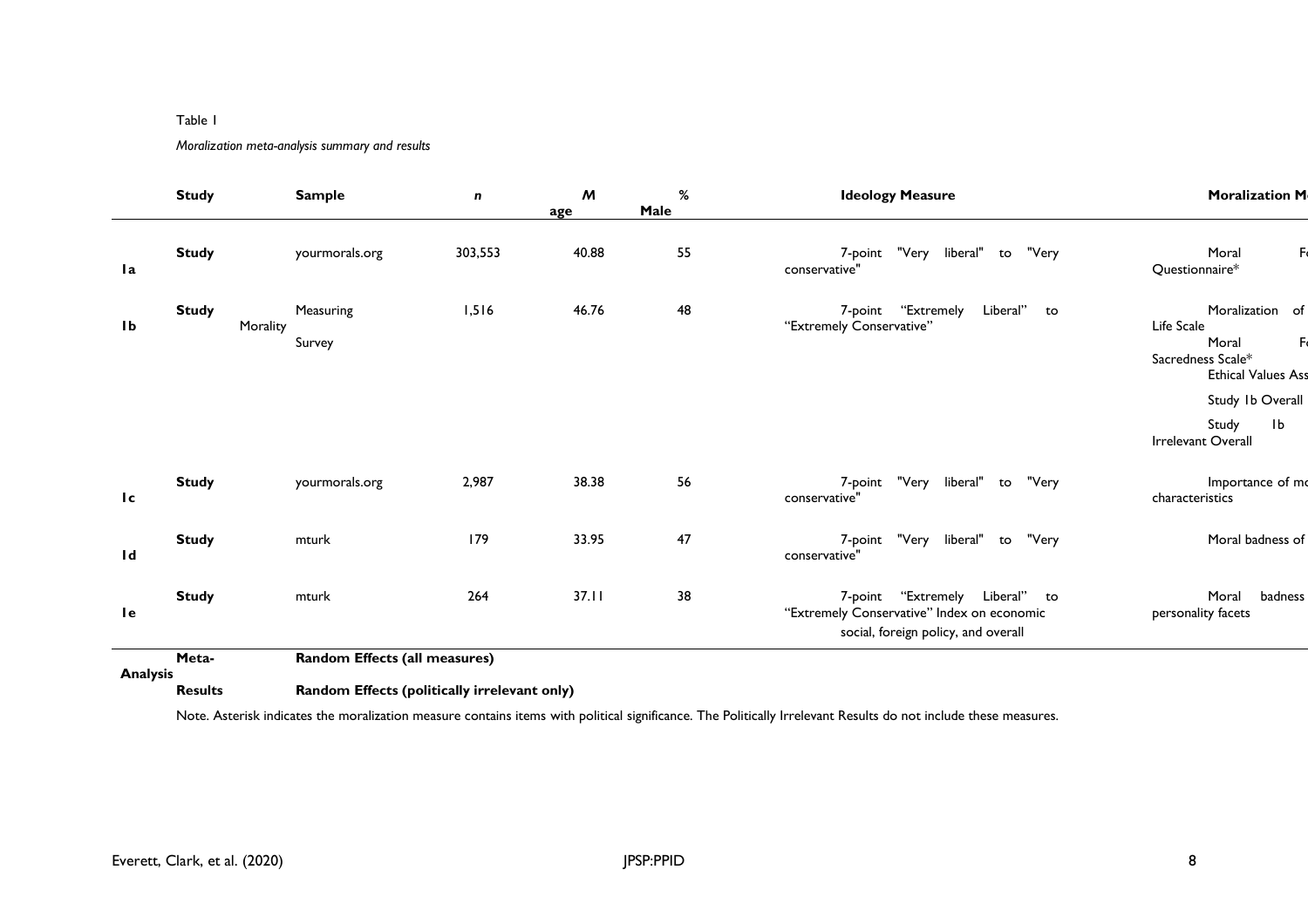#### **Discussion**

This meta-analysis adds to the body of research demonstrating that conservatives have stronger tendencies to moralize than liberals. This was true overall, and crucially, was true even for moralization measures containing zero political content (e.g., moral badness ratings of faces and personality traits). Thus, these results support a premise of our present hypothesis and justifies our examination of whether conservative moralization may explain—in part—conservatives' stronger beliefs in free will and personal responsibility.

#### **Study 2**

Study 2 employed individual difference measures to examine the relationships among political ideology, free will belief, and moralization. We conducted a preliminary test of our hypothesis by assessing whether tendencies to hold others morally responsible for blameworthy actions mediate the relationship between conservative ideology and belief in free will. The Free Will and Determinism Scale-Plus (FAD-Plus; Paulhus & Carey, 2011) is probably the most widely used free will belief scale, but it is routinely criticized for confounding free will and moral responsibility for blameworthy actions (Clark et al., 2014; Clark, Winegard, & Baumeister, 2019; Monroe & Ysidron, 2019). Items such as "Criminals are totally responsible for the bad things they do" and "People must take full responsibility for any bad choices they make" measure beliefs about how blameworthy people generally are for bad actions more than beliefs about freedom and control. Other items, however, exhibit higher prima facie validity, such as "People have complete control over the decisions they make" and "Strength of mind can always overcome the body's desires." We did not have access to large scale data with the modern FAD-Plus, but we did have access to large scale data with the original FAD (Paulhus & Margesson, 1994), which is identical on five of the seven items and similarly contains four face valid items and three general blame items. We decided to leverage the flaws of this scale to examine whether tendencies to blame (using the blameworthy scale items) statistically mediate the relationship between conservative political ideology and free will belief (using the face valid items).<sup>2</sup> There are two limitations to this approach. First, the FAD items were likely selected by scale developers to intercorrelate and this weakens their appropriateness for mediation analysis. Second, causal orders cannot be inferred from mediation analyses of this sort (see our later studies, which experimentally test whether manipulating moral blame motives influence free will judgments, for such causal evidence). Nevertheless, this analysis is at least suggestive that a proportion of the relationship between more conservative political ideology and free will beliefs can be linked to general blame tendencies.

#### **Method**

Participants (*n* = 14,708; 38% Female; *Mage* = 34.80, *SD* = 15.88; 73% from the U.S., the remaining from more than 100 countries) were recruited through *yourmorals.org*. This study received ethical approval from the IRB of UC Irvine ("Moral Psychology on the Internet"; Protocol #2007-5740). Demographic information is collected at registration including age, sex, education, religious attendance, and political orientation. After registration, visitors self-select

<sup>2</sup> We have not conducted any analyses on the individual items of the FAD here, but our data are openly available for any researchers interested in this.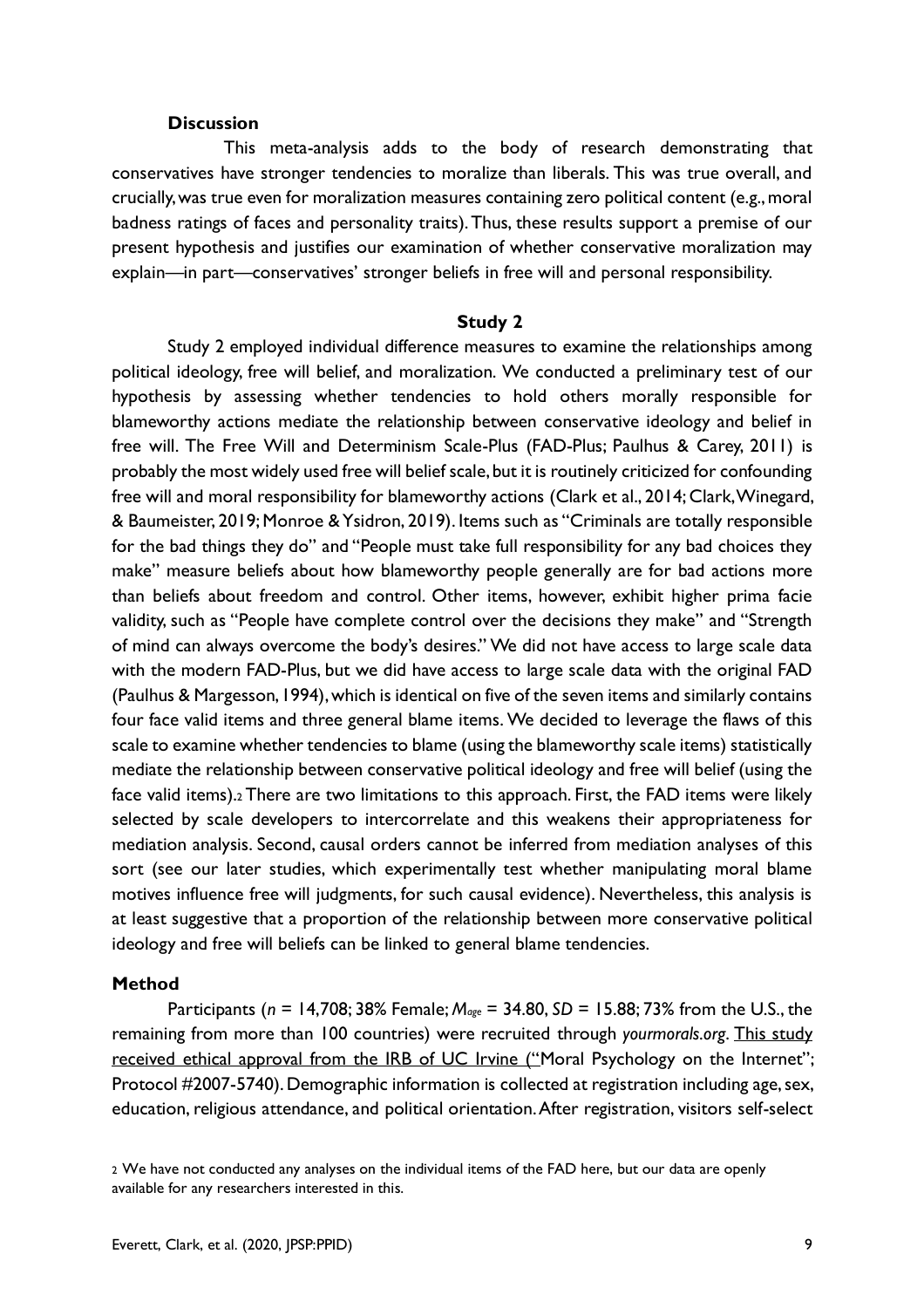to take one or more surveys from a list of over 50. For inclusion, participants had to have completed the free will subscale from the Free Will and Determinism scale (FAD; Paulhus & Margesson, 1994), which was broken down into one free will belief subscale ( $\alpha = .69$ ) containing four items (e.g., "People have complete control over the decisions they make.") and one blame subscale ( $\alpha$  = .71) containing three items (e.g., "Criminals are totally responsible for the bad things they do."), each rated on a 5-point scale from "strongly disagree" to "strongly agree". All participants who completed the FAD were included if they also reported their political ideology on a 7-point scale from "Extremely Liberal" to "Extremely Conservative." The sample leaned liberal (*M* = 2.99, *SD* = 1.69), with 66.4% below the moderate midpoint, 13.8% at the moderate midpoint, and 19.7% above the moderate midpoint.

#### **Results**

More conservative ideology was positively correlated with free will belief,  $r = .351$ , p <.001, and blame tendencies, *r* = .427, *p* <.001, and free will belief and blame tendencies were positively correlated, *r* = .527, *p* <.001. We conducted two bootstrap mediation analyses (10,000 resamples) testing whether blame tendencies statistically mediated the relationship between ideology and free will beliefs both with and without demographic controls (age, sex, education, and religious attendance). Both mediations were highly significant, without controls (see Figure 1), *b =* .100, *se* = .002, 95% CI [.095-.104], *Z =* 41.52, *p* <.0001, and with all controls, *b =* .097, *se* = .003, 95% CI [.090-.103], *Z =* 29.15, *p* <.0001 (being younger, female, less educated, and more religious all significantly predicted stronger free will belief; being older, female, and less educated significantly predicted stronger blame tendencies [religiosity did not significantly predict blame tendencies]).



Figure 1. Indirect effect of more conservative political ideology on free will belief through blame in Study 2. Note. \*\*\* indicates *p* < .001.

#### **Discussion**

Study 2 provided individual difference evidence consistent with our hypothesis. Stronger beliefs that people are morally responsible for their bad behaviors statistically mediated the relationship between more conservative ideology and stronger beliefs in free will—both with and without relevant demographic controls. This suggests that higher tendencies to blame account for a proportion of the relationship between more conservative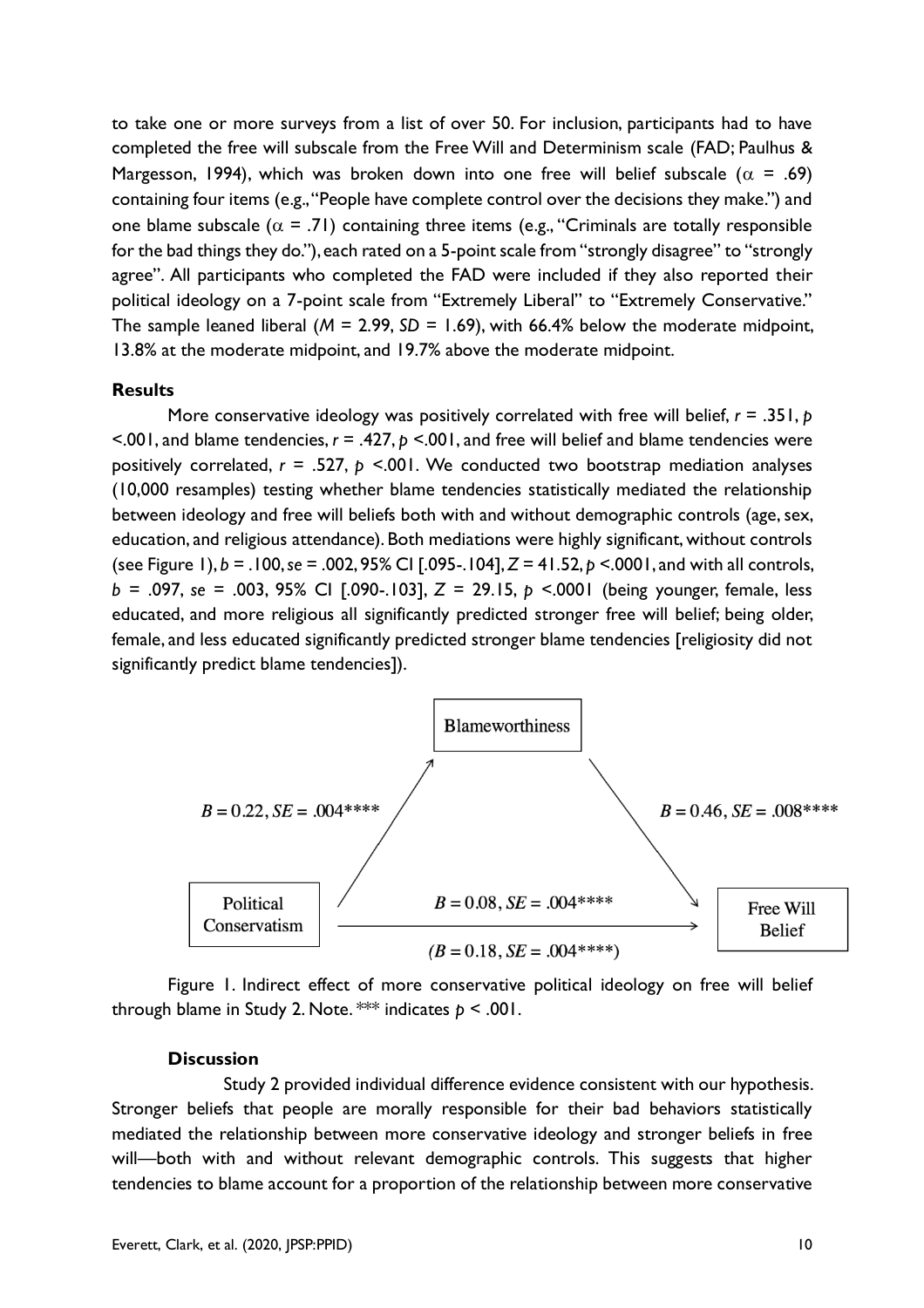political ideology and free will beliefs. Of course, correlational studies cannot supply evidence of causal relationships and so our later studies manipulate blame desires directly to test how these differentially impact the free will judgments of conservatives and liberals.

#### **Study 3**

In Study 1 we have demonstrated that conservatives moralize a much broader range of actions than liberals, and in Study 2 that conservatives report higher general belief in free will, and that this association of ideology with free will belief is partially mediated by beliefs that others are morally responsible for their bad actions. In Study 3 we wanted to turn away from reports of general, abstract belief in free will to look at attributions of free will for specific events, using the opportunity to look at attributions of free will for both positive and negative events.

To our knowledge, no research has been conducted on a comparison of political differences in attributions of free will for positive events. This is surprising, though, because the comparison between attributions for positive and negative events sets up an interesting test of two alternative explanations for what may be driving the existing liberal-conservative differences in endorsement of free will. If conservatives are dispositionally inclined to hold a stronger belief that people have free will than liberals, then conservatives should endorse and attribute greater free will regardless of whether their actions lead to good or bad outcomes. However, if differences in free will belief are in part motivated by moral judgments of wrongness and a desire to blame, then we should see an interaction between political affiliation and the positivity or negativity of the event. Since conservatives have stronger tendencies to moralize, they should show a stronger negativity bias in their free will attributions—that is, attributing more free will to actions with negative rather than positive outcomes—than would liberals. In Study 3, we test this.

#### **Method**

**Open Science and Ethics Statement.** Our design, hypotheses, and analysis plan were all pre-registered at the Open Science Framework. For this study and all subsequent ones, we report all measures, manipulations, and exclusions, and results, analysis code, and experiment materials are available for download at: [https://osf.io/ny82c/.](https://osf.io/ny82c/) This study received ethical approval from the IRB of the University of British Columbia ("Social Impacts of Emerging Technology"; Protocol #H18-02727).

**Participants.** We originally recruited 146 American participants online using MTurk. On the recommendation of an anonymous reviewer and editor, we subsequently conducted a pre-registered second wave of data collection to maximise power. We report in the main text results using the original sample combined with the new one, which gave us a final sample of 444 participants (188 female, *Mage* = 35). On average, participants were slightly left-of-center on a 1-7 scale (*M* = 3.89, *SD* = 1.65), with 188 Democrats and 131 Republicans (the remaining were neither).

**Design.** We had a fully within-subjects design, where participants were asked to rate how much free will someone had for six distinct situations. Three of these were negative (the material living conditions of the homeless, drug addicts' addictions, a man imprisoned for participating in gang violence) and three were positive (the financial success of investment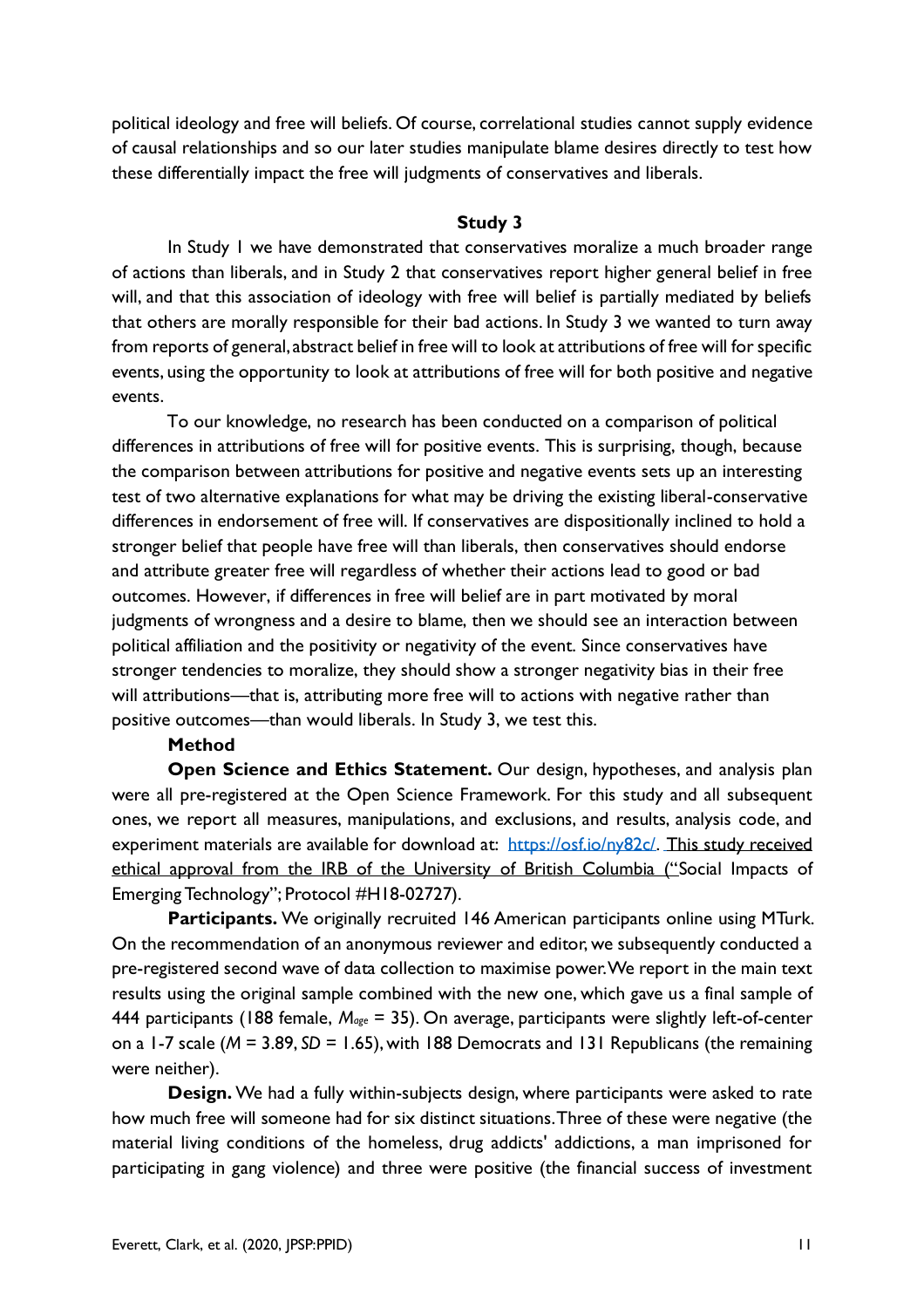bankers, students' admission to elite universities, a famous musician winning a Grammy award). These items were selected simply because they appeared to be unambiguously positive or negative, but later studies will more systematically pretest the selected target actions. For each item, participants rated how much (a) responsibility (*1 = Not at all personally responsible to 7 = Completely personally responsible);<sup>3</sup>* (b) control *(1 = Not at all in control; 7 = Completely in control);*  and (c) free will *(1 = No free will at all; 7 = Complete free will)* the different groups or individuals concerned had for their current situation. These scores were aggregated to form a reliable overall measure of free will attributions for both positive ( $\alpha$  = .83) and negative situations ( $\alpha$  $= .82$ ).

**Analysis.** We collected and analyzed one wave of data prior to our initial submission for publication. At the request of a reviewer and our editor, we then conducted another wave of data collection before completing the final analyses. To account for this sequential testing and ensure full transparency, we have taken three approaches. First, we have simply reported the results in full for the original sample in the supplemental results at the OSF. Second, we have employed the technique of adjusting our significance levels for sequential testing. Following the guide provided by Lakens (2014), we have used a linear alpha spending technique to obtain a revised significance level of  $p \leq 0.038$  that accounts for the sequential testing. While an increasingly common technique in social psychology that easily allows the reader to see whether our key result is significant at this revised level, the strategy is formally inappropriate – though still acceptable – because we did not pre-specify that we would conduct two waves of data collection and analysis. Given this, the third strategy we have used is to compute a paugmented statistic (Sagarin et al., 2014), a technique explicitly designed for cases where the sample size has been increased post-hoc after initial data analysis. This statistic consists of a range of values greater than  $p \leq 0.05$  and represents the magnitude of the resulting Type I error inflation as a result of our increased data collection.

#### **Results**

We used regression to look at whether political orientation (continuous betweensubjects) predicted free will attributions, and whether this differed for the positive and negative events (as a within-subjects variable, *0 = positive, 1 = negative*). In this and all subsequent studies, we report semi-partial *r*s (the proportion of the variance in free will attributions uniquely explained by the indicated predictor) as estimates of effect sizes (except for the mixed withinbetween interaction here, for which the semi partial *r* is not available).

Results using the full sample revealed a significant interaction between valence condition and political ideology,  $b = -.03$ ,  $SE = .01$ ,  $t = -2.16$ ,  $p = .031$ , 95% CI [-.06, .00], Pseudo-R² = 0.49, *paugmented* = [.053, .073]. Though a small effect, as can be seen in see Figure 2, this interaction was significant even at our lower threshold of significance, *p* < .038, accounting for the sequential data collection (Lakens, 2014). This interaction supplemented a main effect of

<sup>3</sup> A reviewer questioned the appropriateness of a responsibility question in our index of free will attributions. Here, we are precisely interested in motivated increases in free will attributions for purposes of increased personal responsibility, so it seemed appropriate for the question at hand. But we also cross-checked our main results removing this responsibility item, and this did not impact the statistical significance of any of our main results. Thus, even removing this item, the interpretation of our data remains unchanged.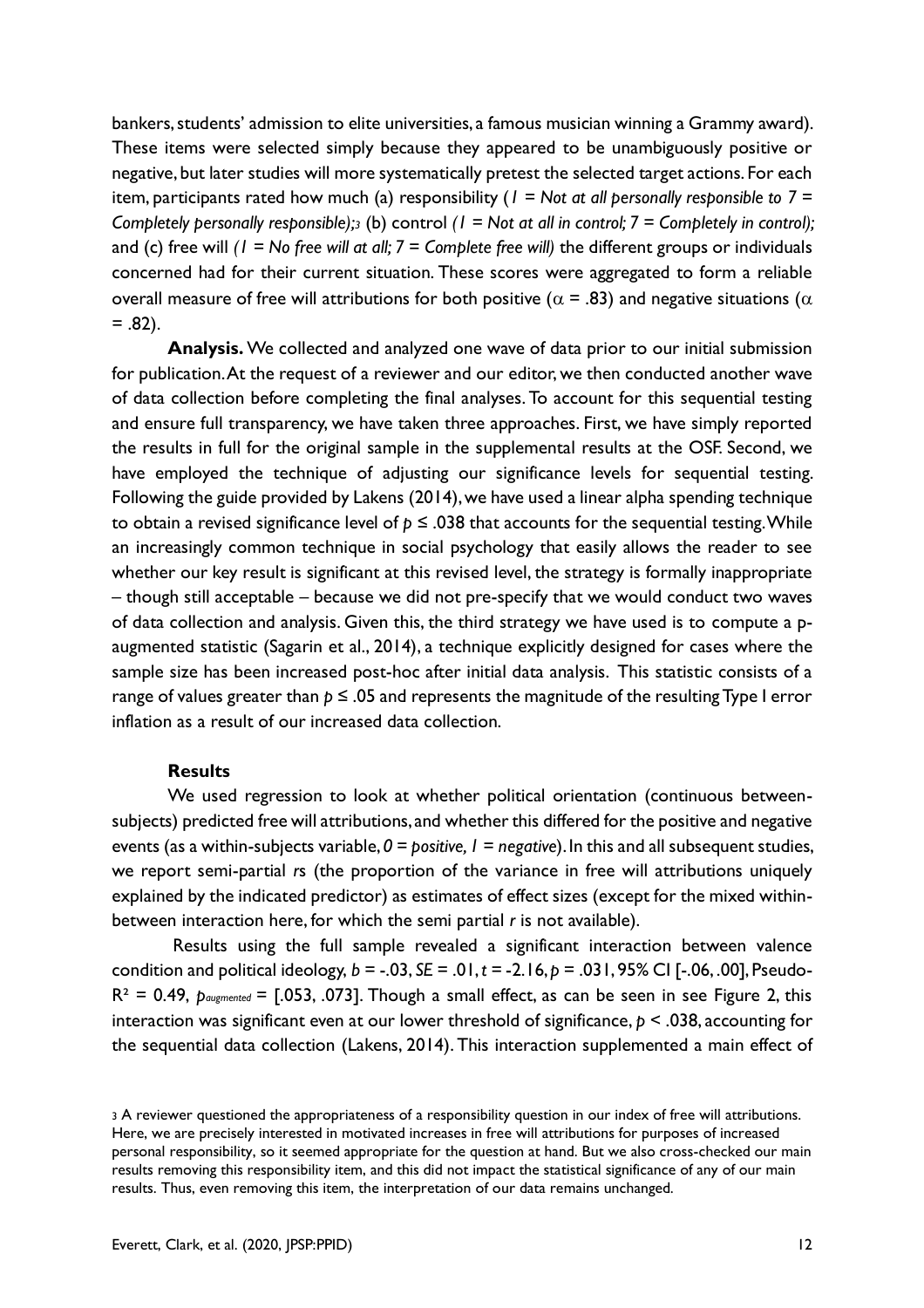ideology whereby conservative ideology was associated with greater free will attributions overall, *b* = .26, *SE* = .02, *t* = 12.06, *p* < .001, 95% CI [.22, .31], and no overall difference in attributions of free will for the positive or negative events,  $b = -.02$ ,  $SE = .03$ ,  $t = 0.58$ ,  $p = .56$ , 95% CI [-.04, .07]. Specifically, the relationship between conservative ideology and attributions of free will was stronger for negative events,  $b = .30$ ,  $SE = .03$ ,  $t = 11.24$ ,  $p < .001$ , 95% CI [.24, .35],  $R_2 = 0.22$ , semi-partial  $r = 0.47$ , than for positive events,  $b = .23$ ,  $SE = .03$ ,  $t = 8.78$ ,  $p = .03$  $<$  .001, 95% CI [.18, .28], R<sub>2</sub> = 0.15, semi-partial r = 0.39 (see Figure 2).





#### **Discussion**

In Study 3 we looked at whether political ideology was associated with attributions of free will for specific events. We found that political ideology indeed predicted higher free will attributions overall, and this relationship appeared stronger for negative situations than positive ones (though, contra our pre-registered hypothesis, the political difference was only reduced—rather than absent entirely—among positive situations). Conceptually, the capacity for free will should hold whether one experiences a good or bad outcome, and so if ideology is genuinely related to an abstract belief in free will, there should have been no difference depending on the valence of the outcomes. That we observed a small-but-significant interaction whereby conservatism predicted higher attributions of free will to a stronger degree for the negative than the positive events, however, suggests that free will attributions are not merely reflecting some dispositional variance in a belief in human autonomy, but instead a more basic, social psychological phenomenon – likely one relating to blame.

One important limitation of this study, though, is that we did not control for perceptions of wrongness of the events. We assume that Republicans attributed more free will to the negative events—being homeless, being a drug addict, and being imprisoned for gang violence—because these are all situations that conservatives tend to find more morally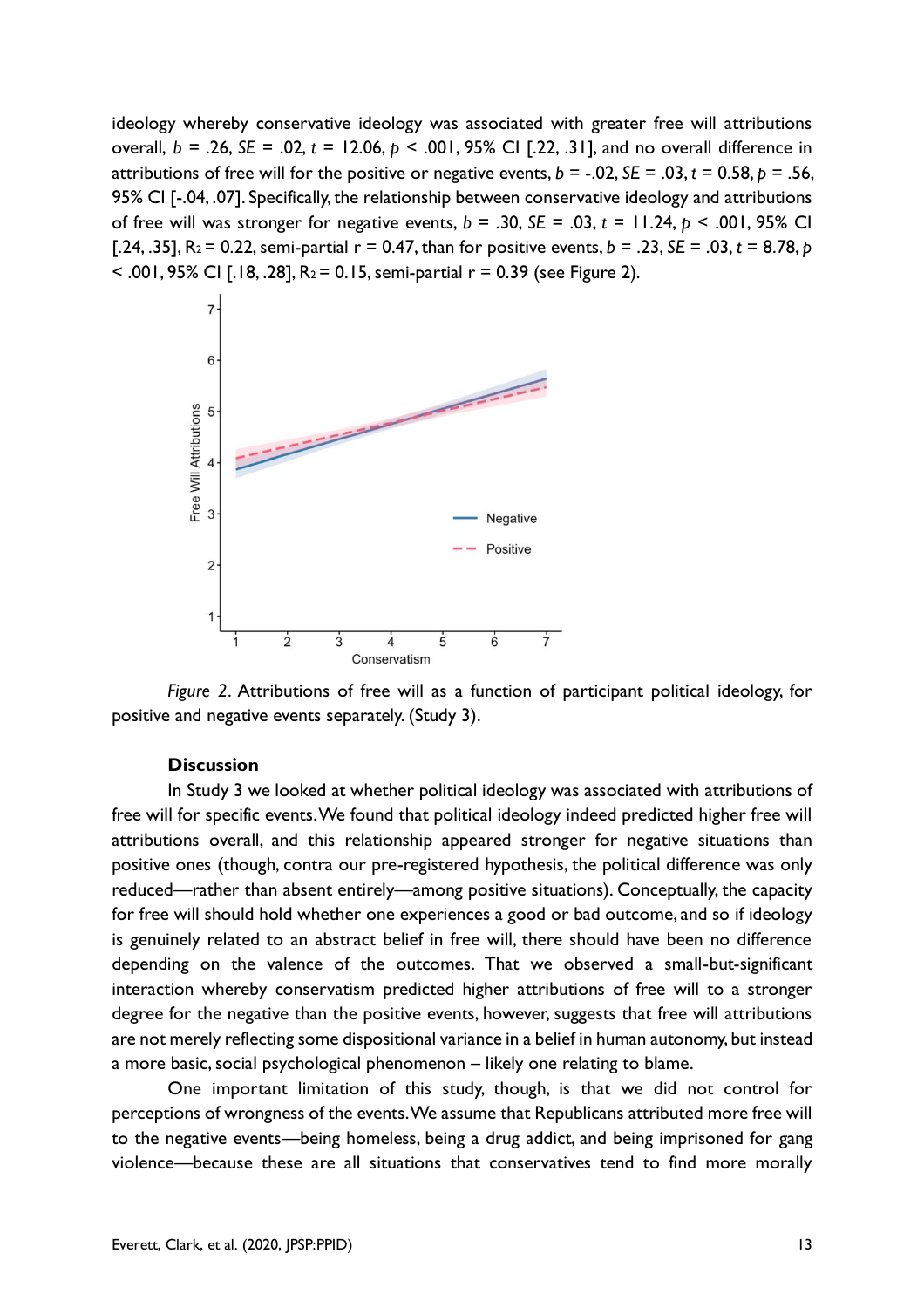objectionable than do liberals (e.g., Graham et al., 2009). If free will judgments only differ by political ideology when there are differences in perceived moral wrongness, then these differences should be eliminated when the perceived wrongness of the event is matched for both conservatives and liberals.

#### **Study 4**

Study 4 sought to further chart the boundaries of the association between free will and political ideology by looking at attributions of free will for specific events that were pretested to be equally immoral for liberals and conservatives. If political differences in free will belief are mainly derived from differences in moralizing, these free will differences should be eliminated when looking at items judged as equally wrong by both liberals and conservatives. On the other hand, if political ideology is more abstractly and generally related to free will belief, then conservatism should be associated with higher free will attributions across different events, even those that are judged as equally wrong by both liberals and conservatives.

While most prior work has focused on attributions for morally negative events only (see Study 3), we wanted to look at free will attributions for a range of both moral and nonmoral, and positive and negative events to test the generality of our hypothesis. If our hypothesis that political ideology is related to free will belief because of differences in the scope of the moral domain is correct, we should observe roughly equivalent attributions of free will between liberals and conservatives for *any* type of action that has roughly equal moral significance for liberals and conservatives.

#### **Method**

**Pre-Testing.** We pretested items for use in Study 4 that did not significantly differ in perceived morality (or valence) based on political orientation. To do this, we recruited 109 MTurk participants (34 female, *Mage* = 36), though five participants were excluded for failing two attention checks (e.g., "Please click Scale Point 1 to confirm you're paying attention"), leaving 104 participants in the analysis. On a 1-7 scale (7 indicating stronger conservatism), participants were on average slightly left-of-center (*M* = 3.53), with slightly liberal views on social issues (*M* = 3.19) and moderate views on economic issues (*M* = 3.88). All main political positions were represented, with 21 Republicans, 39 Democrats, and 43 Independents.

Participants were required to rate a series of 51 events and occurrences, 1) for how positive or negative it was *(-100 = negative; 0 = neutral; 100 = positive*); and 2) for how moral it was: is the action morally bad, morally good, or irrelevant to morality? *(-100 = morally bad; 0 = morally irrelevant; 100 = morally positive*). All of these items were devised by the researchers to be as politically neutral as possible, including a range of both positive and negative items, and moral and non-moral items. The list of all items, along with mean scores and correlations with ideology, can be seen on the OSF. To select the final items to use for the main study we used a statistical cut-off point (*r* < .10; *p* > .40) to ensure conservatives and liberals did not rate the item as differentially positive or negative, or differentially morally relevant or not. Based on this, we selected 20 items: five that were moral and positive; five that were moral and negative; five that were non-moral and positive; and five that were non-moral and negative.

**Open Science and Ethics Statement.** For the main study, we report all measures, manipulations, and exclusions. Results, analysis code, and experiment materials are available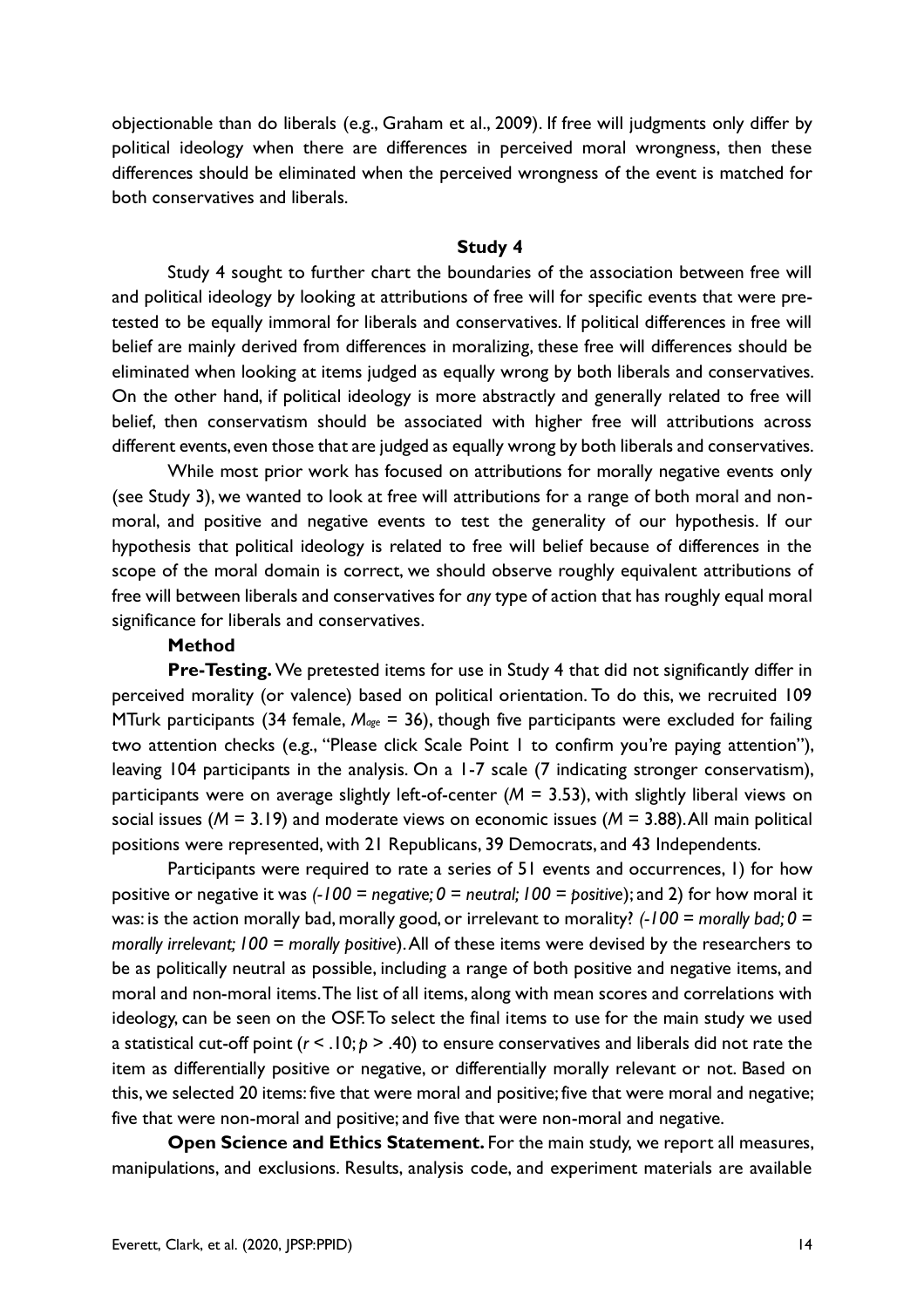for download at the OSF. This study received ethical approval from the IRB of the University of Oregon ("The Effect of Culture on Attitudes and Outcomes"; Protocol #10162012.023).

Participants. For the main study, 647 American participants completed the survey online using MTurk. 18 participants were excluded from analysis for taking the survey more than once, leaving a final sample of 629 participants (269 female; *Mage* = 35). Our sample size was determined by available funds and a goal to recruit at least 150 participants per each of the four conditions.

**Design.** Our experimental design had a 2 (morality: morally relevant vs. non-moral) x 2 (valence: positive vs. negative) experimental design, where in each condition participants were given the five events obtained from pre-testing and asked to indicate how much free will they perceived the actor to have. Some participants read events that were - equally to liberal and conservatives - seen as positive and morally-relevant (e.g., "Working one day a week at a soup kitchen"); others read events that were negative and morally-relevant (e.g., "Spreading malicious rumours about a co-worker"); others read events that were positive but non-moral (e.g., "Making money from a smart investment"); and the remaining participants read events that were negative but non-moral (e.g., "Failing a college exam"). Full items can be seen on the OSF. The order of the events and the five dependent variables for each event were all randomized for each participant to avoid potential order effects.

**Measures.** For each of the five events, participants rated the degree of free will that they perceived the actor to have using five items: "How much *control* would someone have over \_\_"; How much *responsibility* would someone have for \_\_"; "To what extent would someone who did have exercised *free will*?"; "To what extent is someone who performing an action that is *freely chosen*?"; "To what extent would someone who did \_\_ have been able to have *made other choices* and not done this?" rated on 7-point scales from "not at all" to "very much." Within each condition these five items showed high internal consistency  $(\alpha's > .88)$  and so were aggregated together to form an overall measure of free will attributions (i.e., all 5 DVs for all 5 items).

Participants indicated their political ideology on two scales: one measuring social conservatism, and one measuring economic conservatism, rated on 7-point scales from "very liberal" to "very conservative," which were combined into an index of overall political ideology ( $\alpha$  = .73). Finally, participants completed the free will subscale of the FAD+.

#### **Results**

First, we looked at the potential interactive effect of political orientation with attributions of free will for events that were either positive or negative, and either morally relevant or non-moral. We used a regression-based procedure to examine the effects of morality (-1 = non-moral;  $1 =$  morally relevant), valence (-1 = positive,  $1 =$  negative), and participant political orientation (centered) on attributions of free will. As expected, there was no main effect of political ideology on ascriptions of free will,  $b = .00$ ,  $SE = .02$ ,  $t = .0.09$ ,  $p =$ 0.93, 95% CI [-.04, .03], semi-partial  $r = -0.00$ . Moreover, there was no three-way interaction of morality, valence, and political orientation, *b* = -.03, *SE* =.02, *t* = -1.63, *p* = 0.10, 95% CI [-.07, .01],  $R_2$  = 0.28, semi-partial  $r = -0.06$ , and no interaction of political orientation with whether the event was moral or non-moral, *b* = -.03, *SE* =.02, *t* = -1.51, *p* = 0.13, 95% CI [-.06, .01], semipartial r = -.05, or of political orientation with whether the event was positive or negative, *b*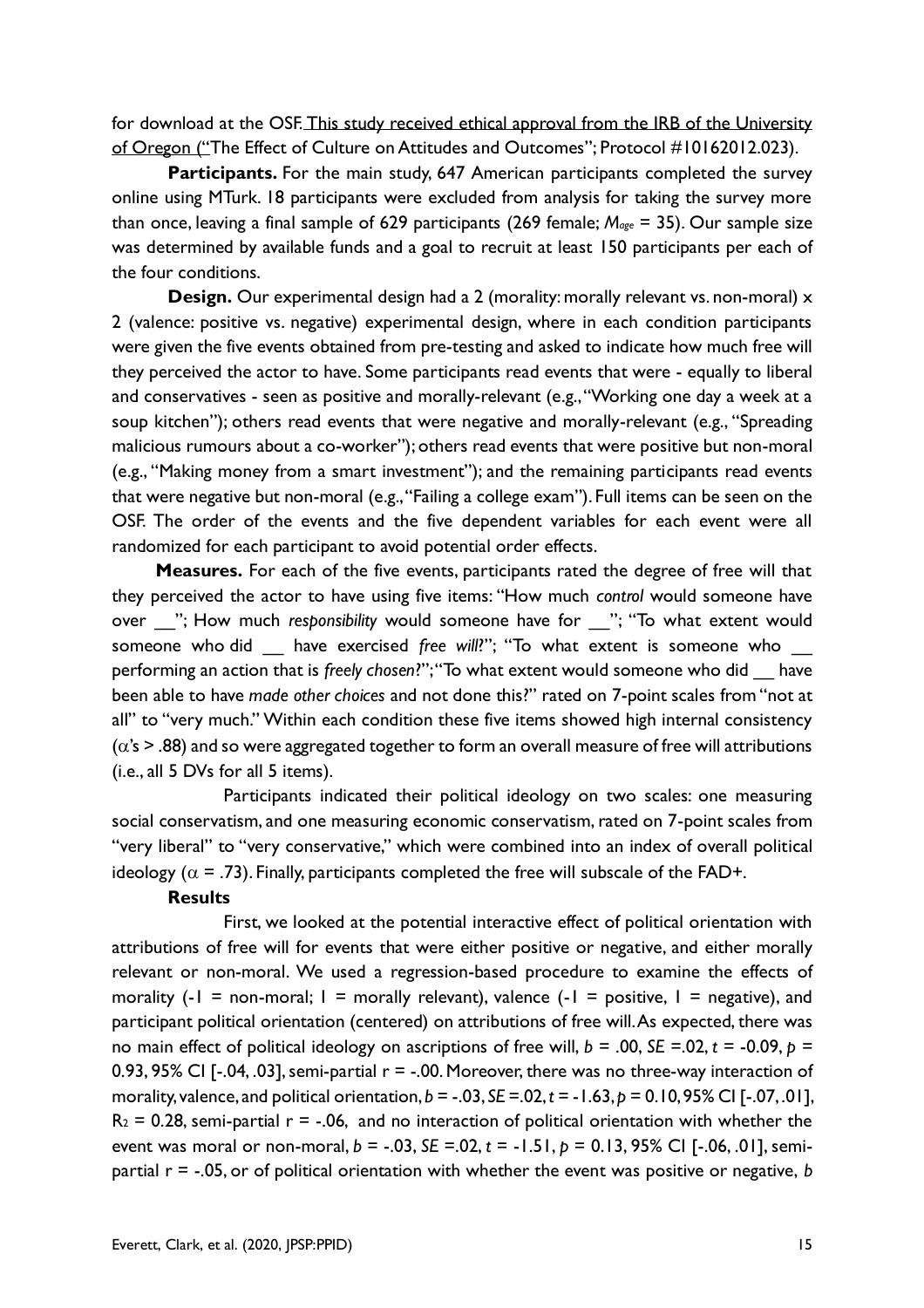= .01, *SE* =.02, *t* = 0.59, *p* = 0.55, 95% CI [-.02, .05], semi-partial r = .02. That is, for these items that we had pre-tested to be equally matched in morality (and valence) for liberals and conservatives, there was no effect of political ideology on specific free will attributions. Indeed, for the 10 items pre-tested to be equally morally relevant to liberals and conservatives, there was not a single significant correlation between political orientation and free will attributions. This was despite replicating our finding from Study 2 (and previous work by Carey and Paulhus, 2013), that conservative political ideology was significantly positively correlated with scores on the free will subscale of the FAD+ (*r* = 0.29, *p* < .001), with conservatives showing higher endorsement of both the more abstract ( $r = 0.24$ ,  $p < .001$ ) and moral responsibility focused  $(r = 0.28, p \le .001)$  items of the scale. Scores on the FAD+ were significantly correlated with free will attributions across the events  $(r = 0.39, p < .001)$ .

In other words, even though conservatives consistently report stronger beliefs in free will than liberals, and stronger beliefs in free will are associated with stronger attributions of free will in general, conservatives do *not* attribute more free will than liberals to actions that they perceive as equally as morally wrong as liberals. Thus, when the moral relevance of actions is controlled for, political differences in free will attributions are eliminated.

#### **Discussion**

In Study 4 we explored whether we might be able to "break" the association of political ideology and free will by looking at actions judged to be morally equivalent between liberals and conservatives. If political ideology is related to free will belief primarily because of differences in the scope of the moral domain, we reasoned, these differences should be markedly reduced when looking at items judged as equally wrong by both liberals and conservatives. Indeed, we found the differences were eliminated altogether: though we again replicated that conservative ideology was significantly positively associated with an abstract agreement that humans have free will, there were no differences in specific attributions of free will for actions that were pre-tested to be equally morally valenced for liberals and conservatives. These results are consistent with our hypothesis that differences in conservatives' and liberals' perceptions of free will may be partially due to differences in moralization, rather than representing any generalized, abstract belief that human behaviors are freely chosen.

One potential concern with Study 4, however, is that we predicted (and found) a null effect. Our findings are consistent with the idea that differences in conservatives' and liberals' perceptions of free will are partially due to differences in moralization, and inconsistent with the idea that conservatives attribute more free will regardless of the moral content. Nonetheless, because it is impossible to prove a null hypothesis by rejecting it, we cannot make firm conclusions about the motivated basis of free will on the basis of such a null finding. In Study 5, then, we aimed to conduct a stronger test of our hypothesis by looking at whether the association of conservatism with greater free will could be reversed, not just eliminated.

**Study 5**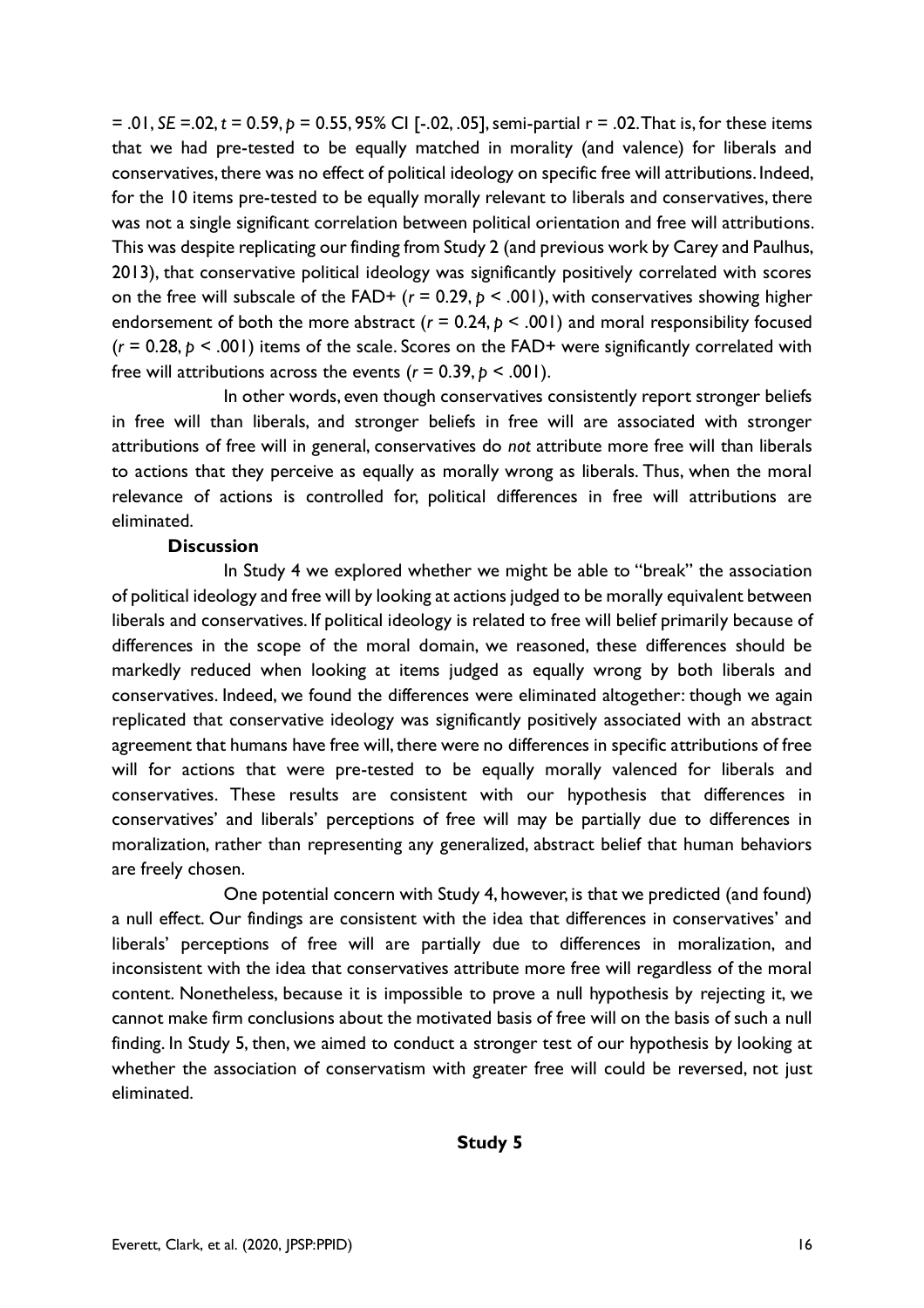If the typical tendency for conservatives to endorse stronger beliefs in free will is due to a motivation to blame, rather than a stable personality characteristic, this tendency ought to reverse when confronted with behaviors that conservatives perceive as *less* morally wrong than their liberal counterparts. We tested this prediction in Study 5.

#### **Method**

**Pre-Testing.** We first pretested for items that political conservatives would see as less morally wrong than liberals. American MTurk participants (*n* = 100; 44 female, *Mage* = 32) rated how liberal or conservative they were on a 1-7 scale, with participants being slightly liberal on average (*M* = 3.44), with slightly more liberal views on social issues (*M* = 3.07) and more moderate views on economic issues (*M* = 3.80). All main political parties were represented, with 13 Republicans, 47 Democrats, and 36 Independents. To help select our items for the main study, participants rated the moral wrongness of a series of 25 events and behaviors that were devised by the research team to specifically cover things that liberals typically are more morally concerned about than conservatives (e.g., animal welfare, recycling, prejudiced behavior [Graham et al. 2009]). The list of all items, along with mean scores and correlations with ideology, can be seen on the OSF.

From participants' ratings, we selected five items based on both the strength of correlation between political ideology and wrongness (all *p*s< .05; all *r*s > .22), and the mean wrongness (to avoid ceiling or floor effects: *M*s between 3.62 and 4.95 on a 1-7 scale). It is illuminating to note that, for 10 out of the 25 items, there were no significant correlations of political orientation with ratings of wrongness. In other words, even when we intentionally created items to capture things that liberals, but not conservatives, are typically outraged by, conservatives judged 40% of the items as equally wrong as liberals did.

**Open Science and Ethics Statement.** For the main study, we report all measures, manipulations, and exclusions. Results, analysis code, and experiment materials are available for download from the OSF. This study received ethical approval from the IRB of the University of Oregon ("The Effect of Culture on Attitudes and Outcomes"; Protocol #10162012.023).

**Participants.** For the main study, 513 American participants completed the survey online via MTurk.<sup>4</sup> Participants were excluded from data analysis if they took the survey more than once (*n* = 5) or failed one or both of two simple checks in which they had to select a certain scale-point in the FAD+, and then indicate at the end of the survey which event they did *not* answer questions about (*n* = 36). This left a final sample of 472 participants (237 female; *Mage* = 37 years). As in Study 3, we used the same combination of sequential testing (Lakens, 2014) and a *paugmented* statistic (Sagarin et al., 2014) to account for the two stages of data collection and analysis.

<sup>4</sup> We originally recruited 204 participants and analyzed the results (after exclusions, *n* = 193), and our results were not statistically significant. To explore whether this outcome was due to any problems with the specific items, we decided to run another pilot study. However, when attempting to conduct this pilot, a technical error resulted in recruitment of 275 more participants for the present study instead of the new pilot. We then reanalyzed the data with the updated sample and found statistically significant results supporting our hypotheses, suggesting that the non-significant effects in the initial analysis were explained by a lack of power. In the interest of full transparency, we report both sets of results in full at the OSF, and then use the same combination of sequential testing and the *paugmented* statistic to account for our waves of data collection.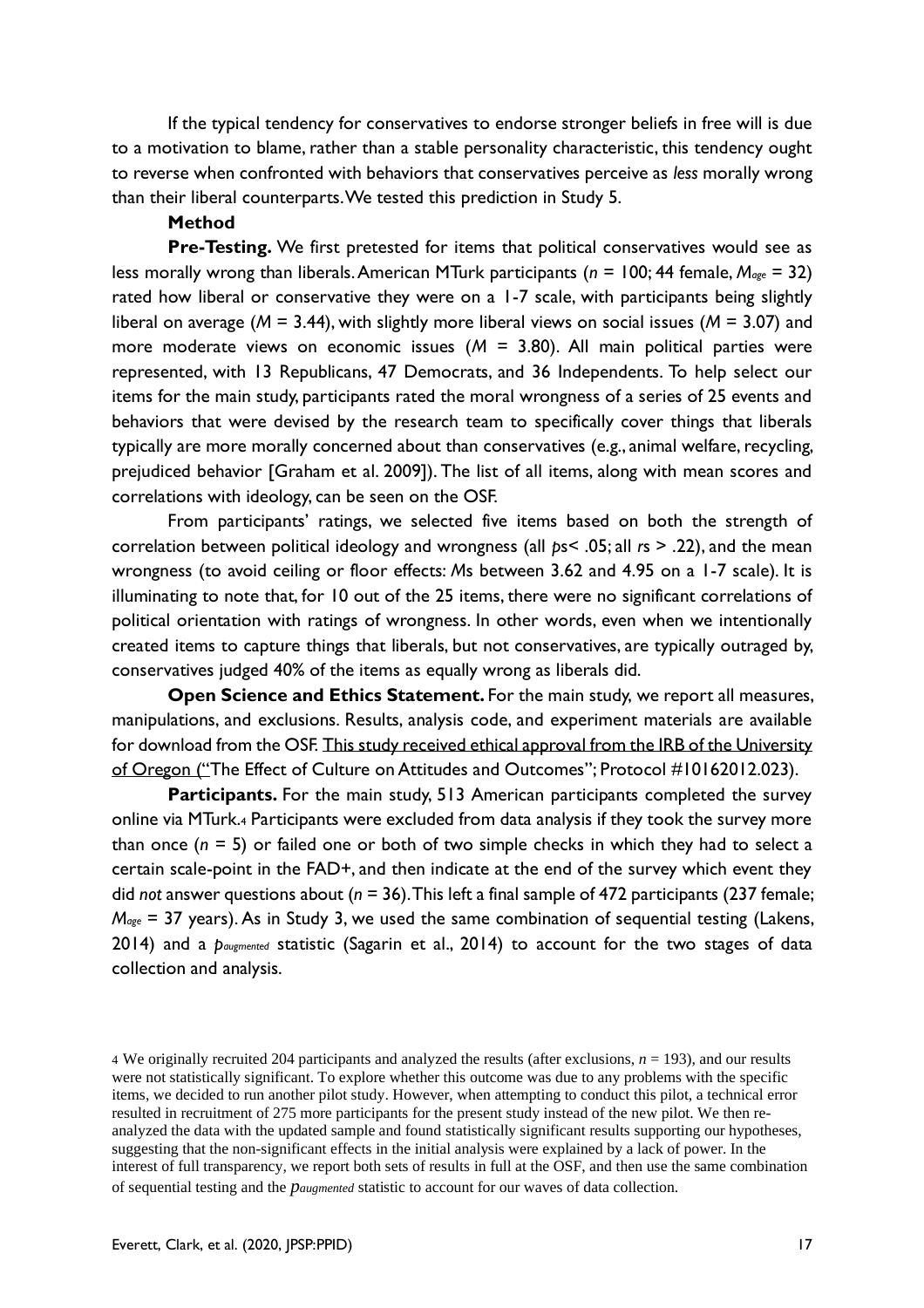**Design.** In the main study, participants were given a list of five events that pre-testing revealed would be perceived as more wrong by liberals: 1) "Robert sends a formal complaint to his child's school after finding that his child's kindergarten teacher is transgendered"; 2) "Sarah uses make-up products that are tested on animals"; 3) "In conversation with a fellow student, John finds out that the student is gay. John immediately tells the student that he will pray for him"; 4) "Garrett manages an upscale members club where only young and attractive women are employed"; and 5) "Riley is remotely piloting military drones above Afghanistan. She has been ordered to target a compound believed to hold terrorists, but she knows there may also be civilians. A few hours after she pilots her drone to attack the compound, she finds out that 8 suspected terrorists and 5 children died in the resulting explosion".

Each of the five events were presented in randomized order. Participants rated how much free will, responsibility, control, and free choice the actor had, and these four items were aggregated to form a measure of free will attributions, as for Study 3 ( $\alpha$ = .85). Participants also rated how wrong they perceived the described action to be on a 1-7 scale from "not at all wrong" to "very wrong." Last, participants again completed the free will subscale of the FAD+ and reported their political ideology on the same two 7-point economic and social conservatism used in previous studies.

#### **Results**

Supporting our hypothesis, for actions in which political liberals were more motivated to assign blame (correlation of rated wrongness with ideology: *r* = -.47, *p* < .001), conservative political ideology (mean-centred) *negatively* predicted free will, *b* = -.05, *SE* = .02, *t* = -2.73, *p* = .007, 95% CI [-.09, -.02], R<sup>2</sup> = 0.02, semi-partial r = -.12, *paugmented* = [.053, .054]. This interaction was significant even at our lower threshold of significance, *p* < .036, accounting for the sequential data collection (Lakens, 2014). That is, for these actions that political liberals saw as more wrong, it was political liberalism that predicted greater free will attributions. This was despite political conservativism again being significantly positively correlated with scores on the free will subscale of the FAD+  $(r = 0.19, p < .001)$ , with conservatives showing higher endorsement of both the more abstract ( $r = 0.16$ ,  $p < .001$ ) and moral responsibility focused  $(r = 0.19, p < .001)$  items of the scale. That is, whereas political conservatives again reported higher general, abstract belief in free will, when it came to attributing free will for specific events that conservatives found less morally wrong than liberals, conservatives attributed *less* free will.

Supporting the idea that differences in moralization underpin the specific free will attributions, we found that when adding perceived moral wrongness (mean-centred) to the model, political ideology no longer predicted ascriptions of free will,  $b = -.03$ ,  $SE = .02$ ,  $t = -$ 1.18,  $p = 0.24$ , 95% CI [-0.07, 0.02], semi-partial  $r = 0.05$ , with only reported moral wrongness significantly predicting free will attributions,  $b = .08$ ,  $SE = .03$ ,  $t = 2.61$ ,  $p = .009$ , 95% CI [.02, .13], semi-partial  $r = 0.12 -$  thus implicating wrongness as the factor driving the relationship between free will and political ideology, at least in part. Finally, we conducted a mediation analysis (10,000 resamples) which revealed that wrongness judgments significantly statistically mediated the relationship between political ideology and attributions of free will, *b =* -.03, *se*  $= 0.01, 95\%$  CI [-.05, -0.01],  $Z = -2.55, p = 011$ .

#### **Discussion**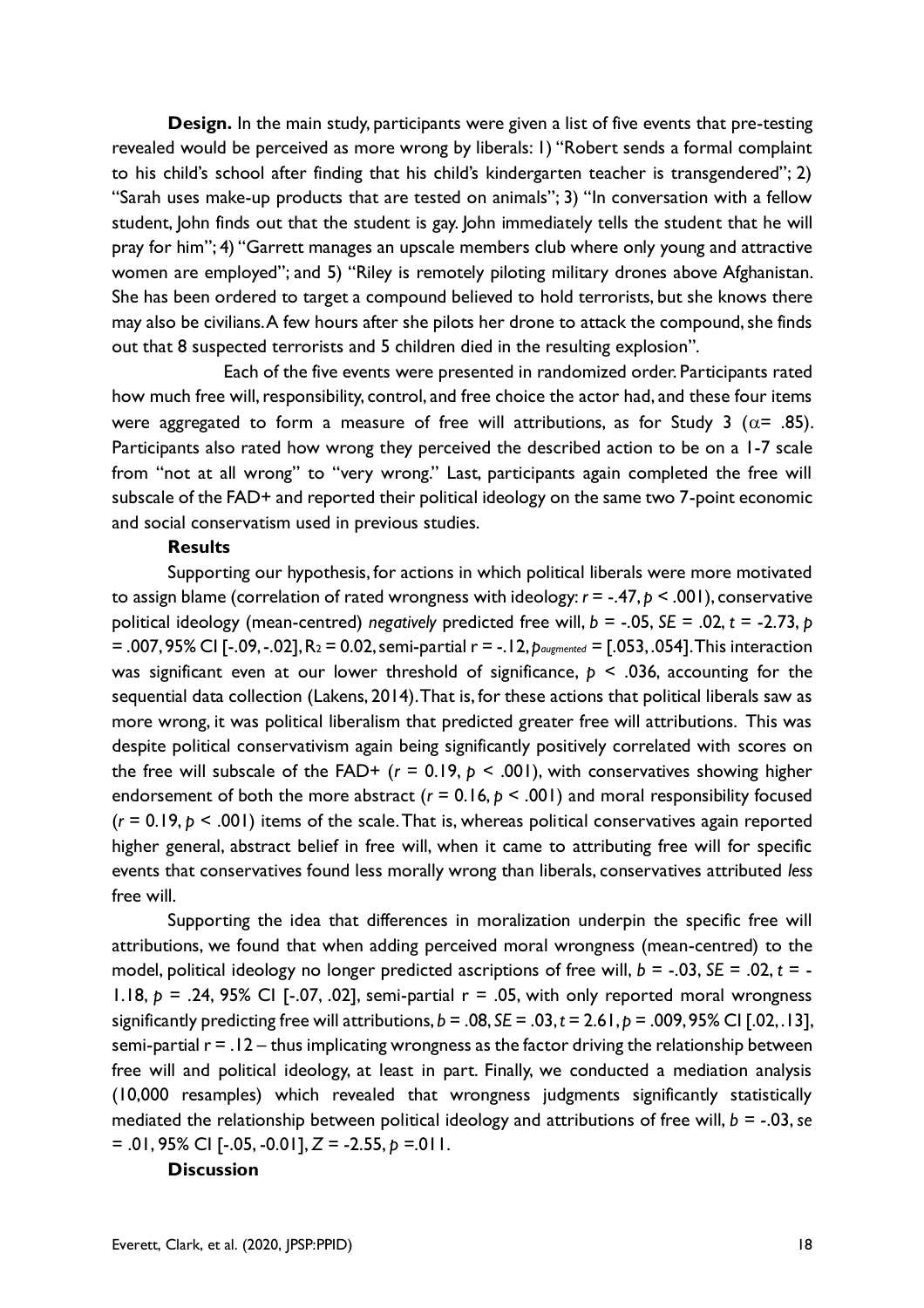The results of Studies 4 and 5 suggest that the conservative tendency to ascribe more free will than liberals does not (just) reflect a stable personality trait, but rather corresponds to the perceived moral wrongness of actions. While conservatives consistently report higher general, abstract belief in free will as measured by the FAD+, a different pattern emerges when it comes to judgments of free will for specific events. For events that liberals and conservatives were shown to see as equally morally wrong or praiseworthy, conservatives and liberals attributed the same degree of free will (Study 4), and for events that liberals see as more morally wrong than conservatives, it was liberals that attributed more free will (Study 5).

For Study 5, we wish to emphasize that these results only reached statistical significance when using a larger sample than originally intended, indicating a smaller effect size for the relationship between perceived moral wrongness and free will attributions for political liberals than for political conservatives. Although we had not predicted this outcome in advance, it seems consistent with our theoretical framework that liberals' motivated free will judgments would be weaker than conservatives' due to their relatively weaker tendency to perceive actions as morally significant. While it would be surprising if liberals did not exhibit any motivated social cognition whatsoever (i.e., if they did not attribute more free will to actions they perceived as wrong; Ditto et al., 2019a, 2019b), it would be equally surprising if this tendency were equally as strong as it is for conservatives given the generally weaker tendencies to moralize among liberals. A tempered or weaker effect, then, might be expected for liberals.

#### **Study 6**

Thus far we have shown that conservatives moralize a wide variety of events more than liberals (Study 1), and while they generally report greater free will beliefs than do liberals (Studies 2-5), this tendency may be in part motivated by a greater desire to blame since conservatives show no difference in free will attributions for actions seen as equally wrong as liberals there is no difference in free will attributions (Study 4), and show lower free will attributions for actions they find less wrong than liberals (Study 5). What we have not shown yet, though, is whether a) conservatives would attribute more free will for events that they found more morally wrong than liberals; and b) whether judgments of moral wrongness for specific actions would mediate the relationship between conservative political orientation and free will attributions.

In Study 6, therefore, we built upon the body of evidence from Studies 2-5 to look at attributions of free will both for events that conservatives find more wrong, and for politically neutral events in which there is no difference between conservatives and liberals' perceptions of wrongness. Our prediction was that conservatives would only attribute more free will for the events they found morally wrong, and that this relationship between conservative ideology and free will attributions would be statistically mediated by how wrong participants judged the behavior to be. We test this in two separate studies: an initial test (Study 6a), and then a later, pre-registered replication with a larger sample size (Study 6b).

#### **Method**

**Pre-Testing.** As in the previous studies, we pretested items for use in Study 6. Here, however, we sought to identify items that either did or did not differ in perceived wrongness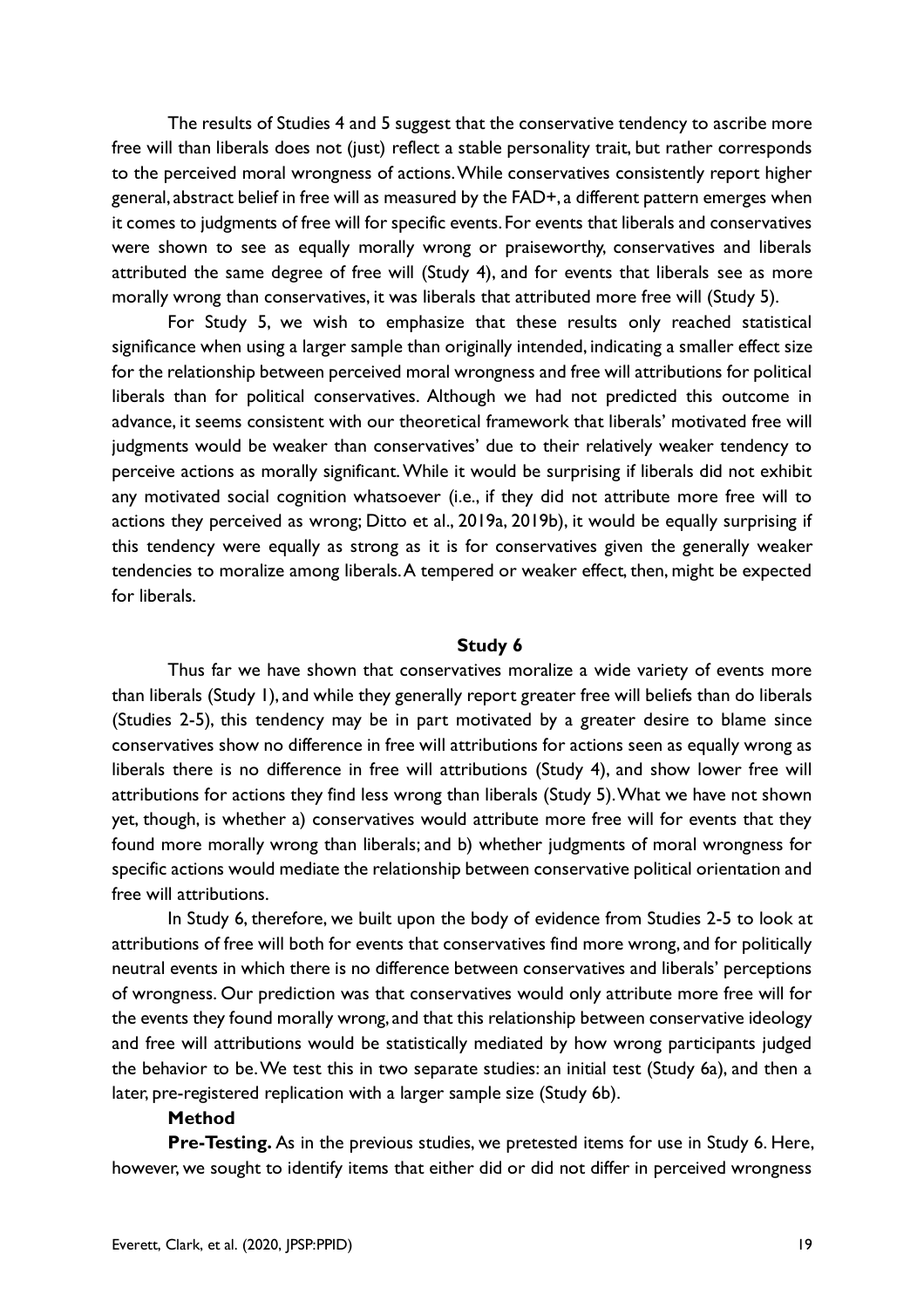as a function of political orientation. American participants on MTurk (*n* = 110; 44 female, *Mage* = 34) rated how liberal or conservative they were on a 1-7 scale. Participants were again slightly liberal on average (*M* = 3.30), with more liberal views on social issues (*M* = 2.95) and slightly more moderate views on economic issues (*M* = 3.65). All main political parties were represented, with 22 Republicans, 42 Democrats, and 40 Independents. Participants were then required to rate a series of 38 events and occurrences for how morally wrong they perceived them to be.

In order to obtain politically neutral events, most of the items were drawn from the 30-item Moralization of Everyday Life Scale (MELS; Lovett et al., 2012). This consists of 30 common and everyday moral violations, the vast majority of which lack any clear connection to political ideology (e.g., "Ava parks in a handicapped zone even though she is not handicapped" or "Joseph starts smoking a cigarette in a non-smoking section of a restaurant"). We primarily drew from the MELS to obtain the politically neutral items in order to reduce any unconscious bias that could exist when creating items. In order to obtain items that conservatives would judge as more wrong, we included 8 additional items that we devised ourselves to parallel the format of the MELS items, but with content that we assumed would be judged differently by conservatives and liberals (e.g., "Doug pretends to be ill to avoid being sent to war").

To select the five 'politically neutral' items on which conservatives and liberals did not differ in judgments of wrongness, we used the same statistical cut-off point as in Study 4 (*r* < .10; *p* > .40).To select the five 'conservative wrong' items, we used a statistical cut-off point (*r* > .40; *p* < .005) to ensure that items were significantly associated with political orientation such that that conservatives judged the items as significantly more wrong. Based on these criteria, we selected 5 items from each category to use as the 'Conservative Wrong' dependent measures in this study (see Table 2).

The list of full items and correlations with political ideology can be seen in at the OSF. Note that the items used in both Study 6a and 6b were the same, but we changed some of the names of the protagonists in Study 6b. In the time between conducting our initial study and the replication, a new paper was published that looked at the effect of names in vignette experiments, providing a list of names matched in perceived age, warmth, and competence (Newman et al., 2018). To eliminate any unintentional influence of the names we had chosen, in Study 6b we therefore used names from this list.

| <b>Conservative Wrong</b>                        | <b>Politically Neutral</b>                                                                                                                                                                          |
|--------------------------------------------------|-----------------------------------------------------------------------------------------------------------------------------------------------------------------------------------------------------|
| Jennifer has her second abortion in two<br>years | Evelyn is taking a casual walk around<br>the block on a snowy day, and she<br>notices a driver whose car is stuck in<br>the snow. She keeps walking rather than<br>stopping to see if she can help. |

*Table 2:* Items by Condition for Study 6b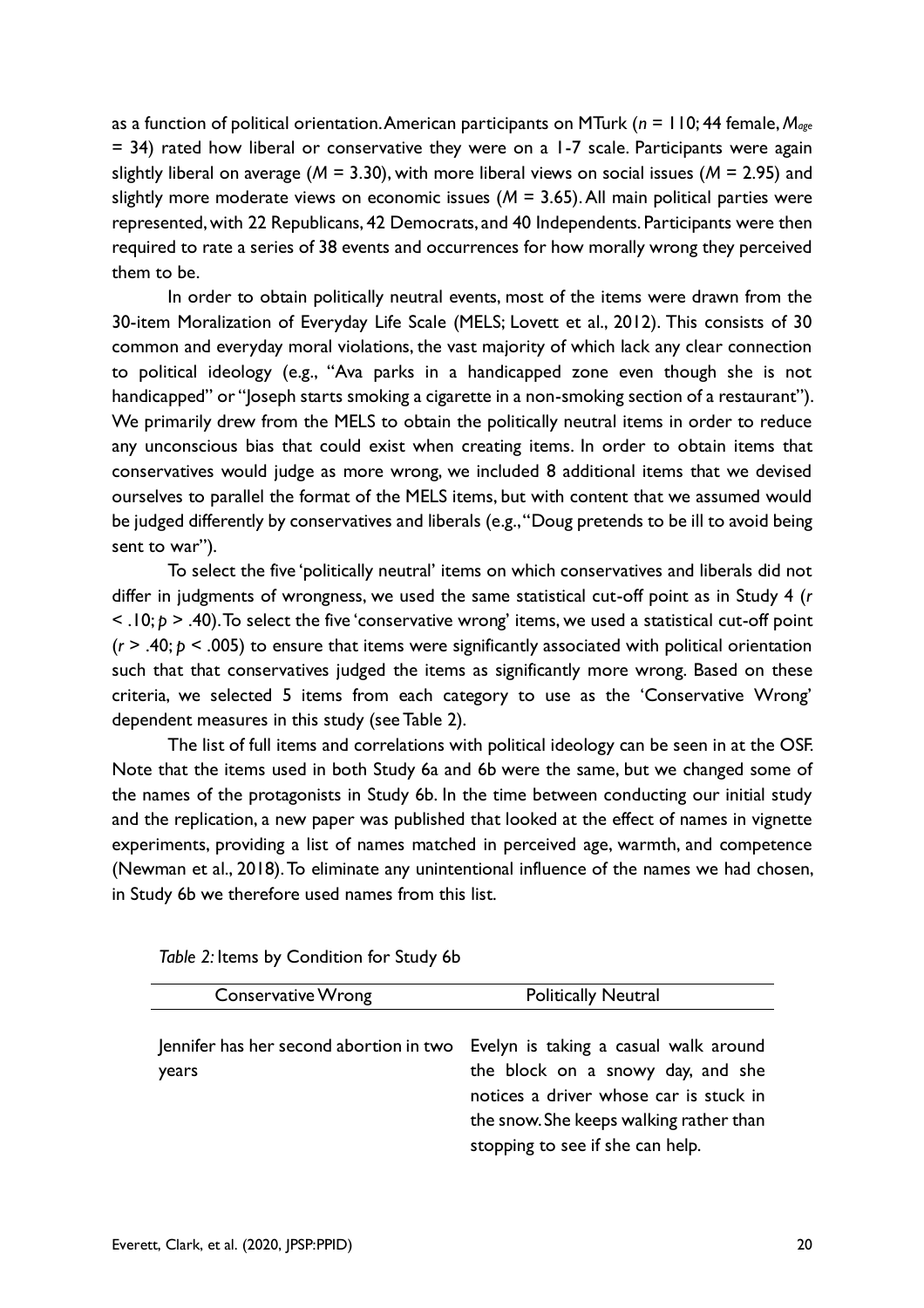| David becomes addicted to drugs and<br>drops out of college.                                                                                                          | Paul cleans out his closet and finds<br>several pieces of clothing he no longer<br>wears. He can dispose of them or drive<br>five miles to the Salvation Army and<br>drop them in their drop-off box. He<br>throws away the clothes. |
|-----------------------------------------------------------------------------------------------------------------------------------------------------------------------|--------------------------------------------------------------------------------------------------------------------------------------------------------------------------------------------------------------------------------------|
| Ann is out to dinner with some friends<br>and has some gas pains in her stomach.<br>She decides to release gas, even though<br>she knows it will make an awful smell. | Thomas starts smoking a cigarette in a<br>non-smoking section of a restaurant.                                                                                                                                                       |
| Sarah made an abstinence-until-<br>marriage vow when she was 16, but<br>now she's 18 and in college, and she has<br>sex with a boyfriend with whom she's<br>in love.  | Rachel has sex with another man while<br>her boyfriend is out of town for the<br>weekend.                                                                                                                                            |
| John pretends to be ill to avoid being<br>sent to war                                                                                                                 | Caroline goes into a college dorm<br>community bathroom and uses a<br>random toothbrush (belonging to<br>someone else) that is lying around. She<br>puts the toothbrush back and leaves.                                             |

#### **Study 6a**

#### **Method Open Science**

We report all measures, manipulations, and exclusions. Results, analysis code, and experiment materials are available for download from the OSF. This study received ethical approval from the IRB of the University of Oregon ("The Effect of Culture on Attitudes and Outcomes"; Protocol #10162012.023).

Participants. 301 American participants completed the survey online via MTurk. Participants were excluded from data analysis if they took the survey more than once (*n* = 1) or failed one or both of two simple checks in which they had to select a certain scale-point in the FAD+, and then indicate at the end of the survey which event they did *not* answer questions about (*n* = 4). This left a final sample of 294 participants (121 female; *Mage* = 32 years). Sample size was determined by available funds and a goal of approximately 150 participants per condition.

**Design.** Participants were randomly assigned to one of two conditions (Conservative Wrong; Politically Neutral) in a between-subjects design. Participants were given a list of five events that pre-testing showed were either differentially perceived to be more morally wrong to conservatives than to liberals (Conservative Wrong), or five items on which conservatives and liberals did not differ in their perceptions of wrongness (Politically Neutral). For each of these five items (see Table 2), participants were asked to rate the degree of wrongness and free will the actor had for each event using the same measures as Study 5 (how much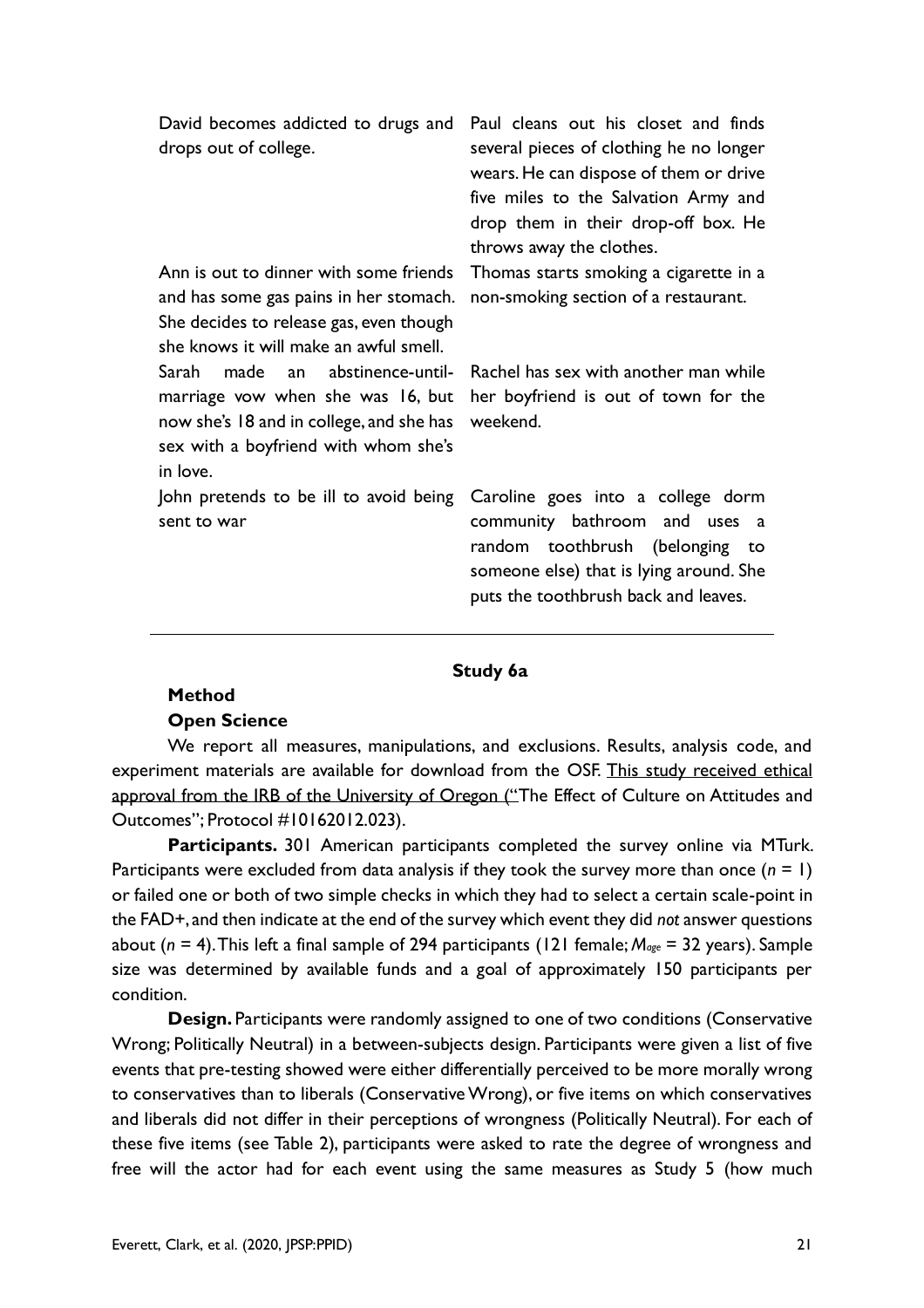responsibility, control, free will, and ability to do otherwise). The order of the events and the five dependent variables for each event were all randomized, and at the end participants completed the free will subscale of the FAD+.

#### **Results**

First, we again looked at correlations of political conservativism with general free will belief. As in the previous studies, conservatism was significantly positively correlated with scores on the free will subscale of the FAD+  $(r = .38, p < .001)$ , with conservatives showing higher endorsement of both the more abstract ( $r = .33$ ,  $p < .001$ ) and moral responsibility focused ( $r = .37$   $p < .001$ ) items of the scale.

Next, we checked whether political orientation was indeed associated with greater judgments of moral wrongness in the 'conservative wrong' condition. Despite pre-testing the political neutral events to be equally morally wrong for liberals and conservatives, we actually found in the main study that conservatives rated the 'politically neutral' events to be more wrong (*r* = .24, *p* = .003), though unsurprisingly this relationship was much weaker than in the 'conservative wrong' condition (*r* = .57, *p* < .001). Across participants, wrongness ratings were positively associated with free will attributions for the conservative wrong events (*r* = .23, *p* = .005), but not the politically neutral events (*r* = .02, *p* = .77).

We then turned to our key analyses and examined how morality condition  $(-1)$  = politically neutral;  $I =$  conservative wrong) and participant political orientation (centered) interacted to predict attributions of free will. We observed a significant interaction of political ideology and morality condition,  $b = .05$ ,  $SE = .02$ ,  $t = 2.18$ ,  $b = .030$ ,  $95\%$  CI [.00, .09],  $R_2 = 0.21$ , semi-partial  $r = 0.11$ , whereby as predicted conservatives attributed more free will for the 'conservative wrong' items,  $b = .08$ ,  $SE = .03$ ,  $t = 2.33$ ,  $p = .021$ ,  $95\%$  CI [.01, .15],  $R_2 = .04$ , semipartial  $r = 0.19$ , but there was no difference in attributions of free will for the politically neutral events, *b* = -.02, *SE* =.03, *t* = 0.57, *p* = .57, 95% CI [-.07, .04], R<sup>2</sup> = .00, semi-partial r = -.05.

Finally, we tested our prediction that wrongness judgments would statistically mediate the effect of political orientation on attributions of free will in the 'conservative wrong' condition. We began by conducting a moderated mediation analysis looking at whether the wrongness condition moderated the mediation of wrongness judgments on the path from political orientation to attributions of free will. We observed significant moderation, 95% CI [.03, .10], which we then probed by looking at the mediation of wrongness judgments within each condition (10,000 resamples). We found that the mediation effect was stronger (and marginal) in the 'conservative wrong' condition, *b = .*04, *se* = .02, 95% CI [-.00, 0.09], *Z =* 1.79, *p* =.07, than in the 'politically neutral' condition, *b = .*00, *se* = .01, 95% CI [-.01, 0.2], *Z =* 0.44, *p* =.66, but note that wrongness judgments did not *significantly* mediate the effect of political orientation on free will attributions in either condition at traditional levels of statistical significance..

#### **Discussion**

In Study 6a, we tested the prediction that conservatives' greater attributions of free will would only be observed for events that they saw to be more morally wrong, and that these perceptions of wrongness would mediate the relationship between political orientation and free will attributions. Interestingly, despite having pre-tested items to be politically neutral in perceived moral wrongness, conservatives still showed a tendency to find the politically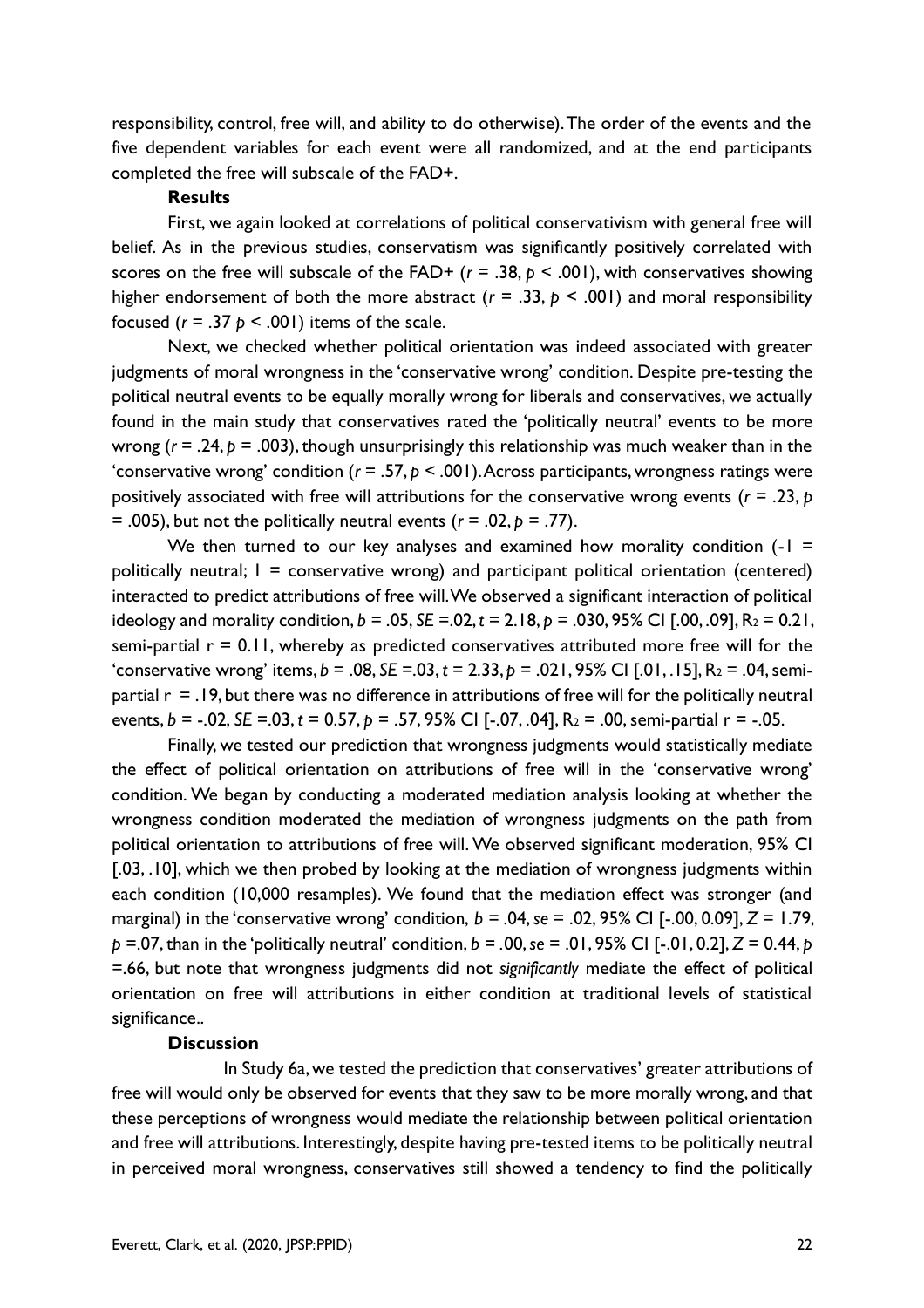neutral items more morally wrong, supporting the view that conservatives moralize more than liberals. As predicted, higher political conservatism only predicted higher free will attributions for actions that were pre-tested to be perceived as more wrong by conservatives. We also found some suggestive, but not statistically significant, evidence that moral wrongness statistically mediated the relationship between more conservative political ideology and attributions of free will mainly in the 'conservative wrong' condition. In Study 6b we sought to enhance our confidence in these results by conducting a new pre-registered replication with a larger sample size.

#### **Study 6b**

#### **Method**

**Open Science.** Our design, hypotheses, and analysis plan were all pre-registered at the Open Science Framework. We report all measures, manipulations, and exclusions, and analysis code, and experiment materials are available for download from the OSF. This study received ethical approval from the IRB of the University of British Columbia ("Social Impacts of Emerging Technology"; Protocol #H18-02727).

**Participants**. 591 American participants completed the survey online via MTurk. Participants were excluded from data analysis if they took the survey more than once (*n* = 10) or failed one or both of two simple checks in which they had to select a certain scale-point in the FAD+ and then indicate at the end of the survey which event they did *not* answer questions about (*n* = 26). This left a final sample of 555 participants (280 female; *Mage* = 37 years).

**Design**. This study was identical to Study 6a, except that we replaced some of the names of the protagonists to ensure they were matched in perceived age, warmth, and competence (Newman et al., 2018; see discussion in pre-test).

#### **Results**

First, we again looked at correlations of political conservativism with general free will belief. As in the previous studies, conservatism was significantly positively correlated with scores on the free will subscale of the FAD+  $(r = .33, p < .001)$ , with conservatives showing higher endorsement of both the more abstract ( $r = .29$ ,  $p < .001$ ) and moral responsibility focused  $(r = .34 \text{ p} < .001)$  items of the scale.

Next, we checked whether political orientation was indeed associated with greater judgments of moral wrongness in the 'conservative wrong' condition. Here, political ideology was significantly associated with thinking the moral transgressions were more wrong (*r* = .51, *p* < .001), but in the matched condition with items pre-tested to be politically neutral, we found no correlation of political ideology with wrongness ratings ( $r = .08$ ,  $p = .21$ ). Across participants, wrongness ratings were positively associated with free will attributions, both for the conservative wrong events ( $r = .24$ ,  $p < .001$ ) and the politically neutral events ( $r = .16$ ,  $p = .16$  $= .007$ ).

We then turned to our key analyses and examined how morality condition  $(-1)$  = politically neutral;  $I =$  conservative wrong) and participant political orientation (centered) interacted to predict attributions of free will. We observed a significant interaction of political ideology and morality condition,  $b = .05$ ,  $SE = .02$ ,  $t = 2.71$ ,  $p = .007$ ,  $95\%$  CI [.01, .08],  $R_2 = .11$ , semi-partial r = 0.11, whereby as predicted conservative ideology predicted more free will for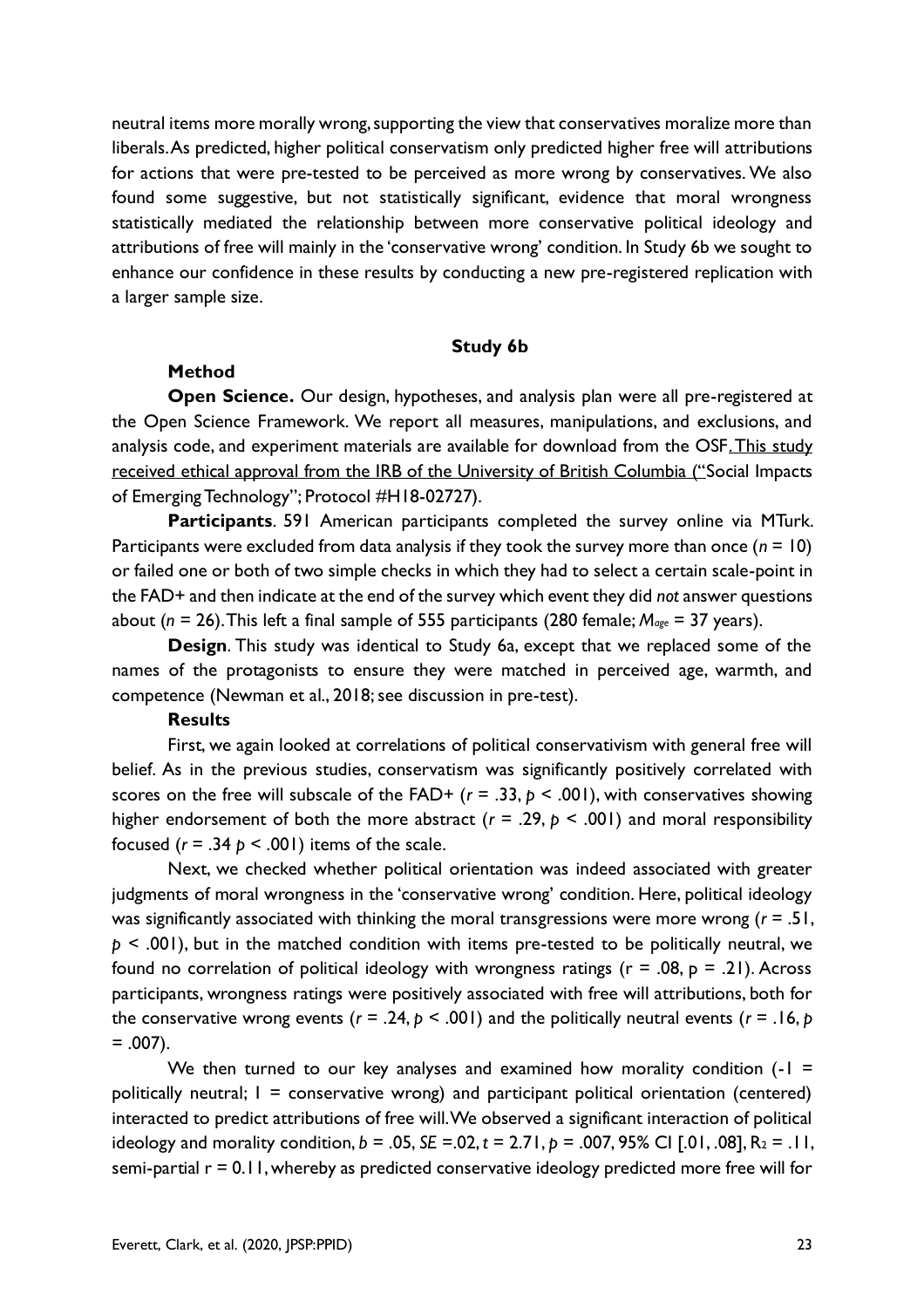the 'conservative wrong' items, *b* = .09, *SE* =.02, *t* = 3.76, *p* < .001, 95% CI [.04, .14], R<sup>2</sup> = .05, semi-partial  $r = 0.22$ , but there was no difference in attributions of free will for the politically neutral events, *b* = .00, *SE* =.02, *t* = 0.01, *p* = .99, 95% CI [-.05, .05], R<sup>2</sup> = .00, semi-partial r = -.00.

Finally, we observed significant moderated mediation, 95% CI [.04, .08], which we then probed by looking at the mediation of wrongness judgments within each condition (10,000 resamples). With this larger sample size, we found that wrongness judgments statistically significantly mediated the effect of more conservative political ideology on higher free will attributions in the 'conservative wrong' condition, *b = .*04, *se* = .02, 95% CI [.01, .06], *Z =* 2.41, *p* =.02, but not in the 'politically neutral' condition, *b = .*05, *se* = .00, 95% CI [-.00, .01], *Z =*   $1.15, p = 25.$ 

#### **Discussion**

In Study 6b, we conducted a pre-registered replication of Study 6a to test our prediction that conservatives' greater attributions of free will would only be observed for events that they saw to be more morally wrong, and that these perceptions of wrongness would mediate the relationship between political orientation and free will attributions. Confirming our predictions, political ideology only predicted free will attributions for actions pre-tested to be perceived as more wrong by conservatives, and the relationship between ideology and free will attributions was statistically mediated by perceptions of moral wrongness. Together, the results of Studies 6a and 6b provide further support for our main hypothesis that the relationship between political ideology and free will beliefs can be at least partially linked to differential perceptions of moral wrongness and blameworthiness.

#### **Study 7**

It seems likely that political differences in attributions of free will (Study 3) are not reflecting some genuine disagreement about the basis of human freedom, given that these differences appear only for those events that are also judged as differentially morally wrong (Studies 4-6). Philosophically, the concept of free will should be domain-general and enduring: the deterministic laws of the universe are unlikely to be sensitive to the specific moral qualities of the action. Perhaps psychologically, though, people have heuristics about which actions require more or less free will (regardless of the philosophical coherence of such a stance). If this were the case, perhaps conservatives and liberals simply have different heuristics about which actions are more free, and higher perceptions of freedom cause stronger judgments of moral wrongness rather than the reverse motivated reasoning pattern we hypothesize (where moral assessments influence free will assessments). In our final set of studies, therefore, we wanted to conduct an even more direct test of the specifically motivated basis of political differences in attributions of free will by looking at whether liberals and conservatives would differentially attribute free will for the *same* action that differed only on who performed it so as to isolate motivations to blame. We do this across four studies, Studies 7a-7d. These are the only four studies we have conducted testing this interaction (i.e., there are no file drawer studies).

#### **Study 7a**

#### **Method**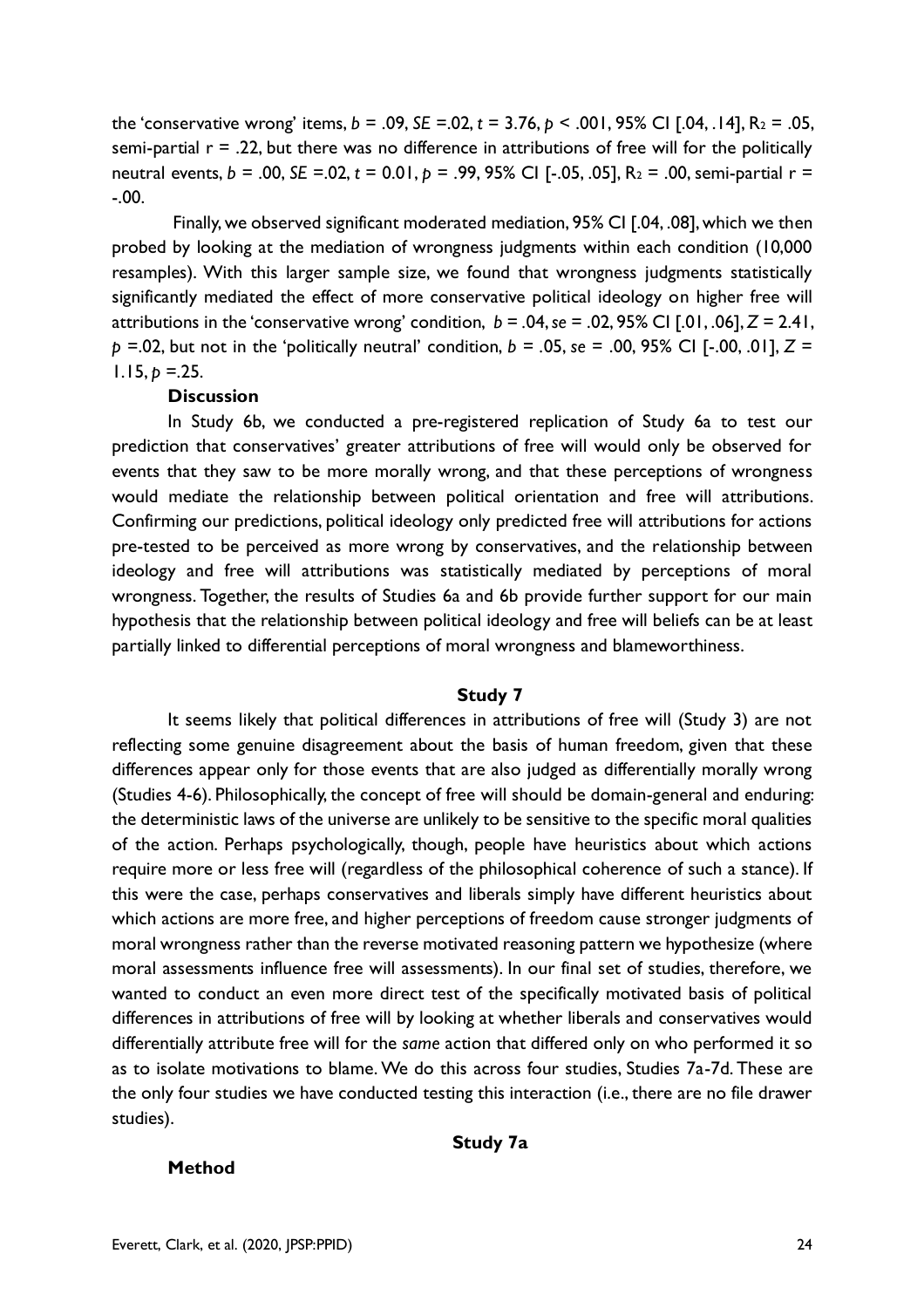#### **Open Science and Ethics Statement**

We report all measures, manipulations, and exclusions. Results, analysis code, and experiment materials are available for download at the OSF. This study, along with Studies 7b, 7c, and 7d, received ethical approval from the IRB of the University of British Columbia ("Social Impacts of Emerging Technology"; Protocol #H18-02727).

**Participants.** 600 American participants completed the survey online via MTurk. Participants were excluded from data analysis if they took the survey more than once (*n* = 1) or failed one or both of two simple checks in which they had to select a certain scale-point in the FAD+, and then correctly report at the end of the study what the protagonist in the vignette had done (*n* = 7). This left a final sample of 592 participants (321 female; *Mage* = 38 years).

**Pre-Tests.** We completed two pre-tests on MTurk to find events to use for Study 7a. In both pre-tests we only asked participant to rate wrongness and blameworthiness and not free will to avoid biasing item selection.

In our first pre-test ( $n = 249$ ), we used six conventional moral violations and simply varied whether the actor was characteristically left- or right-wing (see materials on the OSF for the wording of all events and the corresponding results). For example, in one event we described to participants someone "who regularly smokes cigarettes indoors around his small child", and varied whether this person was "an activist who frequently protests against Wall Street" or "a wealthy Wall Street banker". In another event we described someone who was "recently arrested for driving while approximately two drinks over the legal driving limit", and varied whether this person "conducts research for a think tank and investigates how pervasive racism might explain disparate outcomes between racial groups" or "conducts research for a think tank and investigates genetic differences between races that might explain disparate outcomes between racial groups". Across these events, we failed to find significant interactions between participants' own political beliefs and the apparent political beliefs of the target: participants tended to rate the moral violation as equally wrong regardless of whether it was a left or right-wing person doing it. In other words, for these general behaviors, liberals and conservatives displayed no favoritism toward their own political ingroup members in terms of their moral evaluations. While pleasant from a normative perspective, this rendered these events unfit for our purposes in the main study.

To this end, we conducted a second pre-test ( $n = 300$ ) in which we gave participants longer descriptions of moral violations that an actor performed in the context of achieving certain political goals (see materials on the OSF for the wording of all events and the corresponding results). This was done for two reasons: first, by giving more detailed information we hoped to make it less obvious to participants that we expected them to use the actor's political affiliation as a cue to wrongness; and second, to leverage partisan intergroup cognition that would plausibly make the moral violations more acceptable if it was done *against* "them", *for* "us". One item concerned using charity funds to buy a more expensive suit for oneself in the hopes this will impress donors for one's charity; one concerned blackmailing a town mayor about his use of prostitutes in order to get him to publicly support one's social movement; and one concerned a student who gets violent at a protest. As before, in this pre-test we measured only participants ratings of wrongness and blameworthiness, not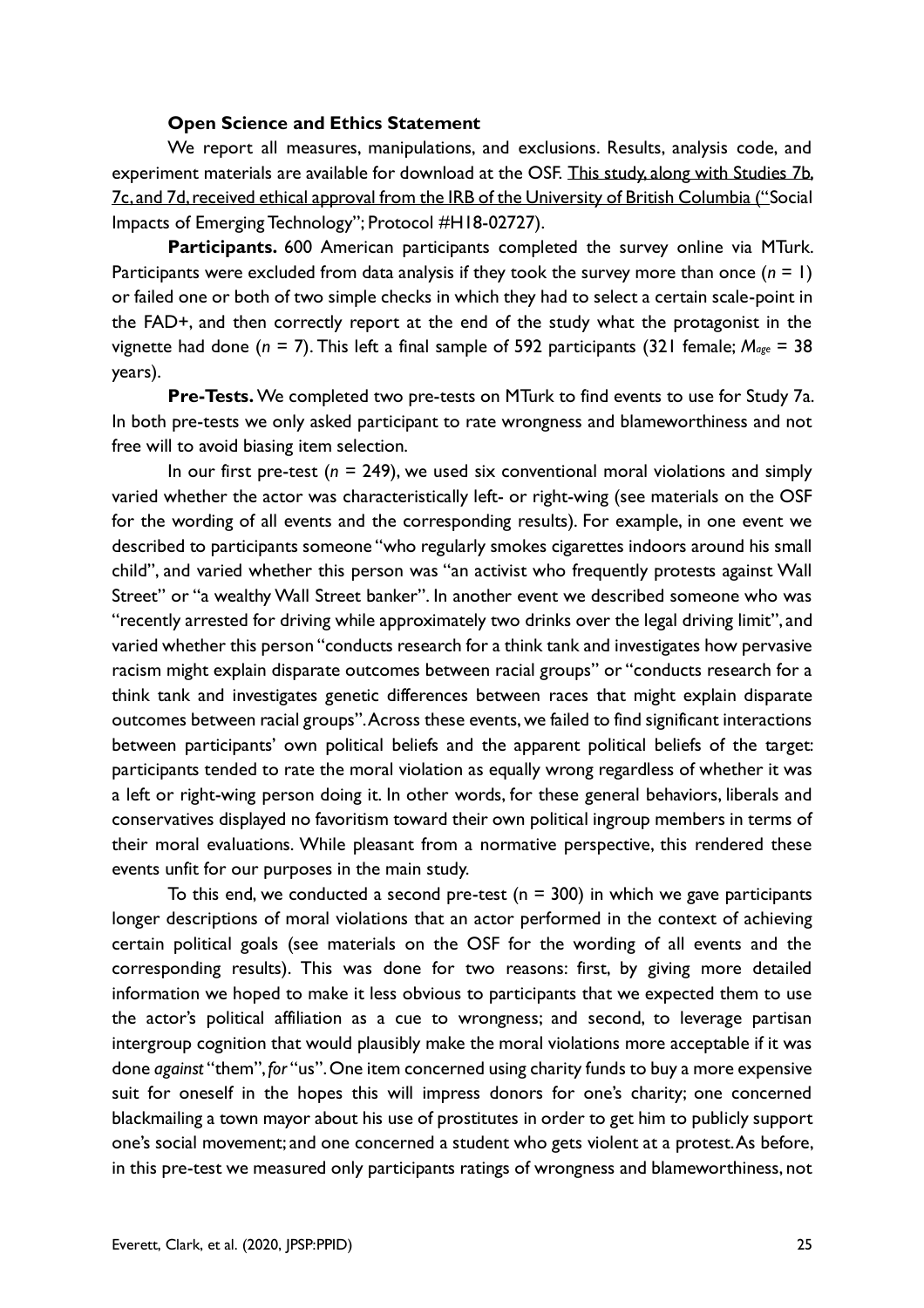free will, in order to avoid biasing our item selection. There was no significant interaction between participant political orientation and the political leanings of the target on ratings of wrongness for the first item, but there was for the second and third items, so these were the ones used in Study 7a.

**Design.** All participants read a short story about an immoral action performed by "Noah". In a between-subjects design, participants were randomly assigned to learn that Noah was either politically conservative or liberal and performed the action in the context of achieving these political ends. To increase confidence in the generalizability of our results, as an additional between-subjects factor we used two different events (violence at a protest and blackmail). As noted above, pre-testing revealed that in both events, the same action was perceived as differently wrong depending on the participant's political beliefs and the beliefs of the actor.

In the first story, participants read that Noah was a college student who gets caught up in a student protest and "In the heat of the moment, throws a glass bottle at the other protestor – though luckily, it didn't hit them". For half of our participants, Noah was described as supporting "the Antifa movement – a left-wing protest movement that often gets into violent clashes with more right-wing protesters". The other half of participants read instead that Noah supported "the Patriot Movement – a right-wing protest movement that often gets into violent clashes with more left-wing protesters." Full text can be seen at the OSF.

In the second story, participants read that Noah was the local chapter head of a political group who blackmails the mayor of his town in order to obtain support for his movement. For half of our participants, Noah was described was leading the local "Black Lives Matter" movement, and blackmails the mayor into "calling for stricter punishment for police who kill black people". For the other half, Noah was described as leading the local "Blue Lives Matter" and instead blackmails the mayor into "calling for stricter punishment for people that kill law enforcement officers".

After reading the story, participants were asked to rate the degree of free will, wrongness, and blameworthiness associated with each described event (as in Studies 3-6). The order of the five dependent variables was randomized, and at the end participants completed the free will subscale of the FAD+.

As anticipated, results were the same for both stories and so we report our main analyses combining across the two. Full results for each individually can be seen at the OSF.

#### **Results**

First, we looked at correlations of political conservativism with general free will belief. As in the previous studies, conservatism was significantly positively correlated with scores on the free will subscale of the FAD+  $(r = .25, p < .001)$ , with conservatives showing higher endorsement of both the more abstract (*r* = .23, *p* < .001) and moral responsibility focused (*r*  $= .23$   $p \le .001$ ) items of the scale.

Second, we confirmed that participants did perceive the moral violation to be more wrong when the agent and the agent's actions opposed their own political group than when the agent and the agent's actions supported their own political group. A regression analysis revealed a significant interaction between the agent's political position (-1 right-wing target, +1 left-wing target) and participant's own political orientation (centered) on ratings of moral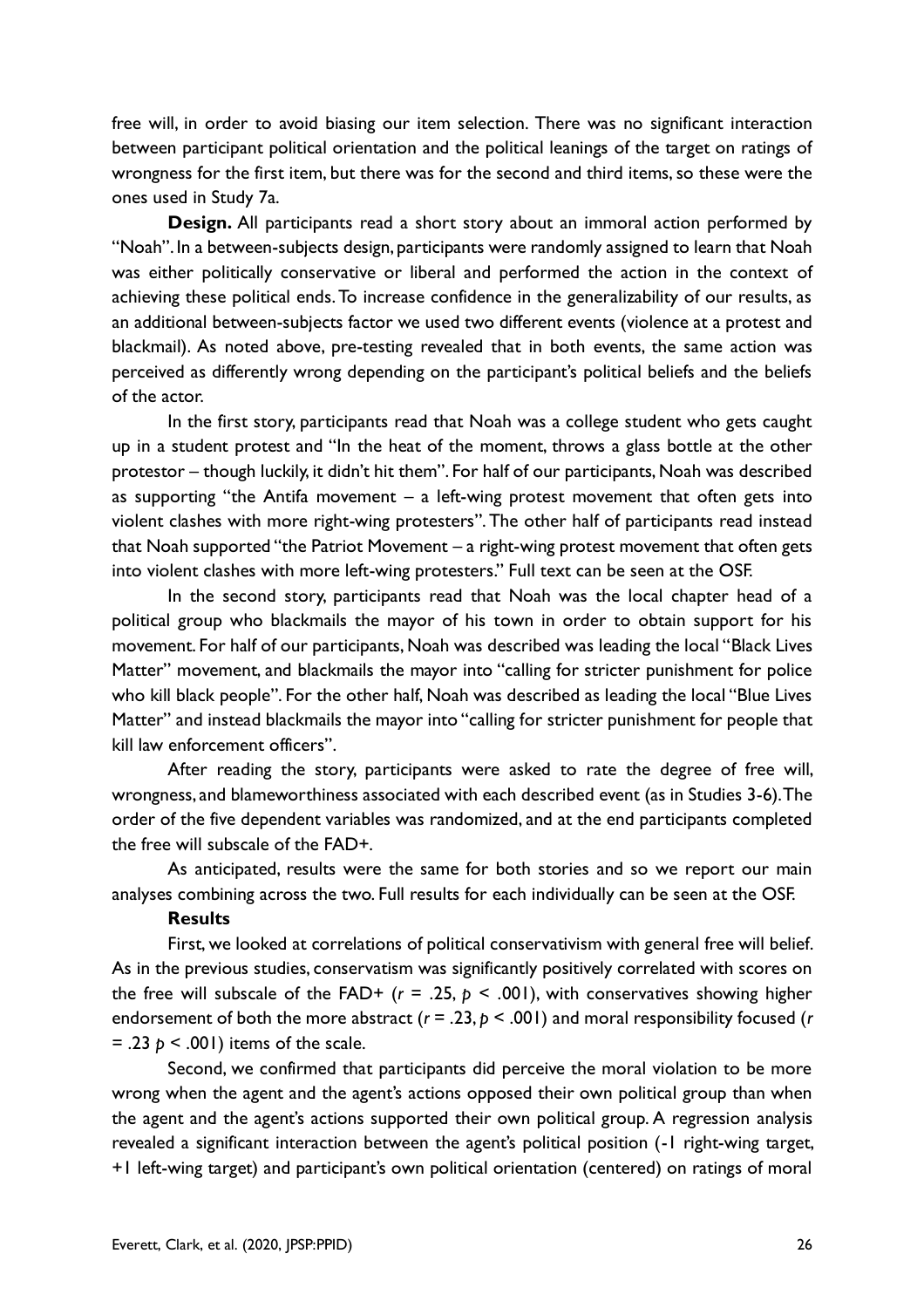wrongness, *b* = .21, *SE* =.03, *t* = 6.37, *p* < .001, 95% CI [.15, .28], R<sup>2</sup> = 0.07, semi-partial r = 0.25. Whereas participant conservatism predicted thinking the left-wing agent performed a more morally wrong action, *b* = .22, *SE* =.05, *t* = 4.60, *p* < .001, 95% CI [.12, .31], R<sup>2</sup> = 0.07, semipartial r = 0.26, political liberalism predicted thinking the *right-wing* agent performed a more morally wrong action, *b* = -.20, *SE* = .05, *t* = -4.41, *p* < .001, 95% CI [-.29, -.11], R<sup>2</sup> = 0.06, semipartial  $r = -0.25$ .

Finally, we turned to our main analysis of whether participants attributed differential free will for the same action depending on their own political beliefs (centered) and the political beliefs of the actor (-1 right-wing target, +1 left-wing target). The interaction did not reach statistical significance, *b* = .03, *SE* =.02, *t* = 1.70, *p* = .089, 95% CI [-.01, .07], R<sup>2</sup> = 0.01, semi-partial  $r = 0.07$ , and simple effects indicated that political conservatism predicted lower attributions of free will towards the right-wing target,  $b = -0.07$ ,  $SE = -0.03$ ,  $t = -2.38$ ,  $p = 0.018$ ,  $95\%$ CI [-.12, -.01]  $R_2 = 0.02$ , semi-partial  $r = -0.14$ , but not the left-wing target  $b = .00$ , *SE* = 03, *t* = 0.12, *p* = .91, 95% CI [-.05, .06] R<sup>2</sup> = 0.00, semi-partial r = 0.01. Probing this further by looking at attributions of free will by self-identified Republican ( $n = 160$ ) and Democrat ( $n = 249$ ) participants, we found a significant interaction of participant political affiliation and the agent's political beliefs on attributions of free will, *F*(1,405) = 3.99, *p* = .047, *p* = .01, *partial η2* = .01. Simple effects results revealed that whereas Democrats attributed marginally more free will to the right-wing than left-wing agent,  $t(246.83) = -1.80$ ,  $p = .074$ ,  $d = 0.23$ , Republicans, however, did not significantly differ in the degree of free will they attributed to both agents, *t*(158) = 1.12, *p* = .266, *d* = 0.18

#### **Discussion**

In Study 7a, we took a different approach to exploring the motivated basis of free will belief by looking at whether participants' political orientation might lead to differential attributions of free will for the same action depending on who performed it. Using two different moral violations that yielded the same results, we found tentative – but weak evidence in support of our predictions: there was the suggestion of differential free will attributions for the same action depending on participants' own political beliefs, though this was not significant.

Though these results appear to only weakly align with the findings of the previous studies, ceiling effects in Study 7a's measures of both moral violation and free will may have limited our ability to properly test our hypothesis. Regardless of the actor's political beliefs, both Republican and Democrat participants thought the moral violation very wrong (all means > 5.8 on a 1-7 scale) and – more problematically - attributed high free will to both actors (all means > 6.19 on a 1-7 scale). Previous work has shown that because people like to see themselves as fair and objective judges, motivated reasoning is most pronounced in situations where plausibility constraints are loose and ambiguous (Ditto & Boardman, 1995; Ditto & Lopez, 1992; Dunning et al., 1995). The events described clear moral violations, and with such high free attributions across the board, there might have been little room for motivated blame to selectively increase free will attributions for the politically-opposing agent. Given this, in Study 7b we sought to run the study again, but with events that were more morally ambiguous.

#### **Study 7b**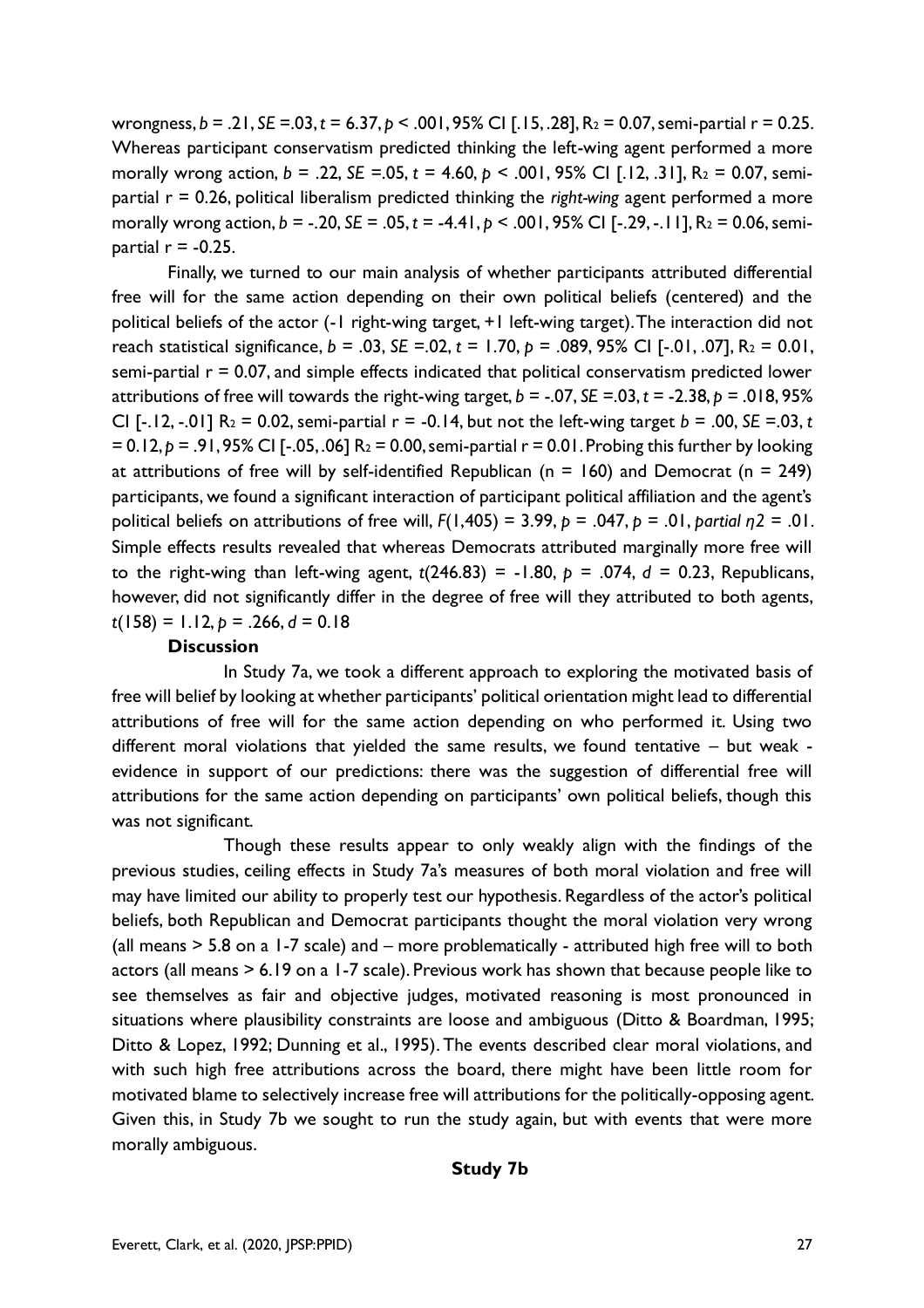### **Method**

#### **Open Science**

We report all measures, manipulations, and exclusions. Results, analysis code, and experiment materials are available for download from the OSF.

**Participants.** 600 American participants completed the survey online via MTurk. Participants were excluded from data analysis if they took the survey more than once  $(n = 0)$ or failed one or both of two simple checks in which they had to select a certain scale-point in the FAD+, and then correctly report at the end of the study what the protagonist in the vignette had done (*n* = 34). This left a final sample of 566 participants (274 female; *Mage* = 38 years).

**Design.** This study had the same design as Study 7a, where again participants read a story describing a moral violation and in a between-subjects design we manipulated whether the actor was politically right-wing or left-wing and performed the action in the context of achieving those political ends. Again, to increase confidence in the generalizability of our results, as an additional between-subjects factor, we used two different events, but sought to use scenarios more ambiguously immoral than in Study 7a (staying silent about disruption at a protest; not retracting a magazine expose based on an unreliable source). Pre-testing (see details at OSF) revealed that in both events, the same action was perceived as differently wrong depending on the participant's political beliefs and the beliefs of the actor (and that overall, the items were rated as less wrong than the items in Study 7a).

In the first story, participants read about "Anna": an editor and journalist who publishes a widely-discussed and influential expose about a sex scandal amongst the highest members of a political party. Participants were told that "A few months after this expose was released, Anna learns about serious problems with her source which makes her doubt whether they are telling the truth. The source is adamant they are telling the truth, but Anna has found that they have made false accusations in the past. Usually Anna would be required to publish a retraction, but because the evidence of lying is not conclusive, she does not issue a correction.". For half of our participants, Anna was described as being the editor of a "prominent left-wing online journal known for regularly and strongly attacking the Republican party", who publishes an expose about a sex scandal in the Republican party. For the other half, Anna was described as being the editor of a "prominent right-wing online journal" who publishes an expose about a sex scandal in the Democratic party.

In the second story, participants read about Noah, a politically active college student who is peacefully protesting a visit by a controversial speaker. During the protest, Noah observes a fellow student "cut the sound for the speaker, meaning that no-one can hear the talk and it has to be called off". Participants were told that the police want to find and prosecute the activist "to make an example of them, drawing attention to what they see as a rising problem of right/left-wing activists", but "When the police come and question Noah, he says that he did not see who cut the sound". Half of our participants were told that both Noah and the activist who cut the sound were members of the "Young Republicans Society" and were protesting a controversial left-wing speaker. The other half were told that Noah and the activist were members of the "Young Democrats Society" and were protesting a right-wing speaker (see full wording on the OSF).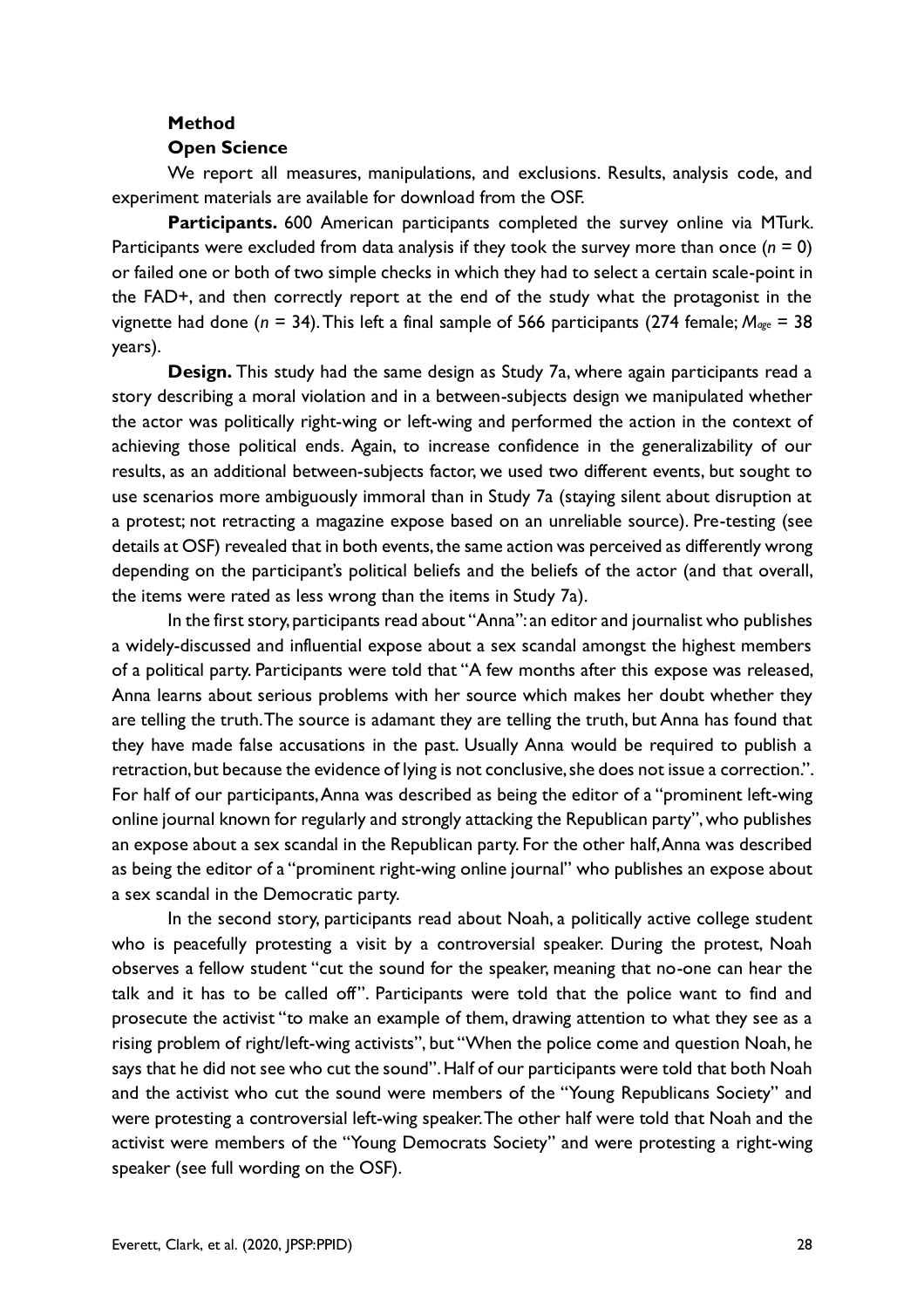The dependent measures were the same as in Study 7a and because results were again the same for both stories, we report our main analyses combining across the two (see OSF for results for event separately).

#### **Results**

First, we looked at correlations of political conservativism with general free will belief. As in the previous studies, conservatism was significantly positively correlated with scores on the free will subscale of the FAD+  $(r = .16, p < .001)$ , with conservatives showing higher endorsement of both the more abstract (*r* = .29, *p* < .001) and moral responsibility focused (*r* = .26 *p* < .001) items of the scale.

Second, we confirmed that participants did perceive the moral violation to be more wrong when the target opposed rather than supported their own political interests. A regression analysis revealed a significant interaction between the agent's political position (-1 right-wing target, +1 left-wing target) and participant's own political orientation (centered) on ratings of moral wrongness, *b* = .27, *SE* =.04, *t* = 6.82, *p* < .001, 95% CI [.19, .35], R<sup>2</sup> = 0.13, semi-partial  $r = 0.27$ . Whereas participant conservatism predicted thinking the left-wing agent performed a more morally wrong action, *b* = .50, *SE* =.05, *t* = 9.31, *p* < .001, 95% CI [.39, .60],  $R_2$  = 0.23, semi-partial  $r = 0.48$ , despite our pre-testing, we found no effect of political orientation on wrongness ratings of the conservative target,  $b = -0.04$ ,  $SE = 0.06$ ,  $t = -0.72$ ,  $p$  $=$  .48, 95% CI [-.16, -.07] R<sub>2</sub> = 0.00, semi-partial r = -0.04.

Finally, we turned to our main analysis of whether participants attributed differential free will for the same action depending on their own political beliefs (centered) and the political beliefs of the actor (-1 right-wing target, +1 left-wing target). We observed a significant interaction, *b* = .09, *SE* =.02, *t* = 3.85, *p* < .001, 95% CI [.05, .14], R<sup>2</sup> = 0.03, semi-partial r = 0.16, where simple effects indicated that political conservatism predicted greater attributions of free will towards the left-wing target, *b* = .13, *SE* =.03, *t* = 3.90, *p* < .001, 95% CI [.06, .19],  $R_2$  = 0.05, semi-partial  $r = 0.23$ , but there was no significant effect of participant political orientation on attributions of free will towards the right-wing target (though the direction of results was as expected), *b* = -.06, *SE* =.04, *t* = 0.11, *p* = .11, 95% CI [-.13, .01], R<sup>2</sup> = 0.01, semipartial r = -0.10 (see Figure 3). Again probing this further by looking at attributions of free will by self-identified Republican ( $n = 140$ ) and Democrat ( $n = 235$ ) participants, we found a significant interaction of participant political affiliation and the agent's political beliefs on attributions of free will, *F*(1,371) = 7.46, *p* = .007, *partial η2* = .02. Simple effects results revealed that Democrats attributed significantly more free will to the right-wing than left-wing agent,  $t(232.98) = 2.17$ ,  $p = .031$ ,  $d = 0.28$ , and there was a trend for Republican participants to attribute more free will to the left-wing agent than the right wing one, though this was only marginally significant, *t*(128.05) = -1.80 *p* = .074, *d* = 0.30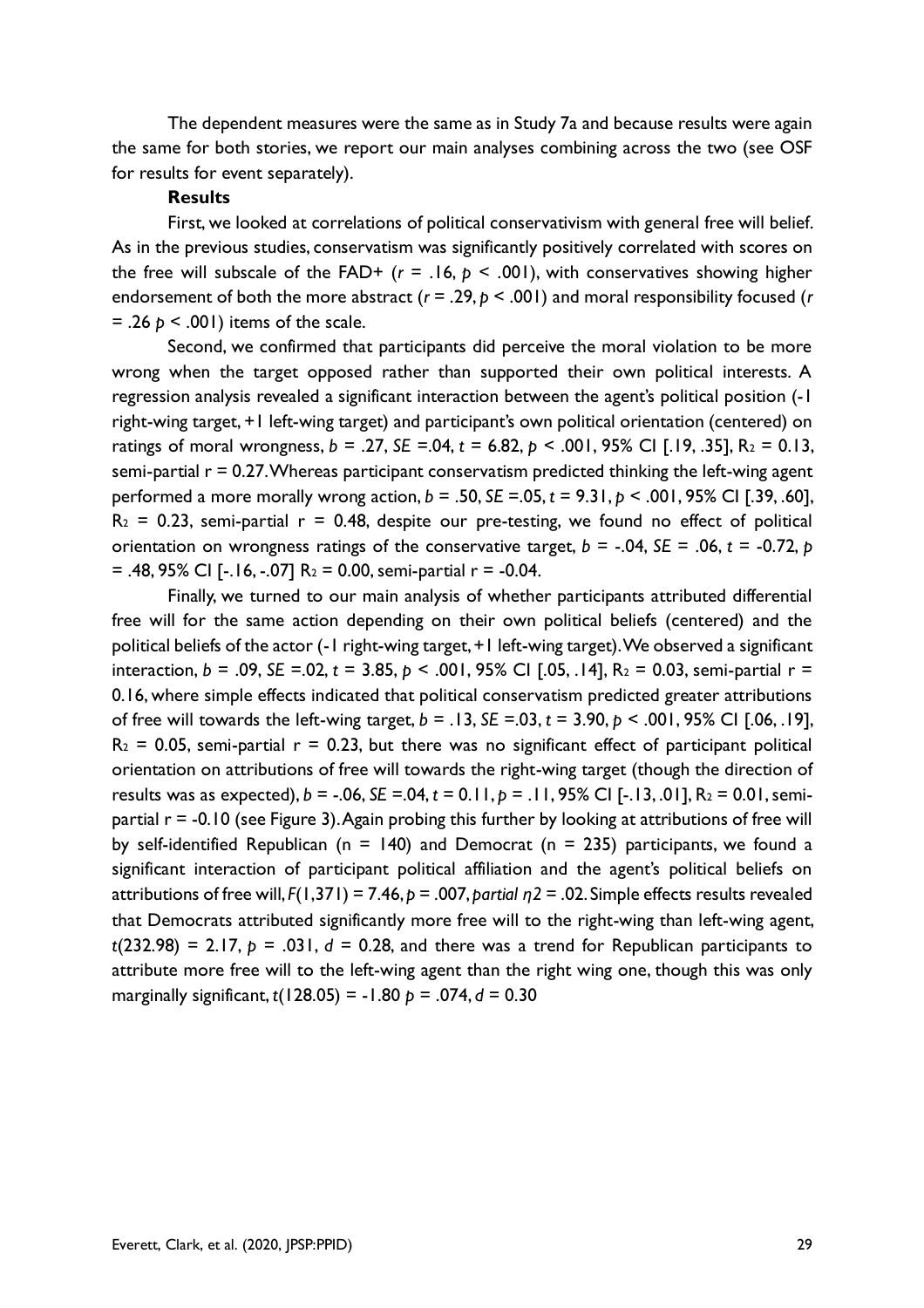

*Figure 3*. Attributions of free will as a function of participant political ideology and the political beliefs of the actor (Study 7b).

#### **Discussion**

In Study 7b we found further evidence for the motivated basis of free will belief by showing that participants attribute different levels of free will for the same action depending on whether someone shares or disagrees with their own political stance. Note, however, that our claim is not that political conservatives and liberals will *always* differentially attribute free will for the same event depending on who does it, just as we are not claiming that political conservatives and liberals will *always* make in-group favouring biased moral judgments (indeed, our first pre-test for Study 7a shows that this is not the case). Instead, we arguing that where there is a motivation to differentially blame the target that emerges in biased ratings of moral wrongness, there will typically be a motivation to differentially attribute free will too. To confirm our results, in Study 7c we opted to conduct our second pre-registered replication of this series.

#### **Study 7c**

#### **Method**

#### **Open Science**

Our design, hypotheses, and analysis plan were all pre-registered at the Open Science Framework. We report all measures, manipulations, and exclusions, and analysis code, and experiment materials are available for download from the OSF.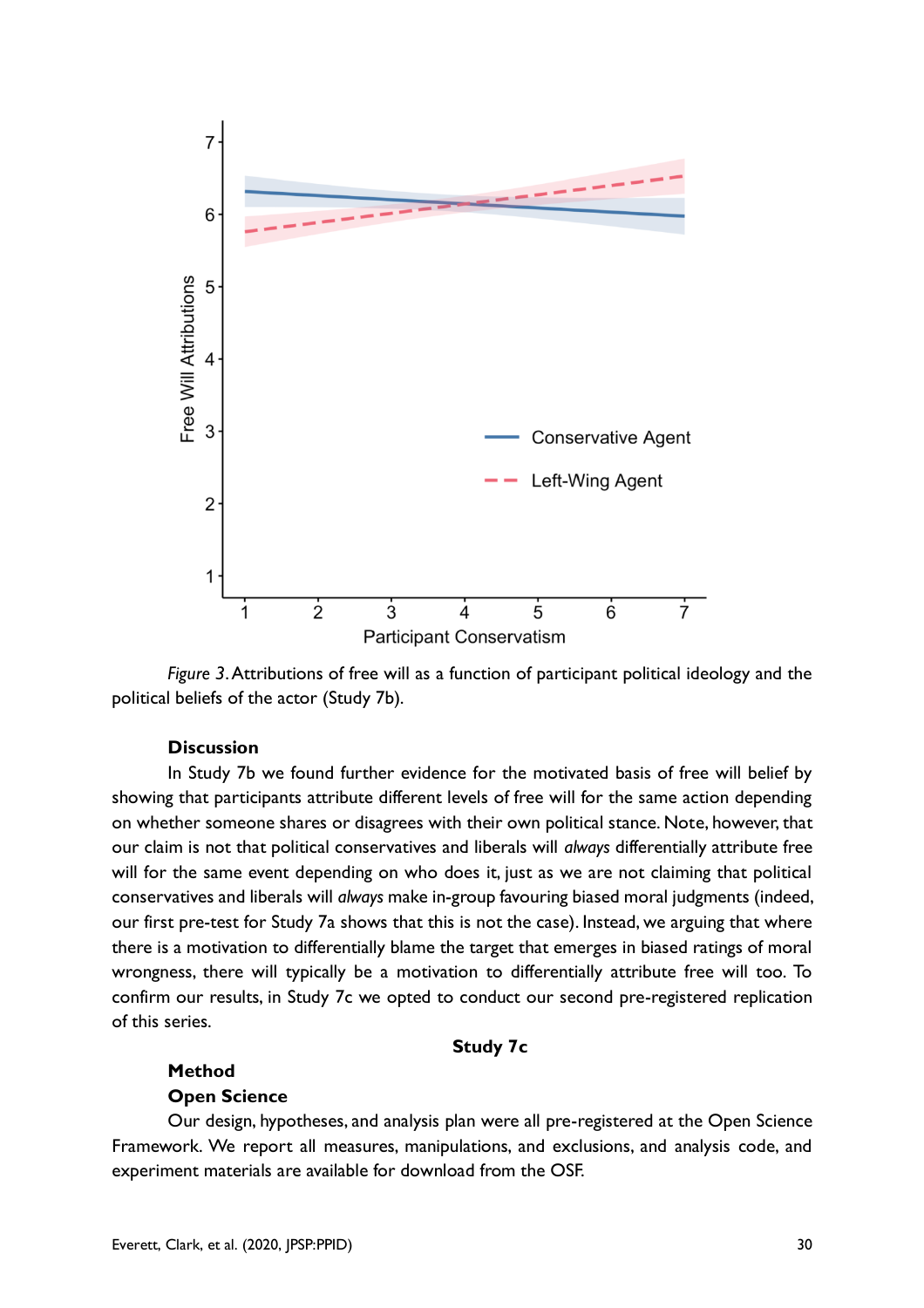**Participants.** 595 American participants completed the survey online via MTurk. Participants were excluded from data analysis if they took the survey more than once  $(n = 0)$ or failed one or both of two simple checks in which they had to select a certain scale-point in the FAD+, and then correctly report at the end of the study what the protagonist in the vignette had done (*n* = 58). This left a final sample of 537 participants (255 female; *Mage* = 38 years).

**Design.** This study had the same design as Study 7b.

#### **Results**

First, we looked at correlations of political conservativism with general free will belief. As in the previous studies, conservatism was significantly positively correlated with scores on the free will subscale of the FAD+  $(r = .28, p < .001)$ , with conservatives showing higher endorsement of both the more abstract (*r* = .26, *p* < .001) and moral responsibility focused (*r*  $= .25$   $p < .001$ ) items of the scale.

Second, we confirmed that participants did perceive the moral violation to be more wrong when the agent opposed rather than aligned with their own political interests. A regression analysis revealed a significant interaction between the agent's political position (-1 right-wing target, +1 left-wing target) and participant's own political orientation (centered) on ratings of moral wrongness, *b* = .25, *SE* =.04, *t* = 5.86, *p* < .001, 95% CI [.17, .33], R<sup>2</sup> = 0.09, semi-partial  $r = 0.24$ . Whereas participant conservatism predicted thinking the left-wing agent performed a more morally wrong action, *b* = .41, *SE* =.06, *t* = 6.87, *p* < .001, 95% CI [.30, .53],  $R_2 = 0.15$ , semi-partial  $r = 0.39$  despite our pre-testing (but as in Study 7b), we found no effect of political orientation on wrongness ratings of the conservative target,  $b = -0.08$ ,  $SE = 0.06$ ,  $t =$  $-1.39, p = .17, 95\%$  CI [ $-.02, -.03$ ], R<sub>2</sub> = 0.01, semi-partial r =  $-.0.08$ .

Finally, we turned to our main analysis of whether participants attributed differential free will for the same action depending on their own political beliefs (centered) and the political beliefs of the actor (-1 right-wing target, +1 left-wing target). Despite the fact that this was a direct registered replication on Study 7b in which we found a significant interaction, the interaction here was non-significant,  $b = .01$ ,  $SE = .03$ ,  $t = 0.32$ ,  $p = .75$ , 95% CI [-.06, .08],  $R_2 =$ 0.00, semi-partial  $r = 0.03$ . Surprisingly, political conservatism did not predict greater attributions of free will towards either the left-wing target,  $b = .01$ ,  $SE = .03$ ,  $t = 0.32$ ,  $p = .75$ , 95% CI [-.06, .08], R<sup>2</sup> = 0.00, semi-partial r = 0.02 , or the right-wing target, *b* = -.02, *SE* =.04, *t*  = -0.58, *p* = .56, 95% CI [-.09, .05], R<sup>2</sup> = 0.00, semi-partial r = -0.04. Similarly, when looking at attributions of free will by self-identified Republican ( $n = 131$ ) and Democrat ( $n = 232$ ) participants, we found no interaction of participant political affiliation and the agent's political beliefs on attributions of free will, *F*(1,359) = 0.59, *p* = .44, *partial η2* = .00.

#### **Discussion**

In Study 7c we conducted our second pre-registered replication in this package of studies. We sought to replicate our finding from Study 7b that participants attribute different levels of free will for the same action depending on whether someone shares or disagrees with their own political stance. Surprisingly, our key interaction was not significant – despite using the same materials, sample recruitment, participant exclusion rules, and data analysis.

How to explain this? One possibility is that on the 1-7 scale, we had high free will attributions across the board (>5.5), potentially leading to ceiling effects. Another possibility is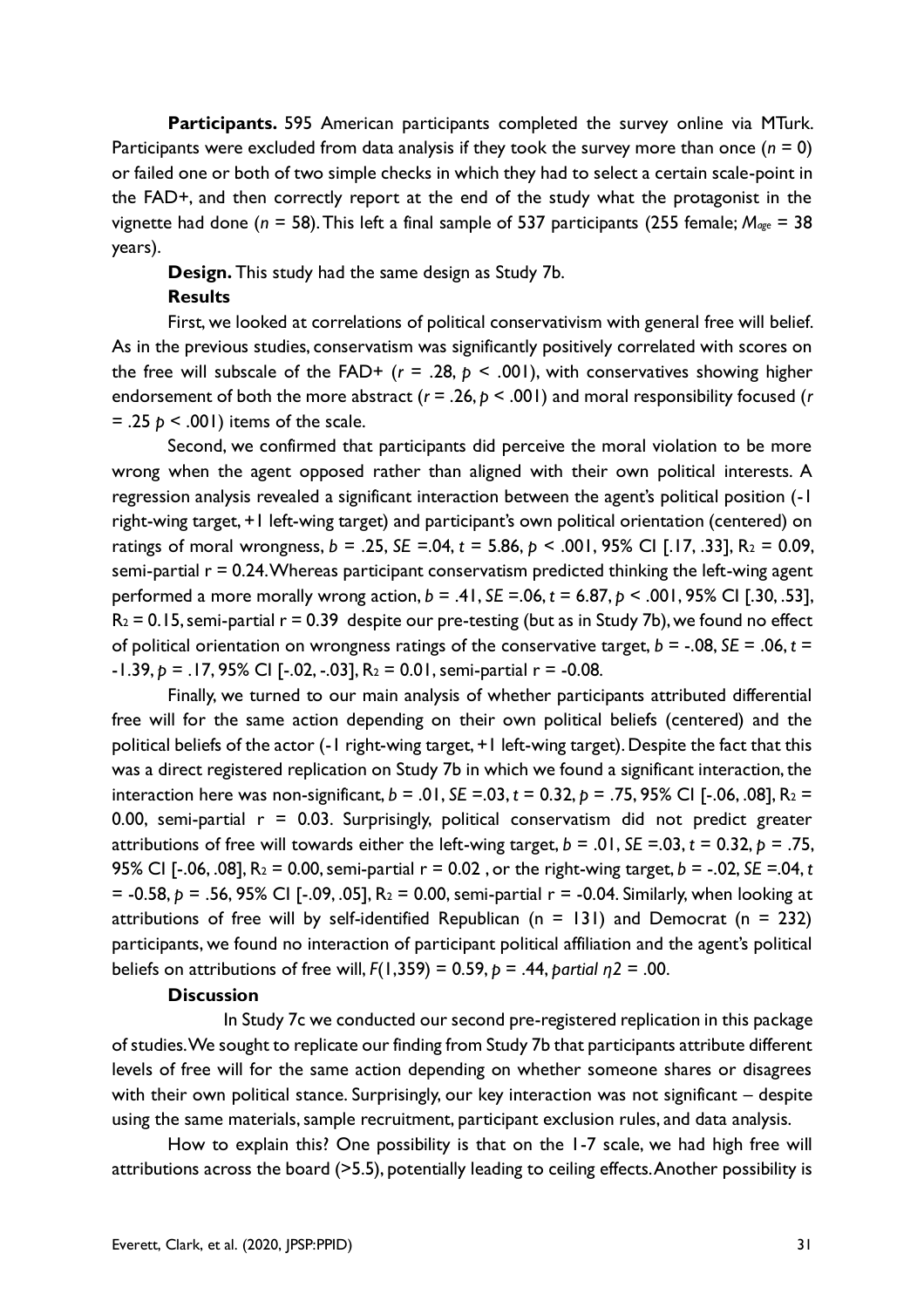the time we ran the study. The data for Study 7c were collected between 12am and 6am PST (3am to 9am EST). With our restriction that participants needed to be from the U.S. to complete the study, this meant that participants were completing the study in the middle of the night. Despite employing the same attention and comprehension checks used across the studies in this paper, it is possible that participants were still not attending as thoroughly as they would have been if they hadn't been doing it in the middle of the night. Perhaps the null results in Study 7c were just a fluke, potentially influenced by ceiling effects and/or the unusual time of data collection. Or perhaps it was the significant effect in Study 7b that was the fluke, and that there was no real effect to find at all. In Study 7d we sought conduct one final preregistered replication to settle the matter, making sure to collect the data during the day while also using a larger sample size and increasing the scale variance from 1-7 to 0-100.

#### **Study 7d**

#### **Method**

#### **Open Science**

Our design, hypotheses, and analysis plan were all pre-registered at the Open Science Framework. As for all studies in this paper, we report all measures, manipulations, and exclusions, and analysis code, and experiment materials are available for download from the OSF.

**Participants.** We recruited 900 American participants via MTurk, 884 of whom completed the survey. Participants were excluded from data analysis if they took the survey more than once (*n* = 1) or failed one or both of two simple checks in which they had to select a certain scale-point in the FAD+, and then correctly report at the end of the study what the protagonist in the vignette had done (*n* = 68). This left a final sample of 815 participants (478 female; *Mage* = 37 years).

**Design.** This study had the same design as Study 7b and 7c, with the exception that, in Study 7d, the dependent measures were on a 0-100 scale instead of 1-7 scale, and we also included an additional question about how severely participants thought the agent should be punished for their action.

#### **Results**

First, we looked at correlations of political conservativism with general free will belief. As in the previous studies, conservatism was significantly positively correlated with scores on the free will subscale of the FAD+  $(r = .34, p < .001)$ , with conservatives showing higher endorsement of both the more abstract (*r* = .30, *p* < .001) and moral responsibility focused (*r*  $=$  .32  $p \le 0.001$ ) items of the scale.

Second, we confirmed that participants did perceive the moral violation as more wrong when the agent aligned with—rather than opposed—their own political interests. A regression analysis revealed a significant interaction between the agent's political position (-1 right-wing target, +1 left-wing target) and participant's own political orientation (centered) on ratings of moral wrongness, *b* = 5.33, *SE* =.58, *t* = 9.12, *p* < .001, 95% CI [.4.19, 6.48], R<sup>2</sup> = 0.13, semipartial  $r = 0.30$ . Participant conservatism positively predicted thinking the left-wing agent performed a more morally wrong action, *b* = 7.82, *SE* =.86, *t* = 9.07, *p* < .001, 95% CI [6.12, 9.51],  $R_2 = 0.17$ , semi-partial  $r = 0.41$ , and negatively predicted wrongness ratings for the same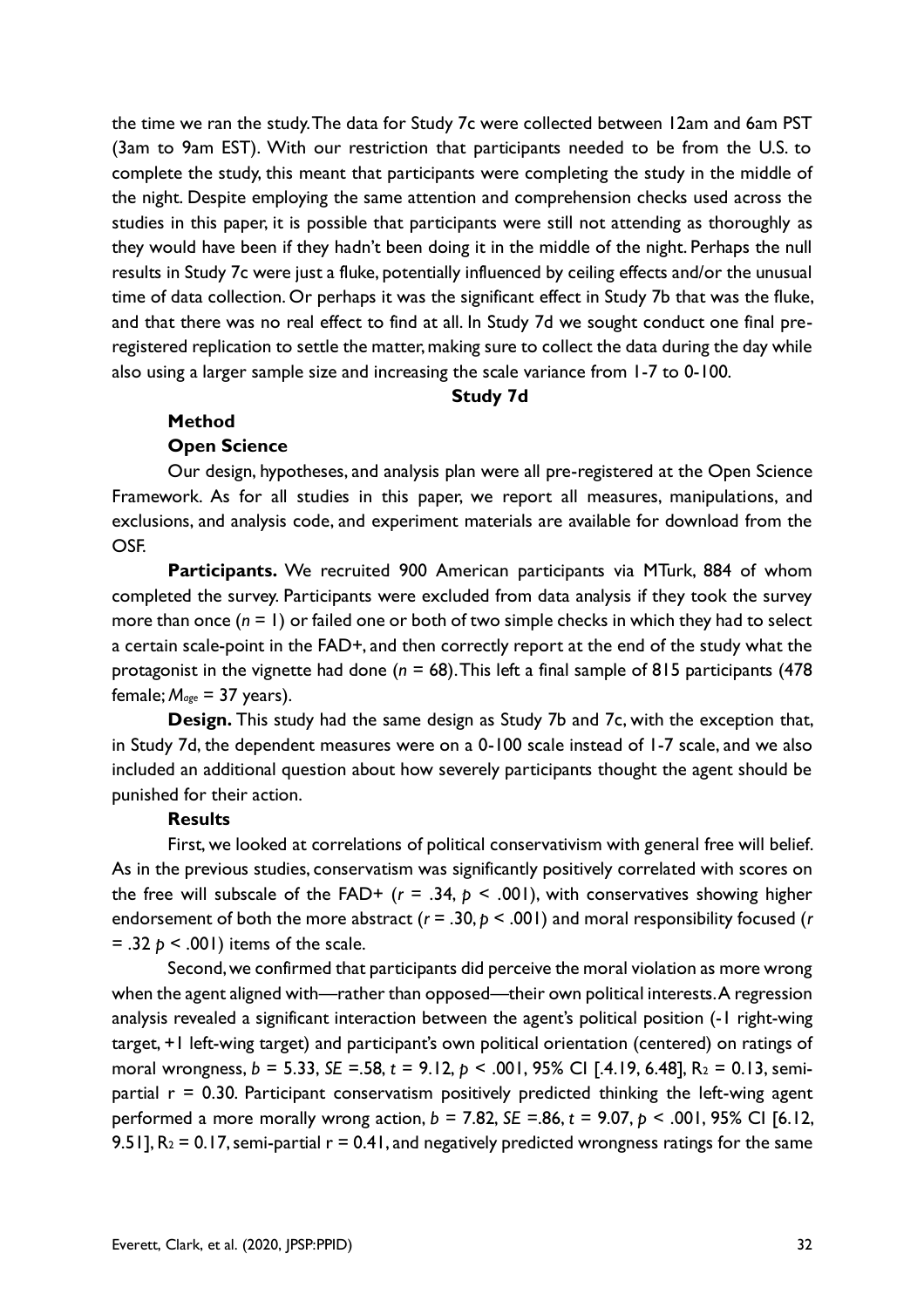action when performed by a right-wing agent, *b* = -2.85, *SE* = .79, *t* = -3.60, *p* < .001, 95% CI [- 4.41,  $-1.29$ ],  $R_2 = 0.03$ , semi-partial  $r = -0.17$ .

Finally, we turned to our main analysis of whether participants attributed differential free will for the same action depending on their own political beliefs (centered) and the political beliefs and interests of the actor (-1 right-wing target, +1 left-wing target). We observed a significant interaction, *b* = 1.45, *SE* =.035, *t* = 4.15, *p* < .001, 95% CI [.77, 2.14], R<sup>2</sup>  $= 0.03$ , semi-partial  $r = 0.14$ . Simple effects indicated that political conservatism negatively predicted attributions of free will towards the right-wing target, *b* = -2.03, *SE* =.48, *t* = -4.27, *p*   $\le$  .001, 95% CI [-2.97, -1.10], R<sub>2</sub> = 0.04, semi-partial r = -0.21. The effect of participant conservatism on free will attributions for the left-wing agent was not significant, though the direction of results was as expected: *b* = 0.88, *SE* =.52, *t* = 1.70, *p* = .090, 95% CI [-.14, 1.89],  $R_2$  = 0.01, semi-partial  $r = 0.08$  (see Figure 4). Again probing this further by looking at attributions of free will by self-identified Republican ( $n = 180$ ) and Democrat ( $n = 354$ ) participants, we found a significant interaction of participant political affiliation and the agent's political beliefs on attributions of free will, *F*(1,530) = 6.80, *p* = .009, *partial η2* = .01. Simple effects results revealed that Republicans attributed significantly more free will to the left-wing agent,  $t(176.46) = 2.35$ ,  $p = .020$ ,  $d = 0.35$ , but Democrats did not differ in attributions depending on the agent,  $t(345.74) = -1.18$ ,  $p = .24$ ,  $d = -0.13$ .



*Figure 4*. Attributions of free will as a function of participant political ideology and the political beliefs of the actor (Study 7d).

#### **Discussion**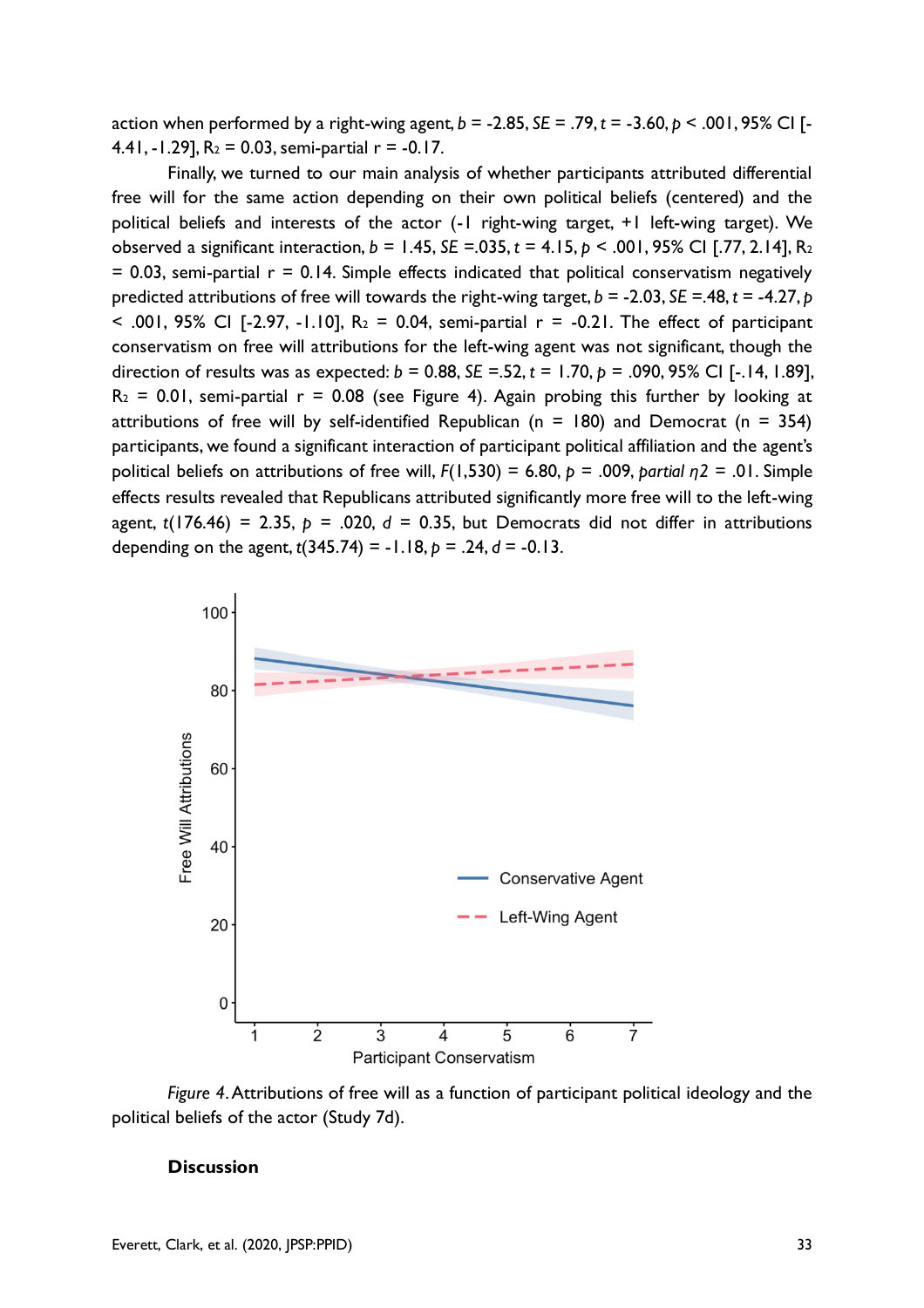In Study 7d we conducted a final pre-registered replication in attempt to clarify inconsistencies in our findings in Study 7a-c. With a larger sample size and increasing the scale variance from 1-7 to 0-100, we replicated the significant interaction found in Study 7b: participants attributed different levels of free will for the same action depending on whether the target shared or disagreed with their own political stance.

#### **Study 7e: Meta-analysis of Studies 7a-7d**

Because the effect sizes for the interaction between ideology and the experimental manipulation varied somewhat across Studies 7a-7d, we concluded with mini-meta-analyses of the interaction effect for these four studies. As noted in the introduction, we have reported in the manuscript all the studies we have run testing this interaction.

#### **Method**

We used procedures outlined by Goh and colleagues (2016) for conducting mini-meta-analyses on the four interaction effects between ideology and the experimental manipulation in Studies 7a-7d. Because the methods used across studies were very similar (in which case fixed effects, which weights by sample size, might be preferred), but not quite identical (in which case random effects, which treats all effects equally, might be preferred), we report both fixed and random effects, though note the random effects approach is very conservative with only four effect sizes (Goh et al., 2016). We used semipartial *r*s as estimates of the effect size for the interaction terms. For fixed effects, the four *r*s were Fisher's *Z* transformed to *r z* s, which were then weighted and averaged using the following formula: Weighted *r̄ z* = Σ ([N-3] *r z* ) / Σ (N-3). The weighted *r̄ z* was then converted back to a Pearson's *r* correlation for presentation. To determine statistical significance, we utilized the Stouffer's Z test, in which the *p* values for each interaction effect were converted to *Z*s, combined using the following formula: *Zcombined* = Σ Z / sqrt(k), and then converted back to *p*s for presentation. For random effects, we conducted a single sample *t*-test of the semipartial *r*s.

#### **Results**

For both random effects  $(r = .101, p = .048)$  and fixed effects  $(r = .106, p$ < .0001), there were small but statistically significant effects of the interaction between ideology and the experimental manipulation on free will attributions.

#### **Discussion**

Though we found slightly different results across Studies 7a-7d, when analyzed together in a meta-analysis, these studies provided evidence for the existence of the hypothesized interaction. Thus, free will attributions for *identical* actions, vary as a function of whether those actions oppose or align with one's own political interests. In our view, these results provide the most compelling support for our contention that differences in perceptions of free will between liberals and conservatives reflect varying motivations to blame rather than principled and consistent beliefs about human freedom and control.

#### **General Discussion**

Personal responsibility and autonomy feature heavily in conservative ideologies (Reagan, 1968; Thatcher, 1981), and recent evidence has suggested that conservatives exhibit greater belief in free will than liberals (Carey & Paulhus, 2013). In this paper we sought to test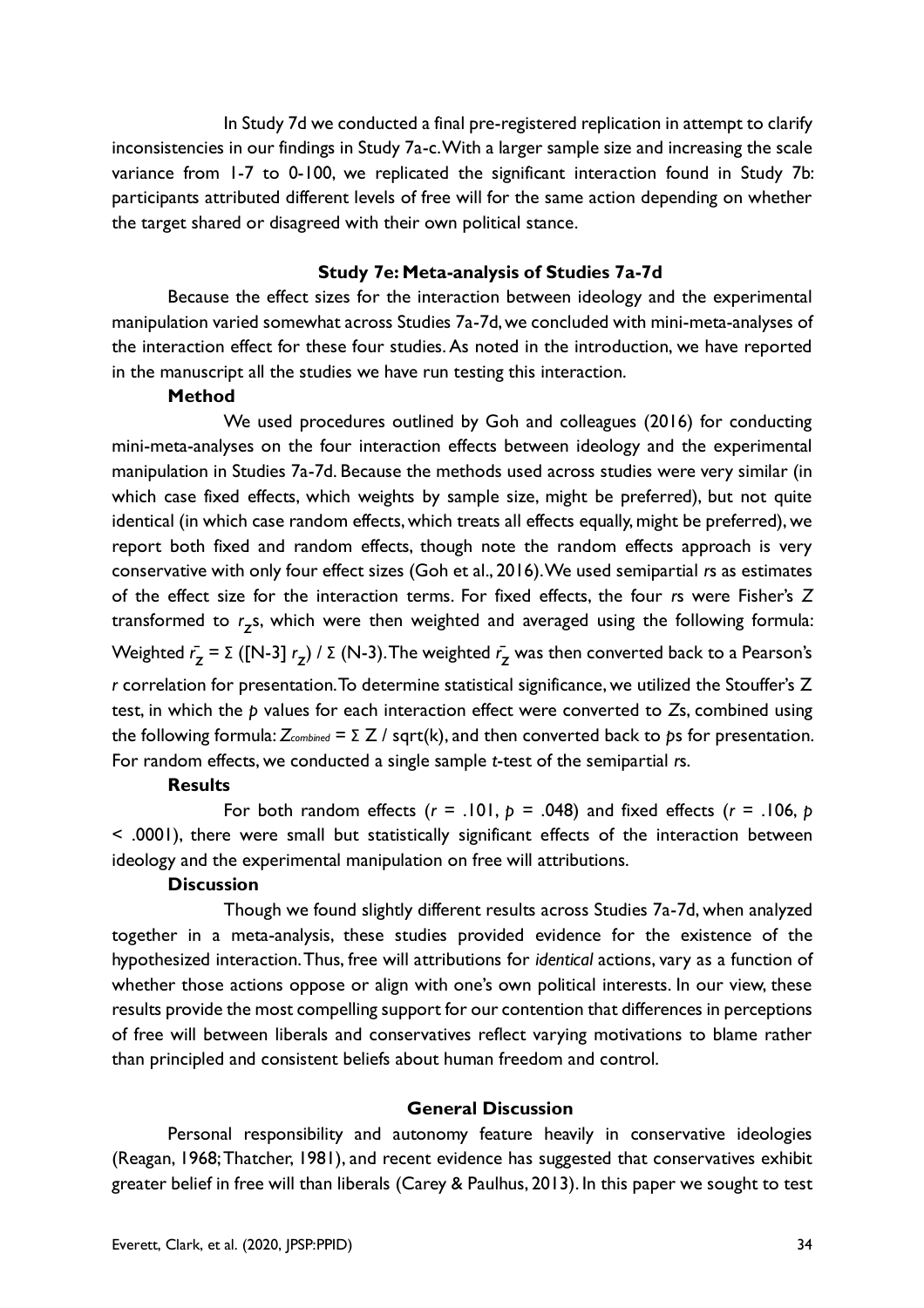the hypothesis that political differences in free will belief do not reflect some genuine principled disagreement about the metaphysical nature of human freedom, but rather are largely explicable through motivated reasoning. Previous work has shown that, in general, free will beliefs are motivated by desires to punish others and to justify holding them morally responsible (Clark et al., 2014, 2017, 2018, 2019), and in this paper we tested whether the reason that conservatives tend to attribute more free will is because they have a stronger tendency to moralize, perceiving a wider spectrum of transgressions for which moral responsibility must be assigned and moral blame attributed.

#### **Overview of Findings**

In Study 1, we directly tested our background assumption that political conservatives have a stronger tendency to moralize (though this does not, of course, mean that conservatives always see things as more wrong than liberals: see Study 5). Meta-analysing five new studies drawn from a variety of populations (total *n* = 308,499), we show that political ideology was consistently associated with moralization. Political conservatism was associated with greater wrongness judgments in the Moral Foundations Questionnaire (Study 1a); with perceiving minor everyday moral violations to be more wrong (Study 1b); with judging a variety of traits as more necessary for someone to be a morally good person (Study 1c); with perceiving someone as a bad person based on an image of their face (Study 1d); and as rating personality traits as more morally bad (Study 1e).

In Study 2, we turned to investigate our main question of political differences in free will belief. Using a large sample of *yourmorals.org* data (*n* = 14,707) we looked at the relationship among political ideology, free will belief, and moralization. Replicating previous work (Carey & Paulhus, 2013), we found that political conservatism was indeed associated with a greater belief in abstract free will. As would be expected if this relationship arises partially from moralization, we found that beliefs that people are morally responsible for their bad behaviors statistically mediated the relationship between more conservative ideology and stronger beliefs in free will.

In Study 3, we turned away from reports of general, abstract belief in free will to look at attributions of free will for specific events. More specifically, we wanted to look at attributions of free will for both positive and negative events. We found that political ideology predicted free will attributions overall, and there was an indication that this relationship was stronger for negative than positive events. Conceptually, the capacity for free will should hold whether one experiences good or bad outcomes, and so if ideology is genuinely related to an abstract belief in free will, there should have been no difference depending on the valence of the outcomes. The fact that conservatism predicted higher free will attributions mainly for negative events is consistent with the claim that free will attributions are not, or at least not solely, reflecting some dispositional variance in a belief in human autonomy, but a more basic, social psychological phenomenon – likely one relating to blame.

In Study 4, we considered that if political conservatives are more likely to attribute free will because they see more things as morally wrong, this association should not be observed when looking at attributions of free will for specific events that are perceived as equally (im)moral for liberals and conservatives. Using a range of both moral and non-moral, and positive and negative events that were pre-tested to be equally matched in morality and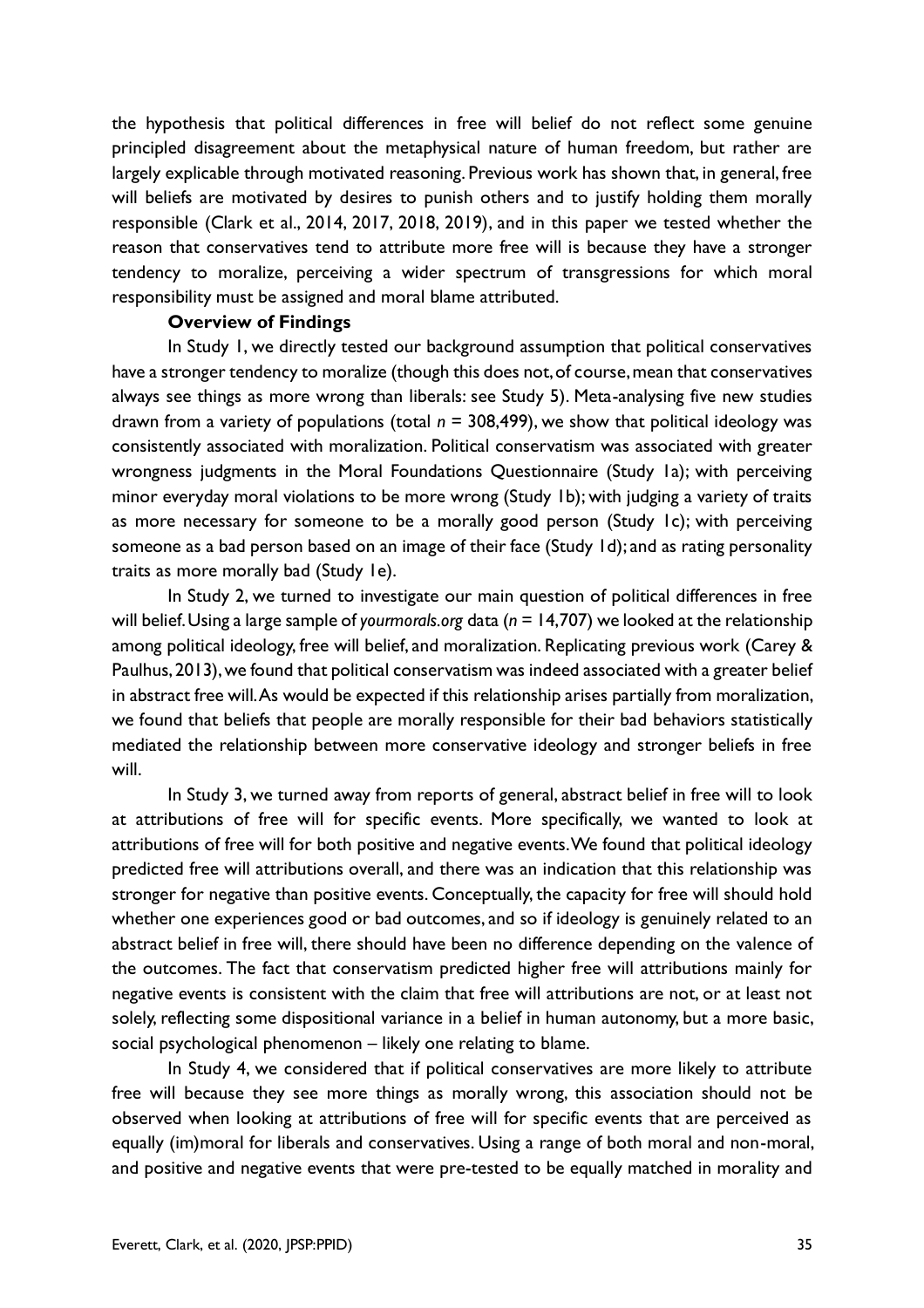valence amongst political liberals and conservatives, we found no relationship between political ideology and free will attributions. Again, these results were consistent with our theory that differences in conservatives' and liberals' perceptions of free will may be partially due to differences in moralization, rather than representing any generalized, abstract belief that human behaviors are freely chosen.

In Study 5, we tested whether - if the typical tendency for conservatives to endorse stronger beliefs in free will is due to blame motives - this association would be reversed for those less frequent events that conservatives perceive as *less* morally wrong than their liberal counterparts. Whereas conservatives again reported higher general, abstract belief in free will as measured by the FAD+, when using events that liberals saw as more morally wrong than conservatives, it was liberals that attributed more free will.

In Study 6, we tested the prediction that conservatives' greater attributions of free will would only be observed for events that they saw to be more morally wrong, and that these perceptions of wrongness would mediate the relationship between political orientation and free will attributions. In two studies – an initial one (Study 6a), and then a pre-registered replication with a larger sample size (Study 6b) – we confirmed our predictions, showing that political ideology only predicted free will attributions for actions that pre-tested to be perceived as more wrong by conservatives, and this relationship was statistically mediated by perceptions of moral wrongness. Again, this supports our contention that political differences in free will beliefs are linked to differential perceptions of moral wrongness and blameworthiness.

In Study 7, we took a different approach. Instead of manipulating the moral content of the event and then looking at how political ideology is associated with free attributions, we looked at whether liberals and conservatives would differentially attribute free will for the *same* action depending on *who* performed it. In Study 7a, we used two different moral violations (violence at a protest; blackmail) and told participants that the action was performed by a leftwing or right-wing agent. Across both events we found tentative – but weak - evidence in support of our predictions: there was the suggestion of differential free will attributions for the same action depending on participants' own political beliefs, though this was not significant. Recognizing that this could have been because the events described clear and intentional moral violations, whereas motivated reasoning is most pronounced in situations where plausibility constraints are loose and ambiguous, in Study 7b we used the same design but with events that were more morally ambiguous (staying silent about disruption at a protest; not retracting a magazine expose based on an unreliable source). Confirming predictions, we found that participants attributed different levels of free will for the same action depending on whether the actor shared or disagreed with their own political stance. To confirm our results, in Study 7c we conducted a pre-registered replication. Surprisingly, our key interaction was not significant – despite using the same materials, sample recruitment, participant exclusion rules, and data analysis. Because this could have been caused by technical problems, two months later we ran a second pre-registered replication for Study 7d. With a larger sample size and an increase in the scale variance from 1-7 to 0-100, we replicated the significant interaction as predicted, showing that participants attributed different levels of free will for the same action depending on whether the target shared or disagreed with their own political stance. Finally,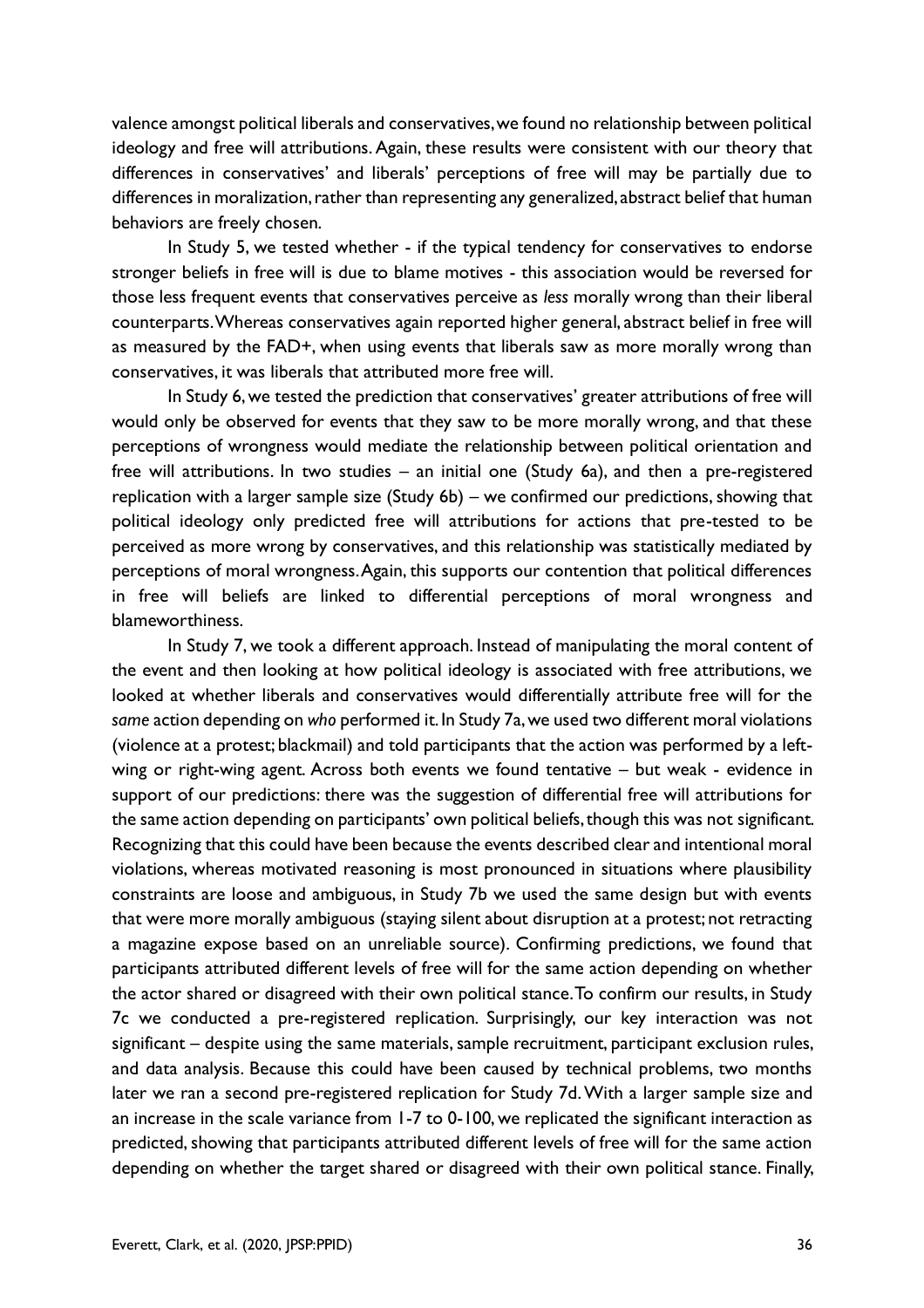because the effect sizes for the interaction between ideology and the experimental manipulation varied across Studies 7a-d, we concluded with mini-meta-analyses of the interaction effect for these four studies. These showed small but statistically significant effects of the interaction between ideology and the experimental manipulation on free will attributions.

Together, these 14 studies paint a picture whereby conservatives' comparatively strong free will beliefs are linked to a desire to hold others accountable for transgressions, and not merely reflective of a generalized and abstract metaphysical belief concerning the nature of human agency. These results are consistent with our theory that the relationship between political ideology and free will beliefs can be at least partially explained as a manifestation of motivated cognition: People endorse the idea of free will in order to justify their desire to blame others for moral wrongdoing (Clark et al., 2014, 2017, 2019) with conservatives reporting higher free will beliefs in part because they find a wider spectrum of issues to be more morally wrong. Thus, to understand apparent differences in free will belief we need not appeal to some special kind of "Republican Brain" (Mooney, 2012) that differs from that of liberals on metaphysical beliefs about human autonomy. Instead where we do see differences in free will beliefs, they are derived from more basic social cognitive processes that are shared regardless of the political party one votes for, and more basic differences in moralization.

#### **Limitations**

There are, as with any project, certain limitations to our analysis here. First, it is important to note that whereas we have focused on how moralization can help explain the relationship between political ideology and free will beliefs, we do believe that the causal relationships between our variables of interest (political ideology, free will beliefs, and moralization) are likely complex and involve feedback loops. There is already debate in the field as to whether it makes more sense to conceptualise political orientation as being caused by, or following from, different moral intuitions. Whereas some scholars have argued that moralization tendencies and a broader moral domain can explain why people are attracted to particular political ideologies (e.g., Graham et al., 2009; Haidt, 2012), others have argued for the opposite casual direction whereby individual differences associated with ideological beliefs relating to system justification and social dominance orientation are what explains differences in the moral domain (e.g., Hatemi et al., 2019; Kugler et al., 2014; K. B. Smith et al., 2017). Similarly, we have treated political ideology as a predictor variable and free will attributions as an outcome variable, but differences in perceived freedom likely lead to particular ideological views as well. We have little doubt that all three of our variables influence and reinforce one another. What we aimed to test here is whether experimentally manipulating differences in blame desires between ideological groups can generate (or eliminate) differences in free will attributions. We found consistent support for this, and thus, we think that this causal pattern does exist, but it does not preclude other causal patterns from also existing. It is thus possible that conservatives have proclivities for free will beliefs above and beyond moralization tendencies, and an individual's moralizing could lead to a more conservative ideology that further exaggerates their moralizing-related affinity for free-will beliefs. Investigating the possible feedback loops will be an interesting direction for future research. That said, we do believe that the model we have focused on here (political orientation predicts free will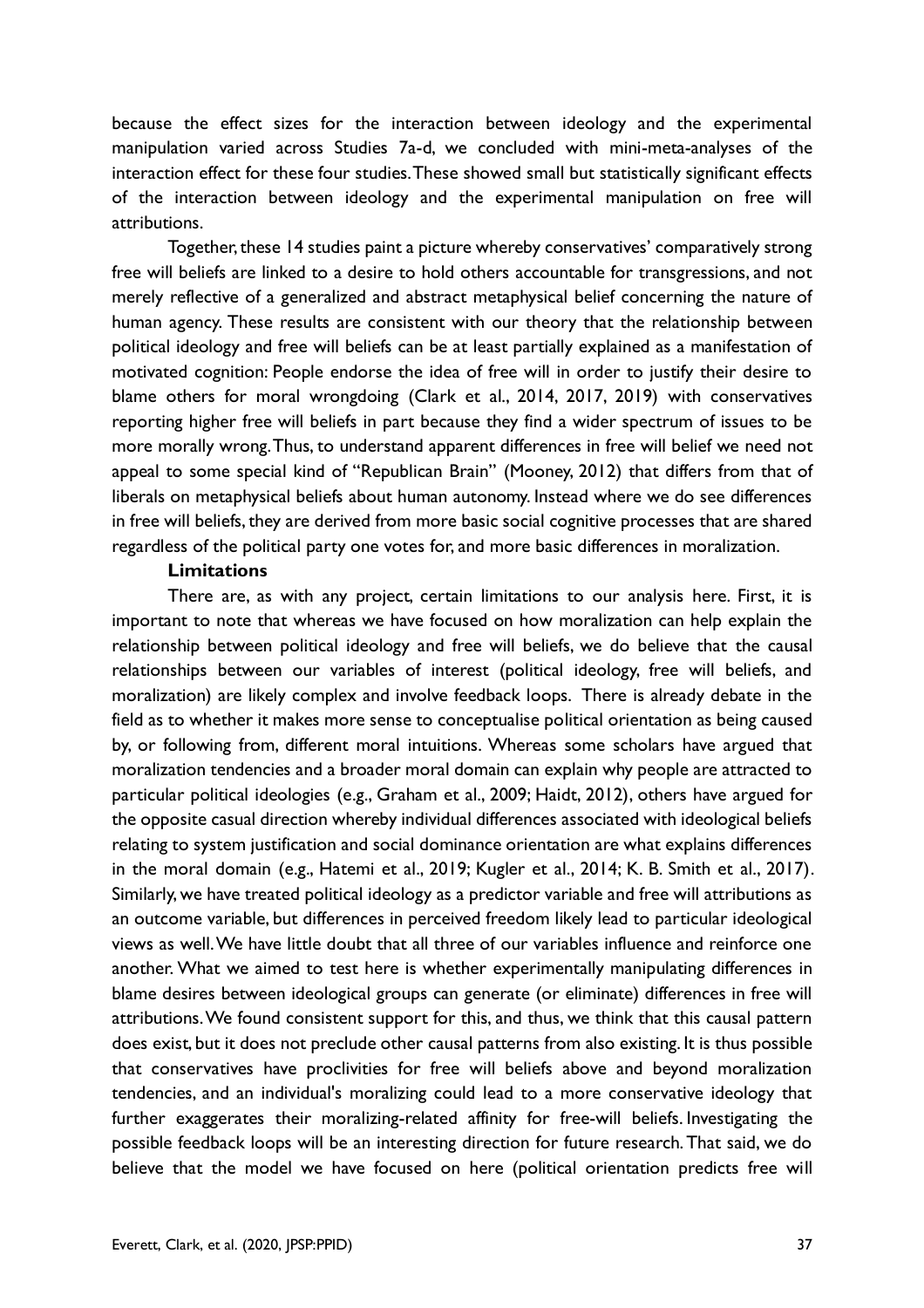attributions partially through increased moralization) is likely to be a particularly promising approach. Whereas there is a large body of evidence showing substantial stability and consistency in ideological beliefs (e.g., Jost, 2006; Jost et al., 2008), along with significant heritability (Hatemi et al., 2014) and distinct neurocognitive correlates (Amodio et al., 2007), we are aware of no such evidence establishing the stability, consistency, and heritability of free will beliefs. Indeed, our own results here show that while conservatives are consistently likely to report a higher abstract belief in free will, their specific attributions of free will are deeply context-dependent and susceptible to motivated cognition.

Second, there is room for debate about how precisely free will attributions should be conceptualised, and especially whether particpants' ratings of responsibility should be included in our measure of overall free will attributions. In line with previous empirical work in this area, we have used the term "free will" to refer to an autonomous choice of action that a person performs in the absence of substantial internal and external constraints (Baumeister & Monroe, 2014; Paulhus & Carey, 2011), where this ability to choose renders one morally responsible for their actions (Nichols, 2007; Nichols & Knobe, 2007). In short, scholars and laypeople alike appear concerned with free will primarily because they are concerned with responsibility. And we are interested in motivated attributions of free will precisely because attributions of free will create a sense of responsibility, which is relevant to many political disagreements along both economic and social dimensions. It is for these reasons that our pre-registered composite measure of free will attributions included a question about how responsible participants judged the actor to be, in addition to questions about the actor's control, free will, and ability to choose otherwise. For scholars who would restrict conceptions of free will to those related to choice, control, and freedom (and not responsibility), we crosschecked our main results without the responsibility item and this did not impact the statistical significance of any of our main results. Thus the pattern of results here applies to the lay conception of free will regardless of whether that includes responsibility or not.

Third, our analysis here examines how manipulating desires to blame increases or decreases ideological differences in tendencies to attribute free will to individual actors, yet they are only suggestive of potential influences on persistent individual differences in free will beliefs. We provided evidence that (1) conservatism is associated with higher beliefs in free will, (2) conservatism is associated with moralizing, and (3) increasing desires to blame increases attributions of free will to individual actors. It is therefore theoretically and empirically plausible that conservatives, experiencing stronger blame desires in their everyday life, might come to believe more in free will for this reason, but the present work cannot confirm this definitively. We hope the present results might inspire future work to seek ways of exploring the causes of persistent individual differences among liberals and conservatives in their free will beliefs, and particularly to explore the impact of persistent desires to blame.

Fourth, our research here involved attributions of free will for hypothetical (albeit realistic) and not actual events. This was a deliberate decision to allow us to cleanly manipulate perceived moral wrongness and control for the information that participants received. Though we judged this as preferable to studying current real-world situations in which participants have different levels of knowledge and investment, it could be interesting for future work to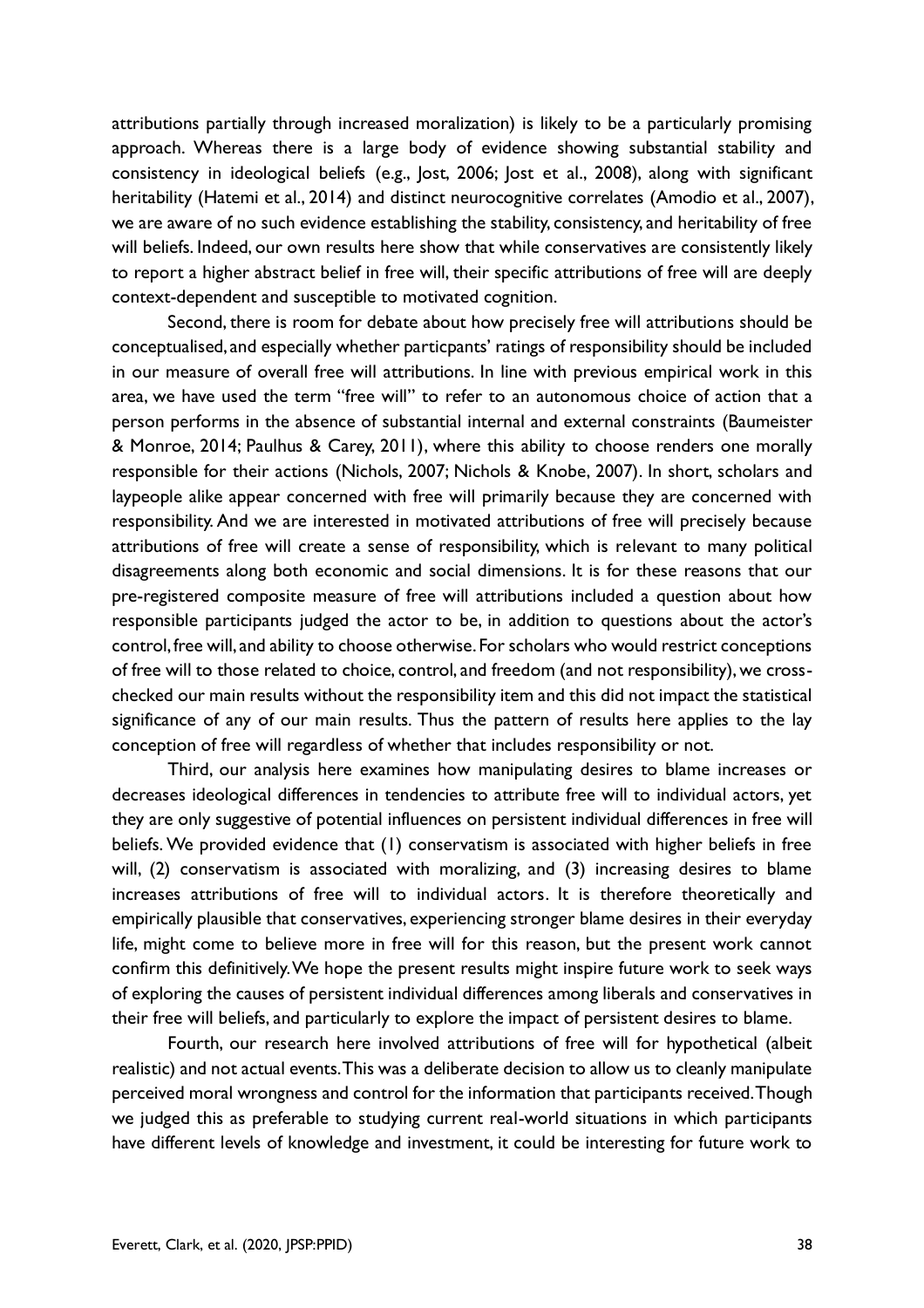consider the relationship between political ideology, moralization, and attributions of free will in real-world contexts.

Finally, it should be noted that our experimental research (Studies 3-7) has focused on data from U.S. participants via MTurk. A key strength of MTurk is that it yields data that are more representative than those from traditional student samples – especially on the dimensions of age and political ideology (Buhrmester et al., 2011). However, the fact remains that our samples typically remain more Western, Educated, Industrialized, Rich, and Democratic (Henrich et al., 2010) than most of the world. For this reason, it would be interesting for future cross-cultural work to consider the relationship between political ideology, moralization, and free will in different cultures.

#### **Implications and Directions for Future Research**

The findings reported in this paper have theoretical implications for both the psychology of free will belief and political psychology. First, these findings provide further and more direct support for previous work conducted on free will belief as motivated social cognition (Clark, Baumeister, et al., 2017; Clark et al., 2014; Clark, Shniderman, et al., 2018; Clark, Winegard, & Baumeister, 2019; Vonasch et al., 2017). The work reported here demonstrates that belief in free will is linked to a desire to hold people accountable for their moral wrongdoing, and that free will attributions vary as a function of the valence of the action, how moral or immoral it is perceived to be, and even who the target is. Pragmatically, this highlights the fact that when exploring free will attributions, it is essential to consider – and control for – the valence and perceived morality of the event. Second, these findings provide further support for the idea that attributions of free will are malleable and context-dependent, not stable across situations and context (Bargh & Earp, 2009). Third, these results help to shed light on the pervasive political discourse concerning responsibility and assignment of blame. The findings suggest that the emphasis within conservative political ideology on personal responsibility is directly linked to perceptions of immorality. For example, as illegal drug use is perceived to be more morally wrong, so too are drug users seen as more responsible and in control of their situation; and as being unemployed and receiving social welfare is seen to be more morally wrong, so too are people in such situations seen as being more responsible for and in control of their lot. The reason that political debates concerning responsibility and deservingness have been an enduring feature of political discourse throughout history is likely to stem, at least in part, from the powerful and often conflicting moral intuitions driving such judgments.

Following from this view, our findings have interesting theoretical and practical implications concerning the structure of policies related to behaviors that conservatives and liberals perceive as being differentially blameworthy. Consider, for example, attitudes towards unemployment benefits. The results presented here suggest that conservative policies opposing greater benefit payments are likely to be linked to the perception that hard work is a moral principle – and that not working is therefore blameworthy. Indeed, such an analysis is consistent with statements from prominent conservative leaders such as Margaret Thatcher (1981), who described her policies as "based not on some economics theory, but on things I and millions like me were brought up with [such as] an honest day's work for an honest day's pay." Political policies, it seems, are intimately tied to perceptions of morality of the actions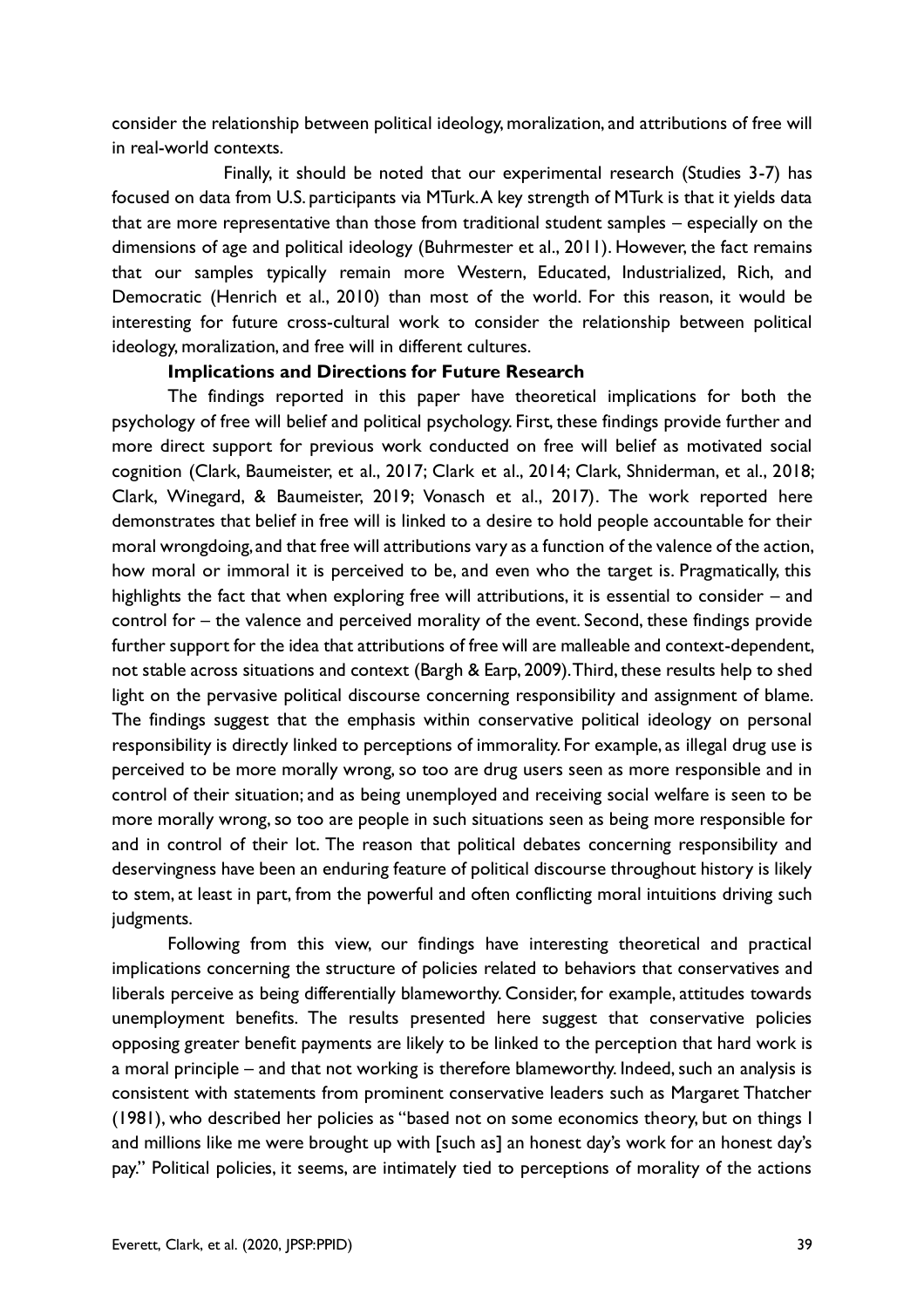concerned. This may help account for the seeming intractability of political conflict over economic policy: it is likely easier to reconcile deliberative, fact-based disagreement about the specific outcomes of policies, than it is to reconcile affect-based intuitions about moral responsibility. Put simply, while disagreement about economic outcomes can be resolved with better data, it is difficult to see an easy way to reconcile disagreements about who is morally responsible, and for what. We have no illusions that this will be easy, but our findings do suggest that political consensus on hot-topic issues such as welfare and benefits, when it can be reached, is likely to occur not through extended discussion of the economic features of the policies, but rather in achieving common moral ground.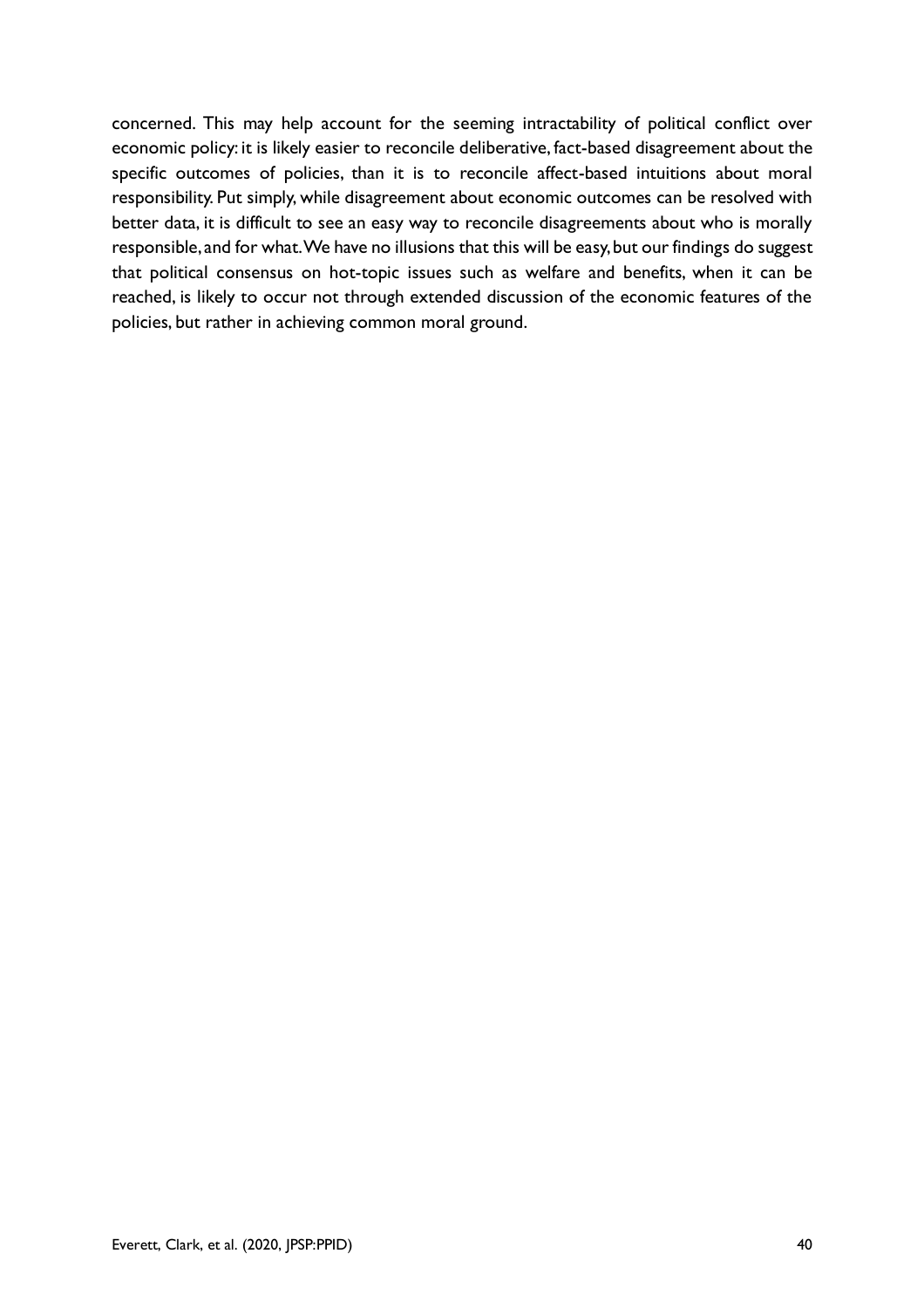#### **References**

- Alicke, M. (1992). Culpable causation. *Journal of Personality and Social Psychology*, *63*(3), 368– 378. https://doi.org/10.1037/0022-3514.63.3.368
- Alicke, M. (2000). Culpable control and the psychology of blame. *Psychological Bulletin*, *126*(4), 556–574. https://doi.org/10.1037/0033-2909.126.4.556
- Alicke, M., Buckingham, J., Zell, E., & Davis, T. (2008). Culpable control and counterfactual reasoning in the psychology of blame. *Personality and Social Psychology Bulletin*, *34*(10), 1371–1381. https://doi.org/10.1177/0146167208321594
- Alicke, M., Rose, D., & Bloom, D. (2011). Causation, norm violation, and culpable control. *The Journal of Philosophy*, *108*(12), 670–696. https://doi.org/10.5840/jphil20111081238
- Amodio, D. M., Jost, J. T., Master, S. L., & Yee, C. M. (2007). Neurocognitive correlates of liberalism and conservatism. *Nature Neuroscience*, *10*(10), 1246–1247. https://doi.org/10.1038/nn1979
- Aquino, K., & Reed II, A. (2002). The self-importance of moral identity. *Journal of Personality and Social Psychology*, *83*(6), 1423–1440. https://doi.org/10.1037/0022-3514.83.6.1423
- Bargh, J. A., & Earp, B. (2009). The will is caused, not "free." *Dialogue: Newsletter of the Society for Personality and Social Psychology*, *24*, 13–15.
- Baumeister, R. F., Bratslavsky, E., Finkenauer, C., & Vohs, K. D. (2001). Bad is stronger than good. *Review of General Psychology*, *5*(4), 323–370. https://doi.org/10.1037/1089- 2680.5.4.323
- Baumeister, R. F., & Monroe, A. E. (2014). Recent research on free will: Conceptualizations, beliefs, and processes. *Advances in Experimental Social Psychology*, *50*, 1–52.
- Baumeister, R. F., & Newman, L. S. (1994). Self-regulation of cognitive inference and decision processes. *Personality and Social Psychology Bulletin*, *20*(1), 3–19. https://doi.org/10.1177/0146167294201001
- Buhrmester, M., Kwang, T., & Gosling, S. D. (2011). Amazon's Mechanical Turk: A new source of inexpensive, yet high-quality, data? *Perspectives on Psychological Science*, *6*(1), 3–5. https://doi.org/10.1177/1745691610393980
- Cameron, D. (2010, May 11). David Cameron's speech in full. *The Guardian*. https://www.theguardian.com/politics/2010/may/11/david-cameron-speech-full-text
- Carey, J. M., & Paulhus, D. L. (2013). Worldview implications of believing in free will and/or determinism: Politics, morality, and punitiveness. *Journal of Personality*, *81*(2), 130– 141. https://doi.org/10.1111/j.1467-6494.2012.00799.x
- Carroll, J. S., Perkowitz, W. T., Lurigio, A. J., & Weaver, F. M. (1987). Sentencing goals, causal attributions, ideology, and personality. *Journal of Personality*, *52*(1), 107–118.
- Cawley, M. J., Martin, J. E., & Johnson, J. A. (2000). A virtues approach to personality. *Personality and Individual Differences*, *28*(5), 997–1013. https://doi.org/10.1016/S0191- 8869(99)00207-X
- Clark, C. J., Baumeister, R. F., & Ditto, P. H. (2017). Making punishment palatable: Belief in free will alleviates punitive distress. *Consciousness and Cognition*, *51*, 193–211. https://doi.org/10.1016/j.concog.2017.03.010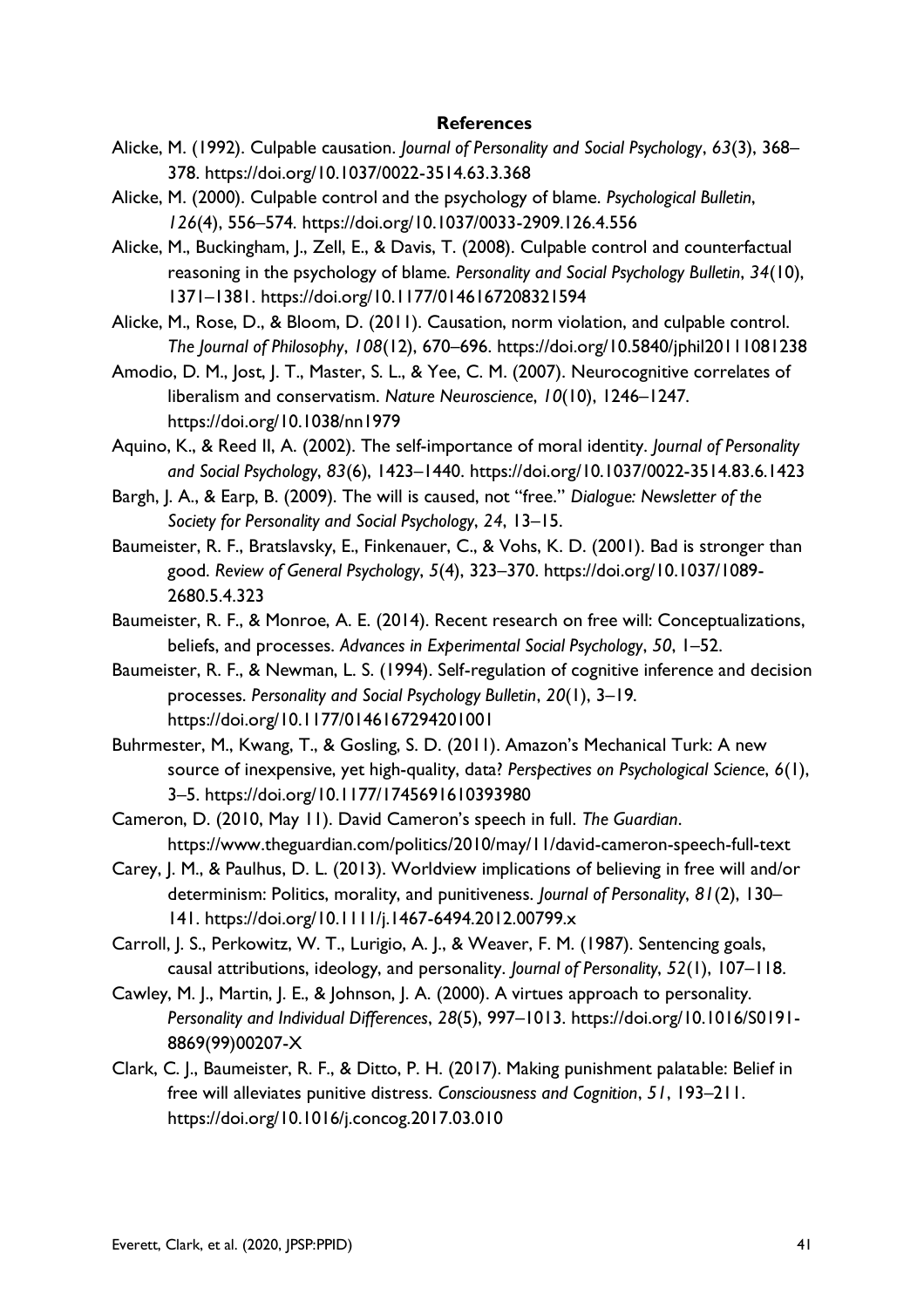- Clark, C. J., Chen, E. E., & Ditto, P. H. (2015). Moral coherence processes: Constructing culpability and consequences. *Current Opinion in Psychology*, *6*, 123–128. https://doi.org/10.1016/j.copsyc.2015.07.016
- Clark, C. J., Luguri, J. B., Ditto, P. H., Knobe, J., Shariff, A. F., & Baumeister, R. F. (2014). Free to punish: A motivated account of free will belief. *Journal of Personality and Social Psychology*, *106*(4), 501. https://doi.org/10.1037/a0035880
- Clark, C. J., Shniderman, A., Baumeister, R. F., Luguri, J. B., & Ditto, P. H. (2018). Are morally good actions ever free? *Consciousness and Cognition*, *63*, 161–182.
- Clark, C. J., Winegard, B. M., & Baumeister, R. F. (2019). Forget the Folk: Moral Responsibility Preservation Motives and Other Conditions for Compatibilism. *Frontiers in Psychology*, *10*. https://doi.org/10.3389/fpsyg.2019.00215
- Clark, C. J., Winegard, B. M., & Shariff, A. F. (2019). Motivated free will beliefs: The theory, new (preregistered) studies, and three meta-analyses. *Manuscript Submitted for Publication*.
- Costa, P. T., & McCrae, R. R. (1992a). Four ways five factors are basic. *Personality and Individual Differences*, *13*(6), 653–665. https://doi.org/10.1016/0191-8869(92)90236-I
- Costa, P. T., & McCrae, R. R. (1992b). The Five-Factor Model of Personality and Its Relevance to Personality Disorders. *Journal of Personality Disorders*, *6*(4), 343–359. https://doi.org/10.1521/pedi.1992.6.4.343
- Crandall, C. S. (1994). Prejudice against fat people: Ideology and self-interest. *Journal of Personality and Social Psychology*, *66*(5), 882–894. https://doi.org/10.1037/0022- 3514.66.5.882
- Cushman, F., Knobe, J., & Sinnott-Armstrong, W. (2008). Moral appraisals affect doing/allowing judgments. *Cognition*, *108*(1), 281–289. https://doi.org/10.1016/j.cognition.2008.02.005
- Ditto, P. H., & Boardman, A. F. (1995). Perceived accuracy of favorable and unfavorable psychological feedback. *Basic and Applied Social Psychology*, *16*(1–2), 137–157. https://doi.org/10.1207/s15324834basp1601&2\_9
- Ditto, P. H., & Lopez, D. F. (1992). Motivated skepticism: Use of differential decision criteria for preferred and nonpreferred conclusions. *Journal of Personality and Social Psychology*, *63*(4), 568–584. https://doi.org/10.1037/0022-3514.63.4.568
- Ditto, P. H., Pizarro, D. A., & Tannenbaum, D. (2009). Motivated moral reasoning. *Psychology of Learning and Motivation*, *50*, 307–338. https://doi.org/10.1016/S0079- 7421(08)00410-6
- Dunning, D., Leuenberger, A., & Sherman, D. A. (1995). A new look at motivated inference: Are self-serving theories of success a product of motivational forces? *Journal of Personality and Social Psychology*, *69*(1), 58–68. https://doi.org/10.1037/0022- 3514.69.1.58
- Eidelman, S., Crandall, C. S., Goodman, J. A., & Blanchar, J. C. (2012). Low-effort thought promotes political conservatism. *Personality and Social Psychology Bulletin*, *38*(6), 808– 820. https://doi.org/10.1177/0146167212439213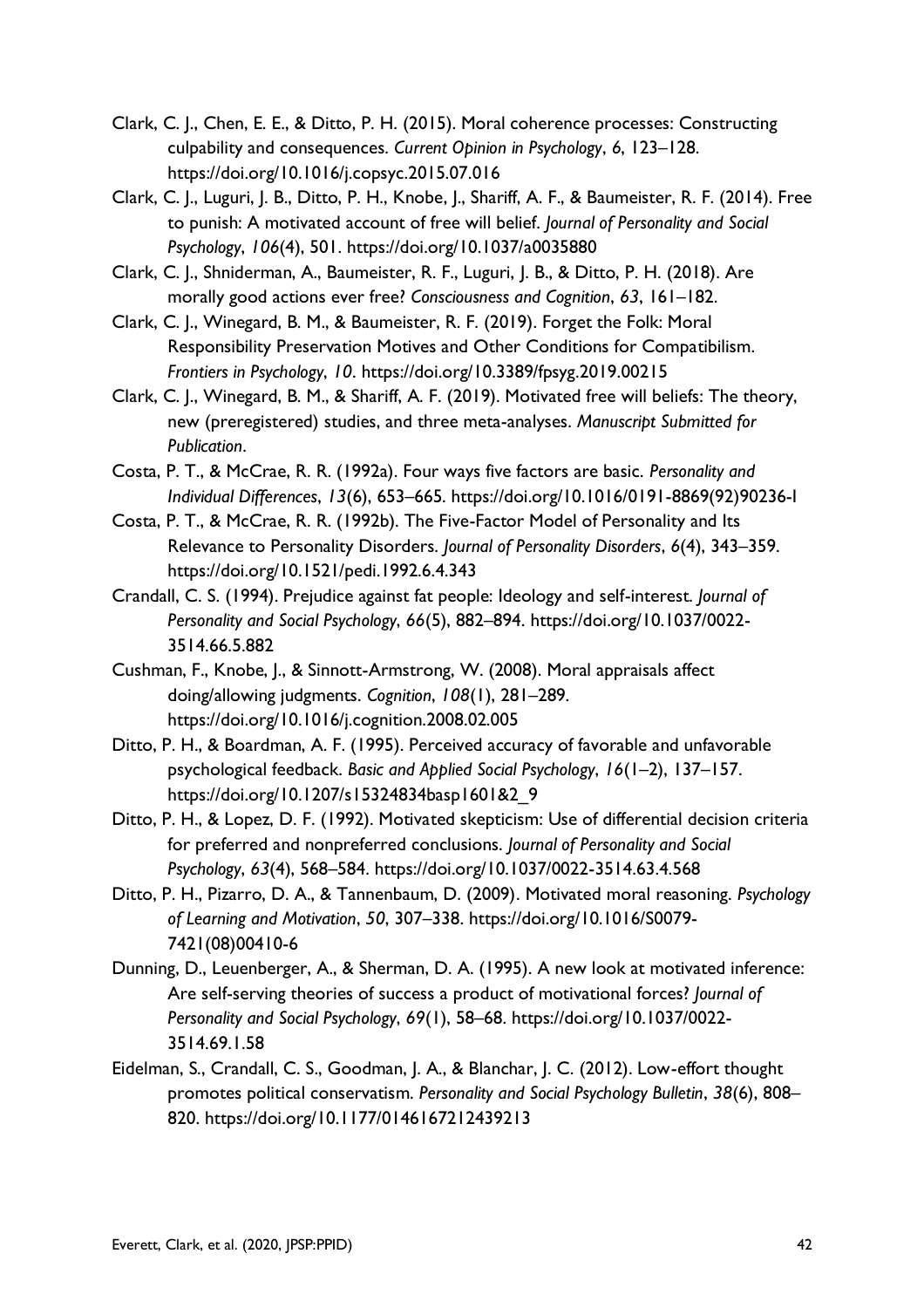- Feather, N. T. (1985). Attitudes, values, and attributions: Explanations of unemployment. *Journal of Personality and Social Psychology*, *48*(4), 876–889. https://doi.org/10.1037/0022-3514.48.4.876
- Feldman, G., Wong, K. F. E., & Baumeister, R. F. (2016). Bad is freer than good: Positive– negative asymmetry in attributions of free will. *Consciousness and Cognition*, *42*, 26–40. https://doi.org/10.1016/j.concog.2016.03.005
- Frimer, J. A., Tell, C. E., & Motyl, M. (2017). Sacralizing liberals and fair-minded conservatives: Ideological symmetry in the moral motives in the culture war. *Analyses of Social Issues and Public Policy*, *17*(1), 33–59. https://doi.org/10.1111/asap.12127
- Goh, J. X., Hall, J. A., & Rosenthal, R. (2016). Mini meta-analysis of your own studies: Some arguments on why and a primer on how. *Social and Personality Psychology Compass*, *10*(10), 535–549. https://doi.org/10.1111/spc3.12267
- Graham, J., & Haidt, J. (2012). Sacred values and evil adversaries: A moral foundations approach. In *The social psychology of morality: Exploring the causes of good and evil* (pp. 11–31). American Psychological Association. https://doi.org/10.1037/13091-001
- Graham, J., Haidt, J., Koleva, S., Motyl, M., Iyer, R., Wojcik, S. P., & Ditto, P. H. (2013). Moral foundations theory: The pragmatic validity of moral pluralism. *Advances in Experimental Social Psychology*, *47*, 55–130.
- Graham, J., Haidt, J., & Nosek, B. A. (2009). Liberals and conservatives rely on different sets of moral foundations. *Journal of Personality and Social Psychology*, *96*(5), 1029. https://doi.org/10.1037/a0015141
- Graham, J., Nosek, B. A., Haidt, J., Iyer, R., Koleva, S., & Ditto, P. H. (2011). Mapping the moral domain. *Journal of Personality and Social Psychology*, *101*(2), 366–385. https://doi.org/10.1037/a0021847
- Haidt, J. (2001). The emotional dog and its rational tail: A social intuitionist approach to moral judgment. *Psychological Review*, *108*(4), 814–834. https://doi.org/10.1037/0033- 295X.108.4.814
- Haidt, J. (2012). *The righteous mind: Why good people are divided by politics and religion*. Vintage.
- Hamlin, J. K., & Baron, A. S. (2014). Agency attribution in infancy: Evidence for a negativity bias. *PLOS ONE*, *9*(5), e96112. https://doi.org/10.1371/journal.pone.0096112
- Harris, L. T., & Fiske, S. T. (2006). Dehumanizing the lowest of the low: Neuroimaging responses to extreme out-groups. *Psychological Science*, *17*(10), 847–853. https://doi.org/10.1111/j.1467-9280.2006.01793.x
- Hatemi, P. K., Crabtree, C., & Smith, K. B. (2019). Ideology justifies morality: Political beliefs predict moral foundations. *American Journal of Political Science*, *63*(4), 788–806. https://doi.org/10.1111/ajps.12448
- Hatemi, P. K., Medland, S. E., Klemmensen, R., Oskarrson, S., Littvay, L., Dawes, C., Verhulst, B., McDermott, R., Nørgaard, A. S., Klofstad, C., Christensen, K., Johannesson, M., Magnusson, P. K. E., Eaves, L. J., & Martin, N. G. (2014). Genetic influences on political ideologies: Twin analyses of 19 measures of political ideologies from five democracies and genome-wide findings from three populations. *Behavior Genetics*, *44*(3), 282–294. https://doi.org/10.1007/s10519-014-9648-8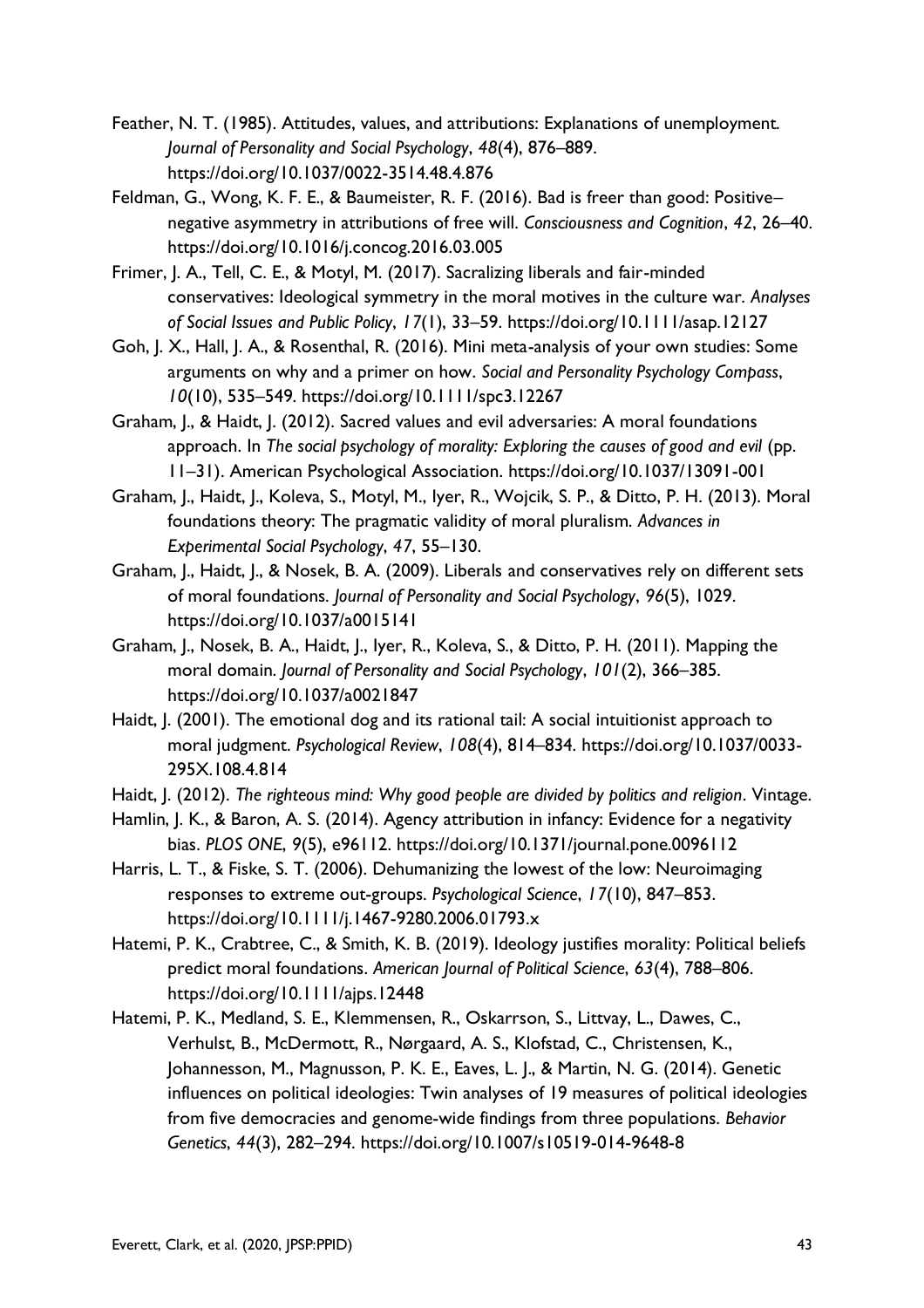Hedges, L., & Vevea, J. (1998). Fixed- and random-effects models in meta-analysis. *Psychological Methods*, *3*(4), 486–504.

- Henrich, J., Heine, S. J., & Norenzayan, A. (2010). The weirdest people in the world? *Behavioral and Brain Sciences*, *33*(2–3), 61–83. https://doi.org/10.1017/S0140525X0999152X
- Jost, J. T. (2006). The end of the end of ideology. *American Psychologist*, *61*(7), 651–670. https://doi.org/10.1037/0003-066X.61.7.651
- Jost, J. T., Federico, C. M., & Napier, J. L. (2009). Political ideology: Its structure, functions, and elective affinities. *Annual Review of Psychology*, *60*(1), 307–337. https://doi.org/10.1146/annurev.psych.60.110707.163600
- Jost, J. T., Nosek, B. A., & Gosling, S. D. (2008). Ideology: Its resurgence in social, personality, and political psychology. *Perspectives on Psychological Science*, *3*(2), 126– 136. https://doi.org/10.1111/j.1745-6916.2008.00070.x
- Knobe, J. (2003). Intentional action and side effects in ordinary language. *Analysis*, *63*(279), 190–194. https://doi.org/10.1111/1467-8284.00419
- Knobe, J., & Fraser, B. (2008). Causal judgment and moral judgment: Two experiments. In W. Sinnott-Armstrong (Ed.), *Moral Psychology*. MIT Press.
- Kugler, M., Jost, J. T., & Noorbaloochi, S. (2014). Another look at moral foundations theory: Do authoritarianism and social dominance orientation explain liberal-conservative differences in "moral" intuitions? *Social Justice Research*, *27*(4), 413–431. https://doi.org/10.1007/s11211-014-0223-5
- Lakens, D. (2014). Performing high-powered studies efficiently with sequential analyses. *European Journal of Social Psychology*, *44*(7), 701–710.
- Lapsley, D. K., & Lasky, B. (2001). Prototypic Moral Character. *Identity*, *1*(4), 345–363. https://doi.org/10.1207/S1532706XID0104\_03
- Leslie, A. M., Knobe, J., & Cohen, A. (2006). Acting intentionally and the side-effect effect: Theory of mind and moral judgment. *Psychological Science*, *17*(5), 421–427. https://doi.org/10.1111/j.1467-9280.2006.01722.x
- Lovett, B. J., Jordan, A. H., & Wiltermuth, S. S. (2012). Individual differences in the moralization of everyday life. *Ethics & Behavior*, *22*(4), 248–257. https://doi.org/10.1080/10508422.2012.659132
- McAdams, D. P., Albaugh, M., Farber, E., Daniels, J., Logan, R. L., & Olson, B. (2008). Family metaphors and moral intuitions: How conservatives and liberals narrate their lives. *Journal of Personality and Social Psychology*, *95*(4), 978–990. https://doi.org/10.1037/a0012650
- Monroe, A. E., & Ysidron, D. (2019). Not so motivated after all? Three replication attempts and a theoretical challenge to a morally-motivated belief in free will. *Manuscript Submitted for Publication*.
- Mooney, C. (2012). *The Republican brain: The science of why they deny science–and reality*. John Wiley & Sons.
- Newman, L. S., Tan, M., Caldwell, T. L., Duff, K. J., & Winer, E. S. (2018). Name norms: A guide to casting your next experiment. *Personality and Social Psychology Bulletin*, 0146167218769858. https://doi.org/10.1177/0146167218769858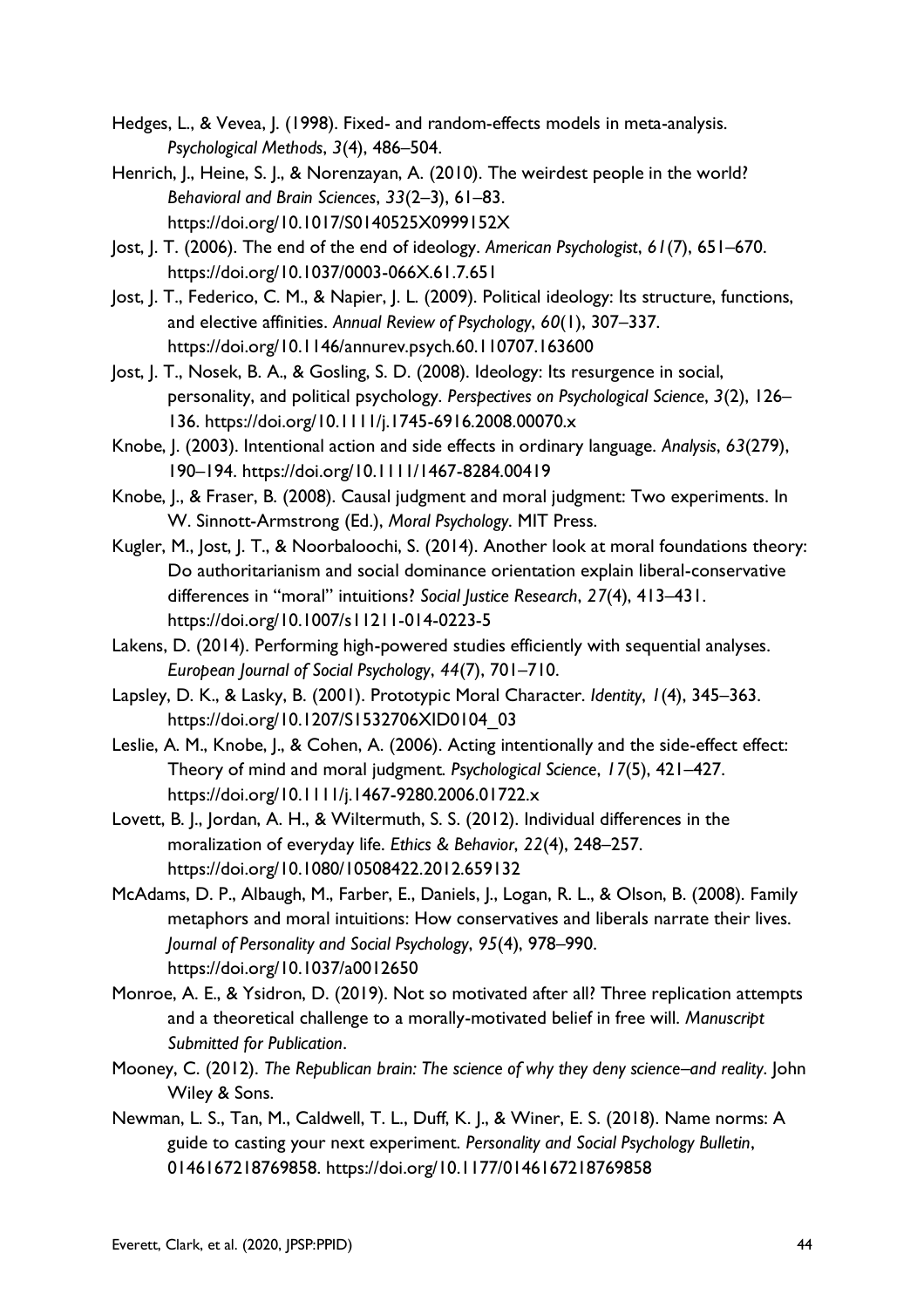- Nichols, S. (2007). The rise of compatibilism: A case study in the quantitative history of philosophy. *Midwest Studies In Philosophy*, *31*(1), 260–270. https://doi.org/10.1111/j.1475-4975.2007.00152.x
- Nichols, S., & Knobe, J. (2007). Moral responsibility and determinism: The cognitive science of folk intuitions. *Noûs*, *41*(4), 663–685. https://doi.org/10.1111/j.1468- 0068.2007.00666.x
- Padilla-Walker, L. M., & Jensen, L. A. (2016). Validation of the long- and short-form of the Ethical Values Assessment (EVA): A questionnaire measuring the three ethics approach to moral psychology. *International Journal of Behavioral Development*, *40*(2), 181–192. https://doi.org/10.1177/0165025415587534
- Paolacci, G., & Chandler, J. (2014). Inside the Turk: Understanding Mechanical Turk as a Participant Pool. *Current Directions in Psychological Science*, *23*(3), 184–188. https://doi.org/10.1177/0963721414531598
- Paulhus, D. L., & Carey, J. M. (2011). The FAD–Plus: Measuring Lay Beliefs Regarding Free Will and Related Constructs. *Journal of Personality Assessment*, *93*(1), 96–104. https://doi.org/10.1080/00223891.2010.528483
- Paulhus, D. L., & Margesson, A. (1994). *Free Will and Scientific Determinism (FAD-4) scale*. Unpublished instrument, University of British Columbia, Vancouver, BC, Canada.
- Pettit, D., & Knobe, J. (2009). The pervasive impact of moral judgment. *Mind & Language*, *24*(5), 586–604. https://doi.org/10.1111/j.1468-0017.2009.01375.x
- Phillips, J., & Knobe, J. (2009). Moral judgments and intuitions about freedom. *Psychological Inquiry*, *20*(1), 30–36. https://doi.org/10.1080/10478400902744279
- Reagan, R. (1968, July 31). *Excerpts of a Speech by Governor Ronald Reagan*. Republican National Convention, Miama, FL. https://en.wikiquote.org/wiki/Ronald\_Reagan#1960s
- Sagarin, B. J., Ambler, J. K., & Lee, E. M. (2014). An Ethical Approach to Peeking at Data: *Perspectives on Psychological Science*. https://doi.org/10.1177/1745691614528214
- Sargent, M. J. (2004). Less Thought, More Punishment: Need for Cognition Predicts Support for Punitive Responses to Crime. *Personality and Social Psychology Bulletin*, *30*(11), 1485–1493. https://doi.org/10.1177/0146167204264481
- Skitka, L. J., Mullen, E., Griffin, T., Hutchinson, S., & Chamberlin, B. (2002). Dispositions, scripts, or motivated correction?: Understanding ideological differences in explanations for social problems. *Journal of Personality and Social Psychology*, *83*(2), 470–487. https://doi.org/10.1037/0022-3514.83.2.470
- Skitka, L. J., & Tetlock, P. E. (1992). Allocating scarce resources: A contingency model of distributive justice. *Journal of Experimental Social Psychology*, *28*(6), 491–522. https://doi.org/10.1016/0022-1031(92)90043-J
- Skitka, L. J., & Tetlock, P. E. (1993). Providing public assistance: Cognitive and motivational processes underlying liberal and conservative policy preferences. *Journal of Personality and Social Psychology*, *65*(6), 1205. https://doi.org/10.1037/0022-3514.65.6.1205
- Smith, K. B., Alford, J. R., Hibbing, J. R., Martin, N. G., & Hatemi, P. K. (2017). Intuitive ethics and political orientations: Testing moral foundations as a theory of political ideology. *American Journal of Political Science*, *61*(2), 424–437. https://doi.org/10.1111/ajps.12255